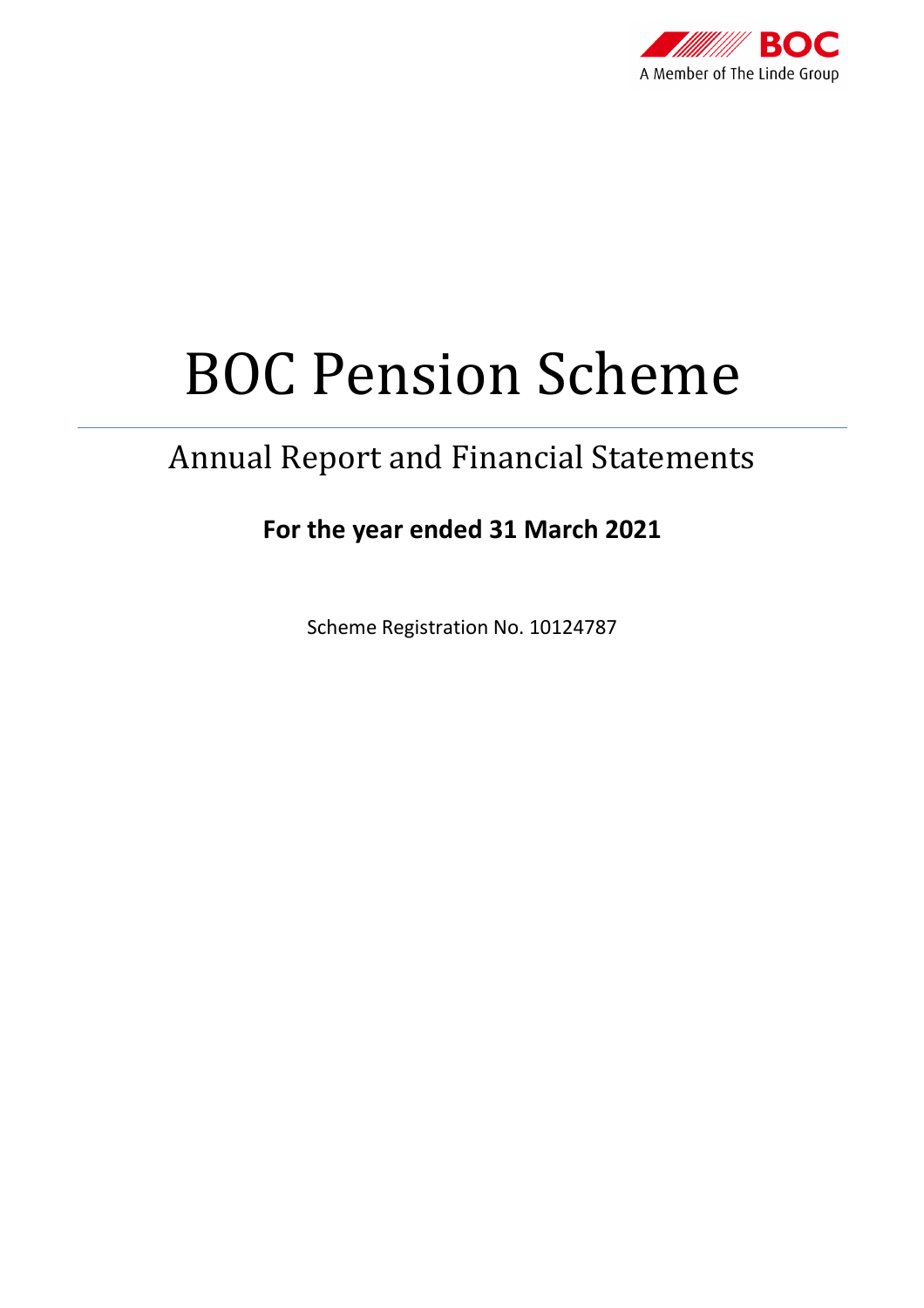# Contents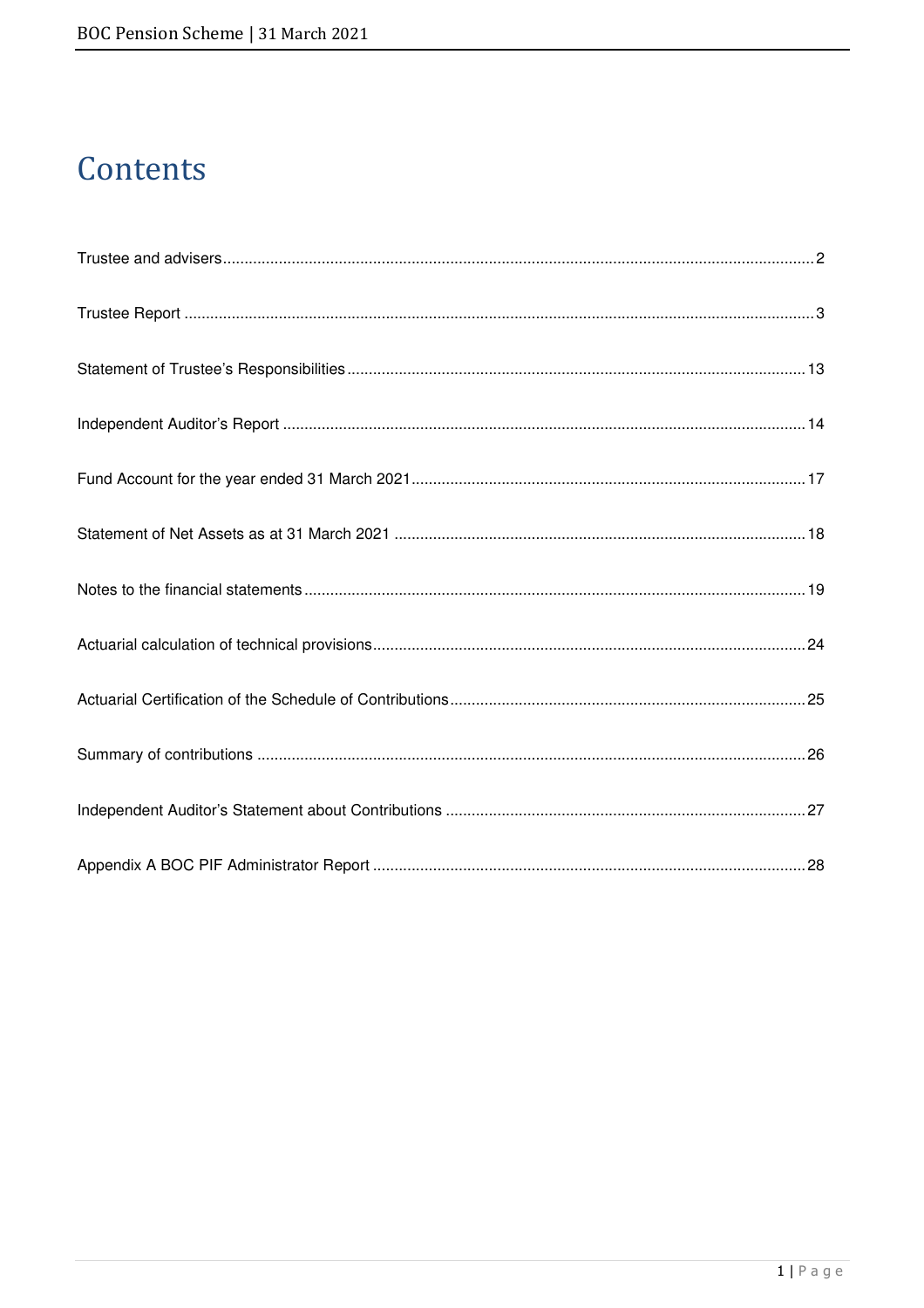# **Trustee and advisers**

| <b>Trustee Company</b>         | <b>BOC Pension Scheme Trustees Limited</b>                                                                                                                                                         |
|--------------------------------|----------------------------------------------------------------------------------------------------------------------------------------------------------------------------------------------------|
| <b>Trustee Directors</b>       | <b>Employer nominated</b><br>J Hylands (Chair) * (deceased 6 August 2021)<br>Capital Cranfield Pension Trustees Limited *<br>represented by: G Emmerson<br>D Gowland +<br>K Russell #<br>A Smith ^ |
|                                | <b>Member-nominated</b><br>D A Beech +<br>S De Vall<br>C D Morton + $*$ #<br>J Whiting                                                                                                             |
|                                | # Audit Committee + Governance Committee<br>* Joint Investment Committee ^ Medical Committee                                                                                                       |
| <b>Secretary</b>               | S K Kelly                                                                                                                                                                                          |
| <b>Scheme administrator</b>    | <b>BOC Pension Services</b><br>ADP (Pension Payroll)                                                                                                                                               |
| <b>Principal employer</b>      | The BOC Group Limited                                                                                                                                                                              |
| <b>Participating employers</b> | <b>BOC Limited</b><br>Linde plc                                                                                                                                                                    |
| <b>Actuary</b>                 | R Shackleton FIA<br>Hymans Robertson LLP                                                                                                                                                           |
| <b>Auditor</b>                 | Ernst & Young LLP                                                                                                                                                                                  |
| <b>Investment Manager</b>      | <b>BOC Pensions Limited</b>                                                                                                                                                                        |
| Legal adviser                  | Mayer Brown International LLP                                                                                                                                                                      |
| <b>Covenant adviser</b>        | Penfida Limited                                                                                                                                                                                    |
| <b>Bankers</b>                 | <b>HSBC Bank Plc</b>                                                                                                                                                                               |
| <b>Medical adviser</b>         | Medigold Health Consultancy Limited                                                                                                                                                                |
| <b>Enquiries</b>               | Director of Pensions Services RUK, BOC Pension Services<br>The Priestley Centre, 10 Priestley Road<br>The Surrey Research Park<br>Guildford, GU2 7XY<br>Email: pensions.uk@boc.com                 |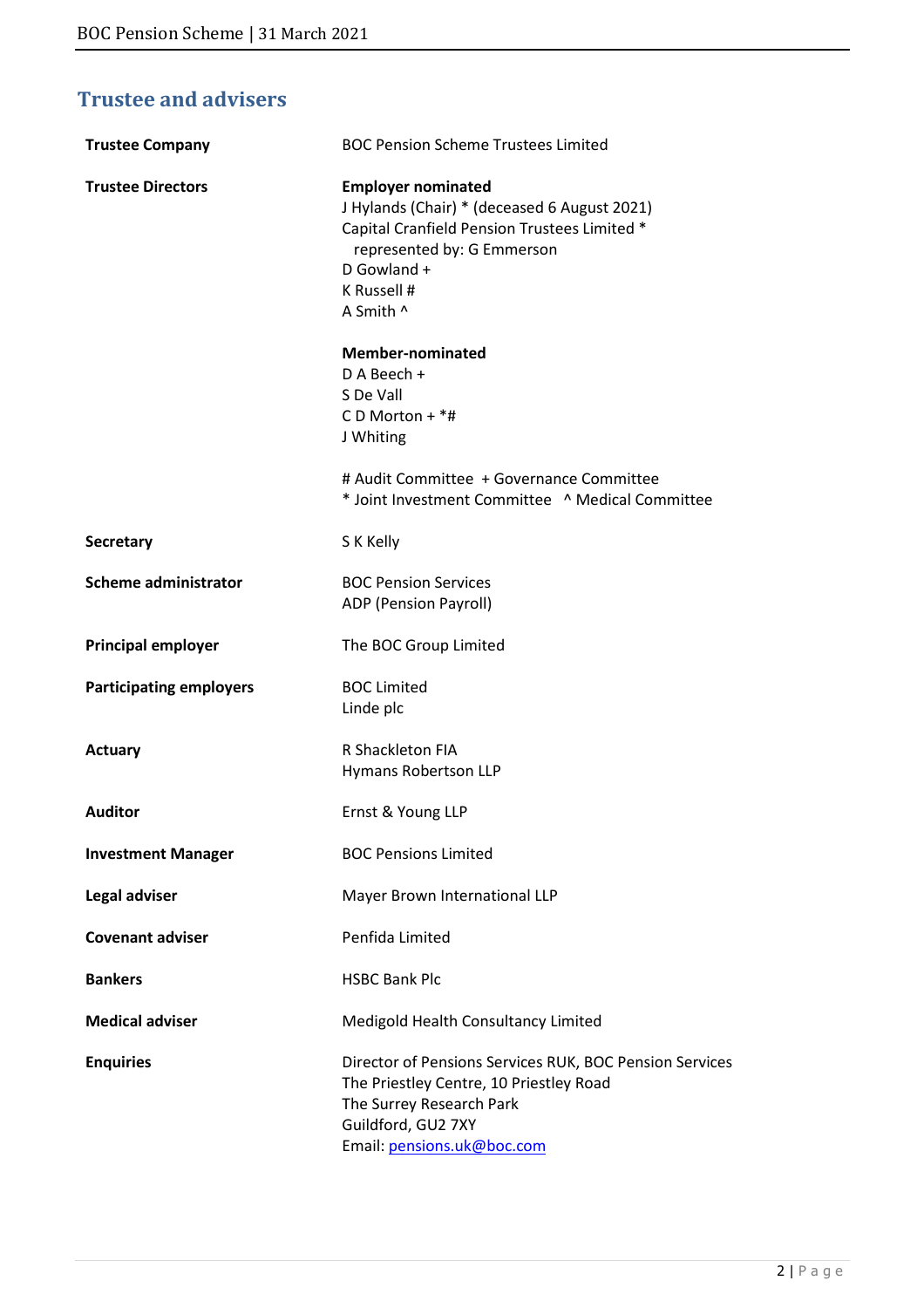# **Trustee Report**

The Trustee of the BOC Pension Scheme (the "Scheme") presents their annual report for the year ended 31 March 2021.

### *Introduction*

The BOC Pension Scheme ("BOCPS") is a defined benefit pension scheme set up by a trust deed dated 29 March 1974. Subsequent variations have been issued, the latest dated 29 July 2020. Throughout the year under review, BOCPS Trustees Limited was the Trustee of BOCPS.

The Scheme provides a lump sum benefit in the event of death-in-service and earnings-related pension benefits for and in respect of Scheme members. The Scheme was closed to new entrants on 1 July 2003.

In the Report, "Company" means The BOC Group Limited.

On 1 October 2020 Linde Plc, The Company, Gist Limited, the respective Trustee of the Gist Limited Pension Scheme ('GLPS') and BOCPS completed an agreement to merge GLPS into the Scheme. Assets totalling £163,109k were transferred to the Scheme as disclosed in note 3 on page 20. These assets were subsequently invested in the BOC Pension Investment Fund as disclosed in note 7 on page 22. Transfer of deferred and pensioner membership is disclosed in the membership movements on page 11. These benefits are now payable by the Scheme.

Gist Limited offered an Early Retirement with Company Consent ("ERCC") programme to allow active GLPS members with deferred Scheme benefits to retire early if they were over the age of 54 on 30 June 2019. This programme used an actuarial reduction as set out in the GLPS rules. The cost of meeting this actuarial reduction was met by Gist Limited and is shown as augmentations in note 2 on page 20.

The Scheme investments are held within the BOC Pensions Investment Fund ("BOCPIF"). The Administrator Report for BOCPIF is attached as Appendix A. Further information on this is noted on page 12.

The objective of this Report is to provide a formal and historical record. Less formal publications are used to keep members informed about the progress of the Scheme. Information can also be obtained from the BOC Pension Services internet website www.bocpensions.co.uk.

### *COVID-19*

The Trustee has reviewed reports from its advisers and the Pensions Regulator on the impact of COVID-19 for pension schemes. The Trustee also continues to monitor the Scheme's funding position on a regular basis to ensure benefit payments can be met, and that the Scheme continues to be administered effectively.

The Trustee continues to prioritise bereavement services and payment of retirement benefits, with cash equivalent transfer values (CETVs) being designated a lesser priority. The administration team has continued with a flexible home working environment and has maintained full operational function. None of the team were furloughed.

As the Trustee secured a Linde Plc Parent Company Guarantee in the prior year to financially support the Scheme, the Trustee considers that the COVID-19 pandemic does not create a material uncertainty to the Scheme.

The Administrator Report of BOCPIF is attached as Appendix A which details further information on how investments have performed. This can be found in the Market Review section on page 10. Further comment regarding the impact of COVID-19 on investments can be found on page 11.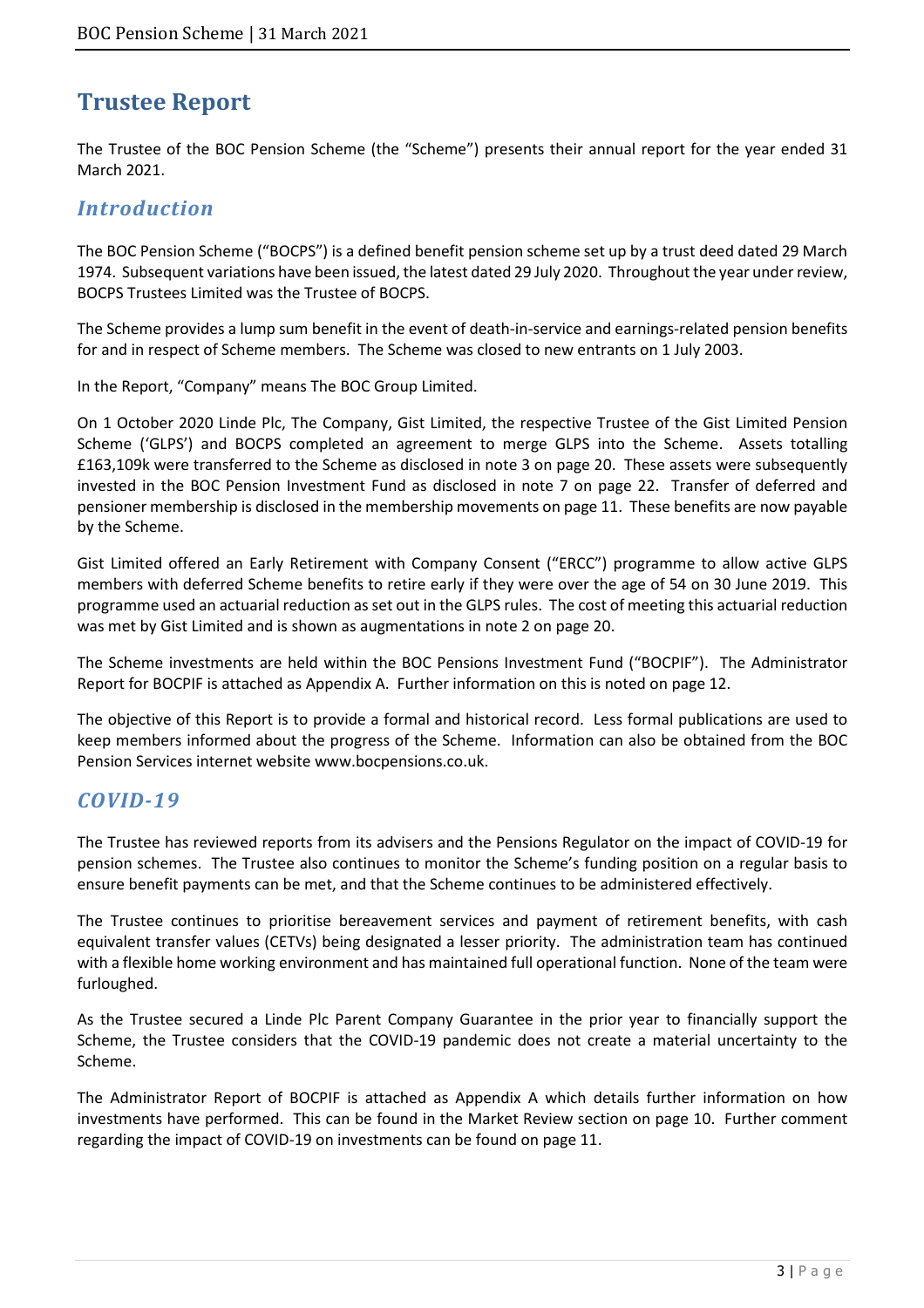# *Enquiries and complaints*

The address for enquiries about the Scheme, matters regarding entitlement of an individual to benefits, complaints regarding Scheme administration and requests for further information is shown on page 2.

# *Management of the Scheme*

Three of the Trustee Directors, the Independent Trustee and the Professional Trustee are appointed by the Company.

The professional trustee is a trustee company (Capital Cranfield Pension Trustees Limited) who acts as a Trustee Director to the trust. That company has no interest in the assets of the trust; they are not a beneficiary of the trust and are not entitled to share in the assets of the trust.

The Independent trustee was a person (John Hylands) who acted as a Trustee Director to the trust. That person had no interest in the assets of the trust; they were not a beneficiary of the trust and were not entitled to share in the assets of the trust.

The term of office of Member-Nominated Trustee Directors is normally five years. The Independent Trustee Director's term of office was three years. The Professional Trustee appointment is on an on-going basis subject to an agreed notice period on either side.

The four Member-Nominated Trustee Directors are elected from and by the Pensions Advisory Council (PAC). The PAC is a body set up by the Company, and responsible to the Company, whose primary role is to provide a sounding board on pensions policy and enable queries and information sharing on behalf of active membership. The PAC met on three occasions during the year.

The PAC comprises:

- contributing members of the Scheme elected by members from the various businesses
- two pensioner representatives elected by retired members of the Scheme
- a Chairman and Vice-Chairman appointed by the Company
- the Director of Pensions Services RUK (ex-officio)

A Trustee Director will generally cease to hold office on resignation or on leaving the Company. The PAC can instigate removal of elected Trustee Directors. The Company has the power to remove appointed Trustee Directors and the Professional Trustee.

The Trustee met on five occasions during the year to review investment activities, administration and any other matters affecting the Scheme and its members. The Trustee has appointed external specialists to advise on legal, investment, actuarial, employer covenant and accounting matters. There were no changes to the advisers for the year in review.

### *Policies*

In 1997, acting on the advice of the Scheme Actuary, the Trustee suspended the acceptance of individual transfer payments from members' former pension schemes, subject to annual review. At its meeting in March 2005, following further advice from the Scheme Actuary, the Trustee decided to suspend transfers-in permanently. The Trustee will only review this decision again if the Scheme Actuary so advises.

Payments made in respect of deferred pensioners who exercised their option to have a cash equivalent or transfer value paid to another pension arrangement were calculated in accordance with the provisions introduced under Section 97 of Chapter IV of Pension Schemes Act 1993 using tables supplied by the Scheme's Actuaries. Payments made during the year fully reflected the value of the accrued benefit rights in each case. Statutory changes to transfer value calculations were implemented in October 2008.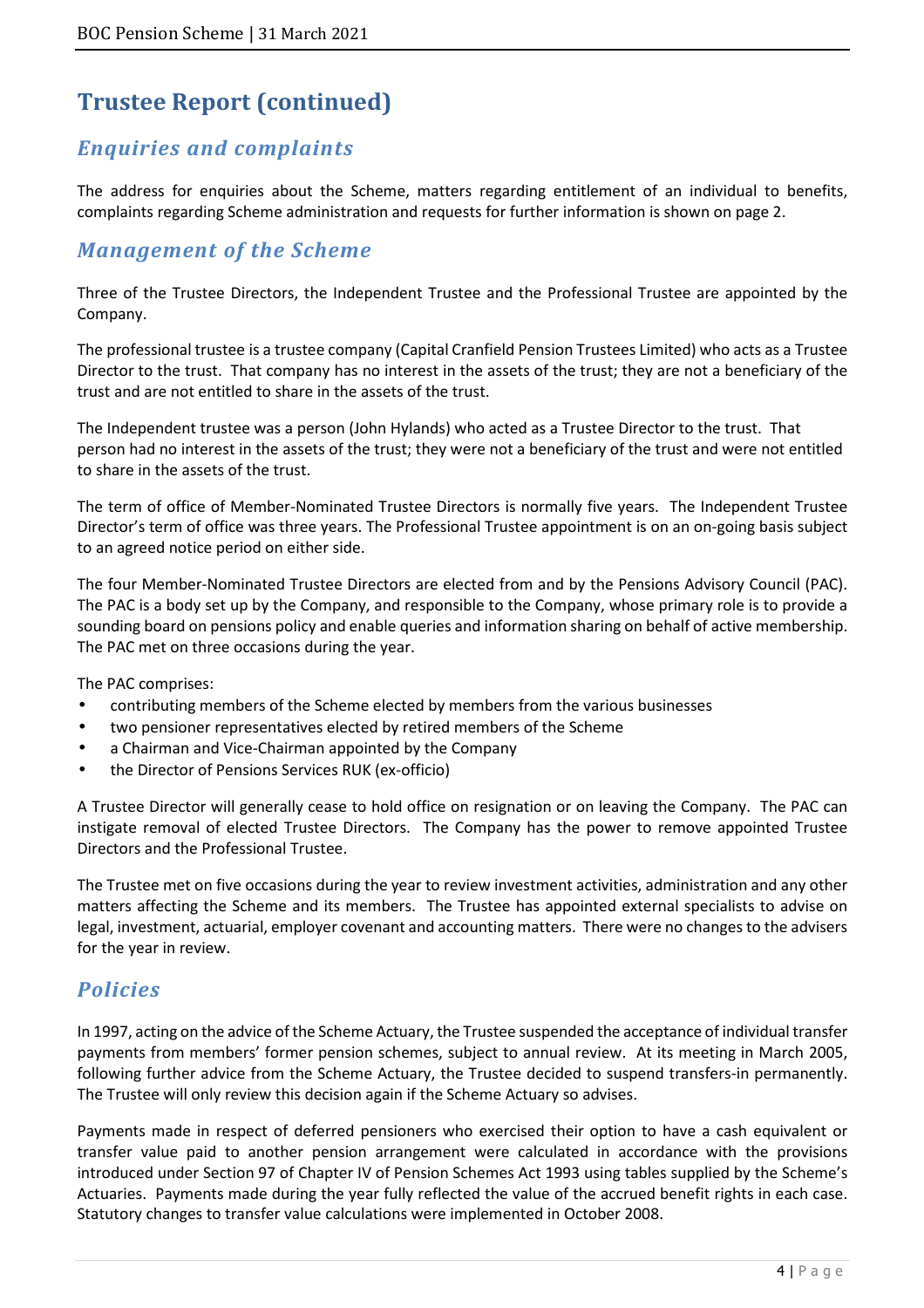The calculation of transfer payments includes allowance for the Trustee's discretion to permit early payment of a deferred pension, without reduction, in circumstances of ill-health. No other discretionary benefits that could be available are included in transfer calculations.

There are written agreements in place between the Trustee and the Actuaries, the appointed Scheme Actuary, the Auditor, the Legal Advisers, the Medical Advisers, the Investment Advisers, the Corporate Financial Advisers and, in the form of delegation documents, the Joint Investment Committee, Pensions Investment Department and the Benefits Administrators.

### *Data protection*

The Scheme is registered under the EU General Data Protection Regulation (GDPR) from 25 May 2018, (previously the Data Protection Act 1998) to process on computer and otherwise, personal information that the Trustee or its delegates may need for Scheme management.

# *Scheme tax and social security status*

The Scheme is a registered scheme with HM Revenue & Customs under Chapter 2 of Part 4 of Finance Act 2004.

Contributory members of the Scheme were in contracted-out employment under Section 9 (2) of Pensions Act 1993 up to 31 March 2016 during the year for the purposes of state earnings-related pension provision, under certificate numbers E3800264Y and S0224094Y.

### *Committees*

Committees are set up for practical reasons where a number of additional meetings are required and to facilitate additional, targeted, technical training.

The members of each Committee who represent the Trustee are shown on page 2.

#### **Audit Committee**

The Audit Committee met on four occasions during the year. The Audit Committee is a joint committee consisting of a representative of the Trustees of each of BOCPS, BOC Senior Executive Pension Scheme, BOC Retirement Savings Plan and from the Administrator of BOC Pension Investment Fund (BOC Pensions Limited).

The main objectives of the Committee are to review the plan for the annual audit, review the audit results and discuss them with the Scheme Auditor, consider the letter of representation to the Auditor, review and challenge the Report and Accounts and report to the Trustee Boards on these matters. The Audit Committee formally recommends the approval of the annual report and financial statements to the Trustee.

#### **Medical Committee**

The Medical Committee met on nineteen occasions during the year. The Medical Committee exists to consider applications from members and the company for the award of medical pensions.

#### **Governance Committee**

The Governance Committee met on four occasions during the year. The Governance Committee is a joint committee with the Trustee of the BOC Senior Executive Pension Scheme.

The Committee's principal areas of focus are managing conflicts of interest, risk management, Scheme documents, Trustee Knowledge & Understanding and the Trustee's Business Plan.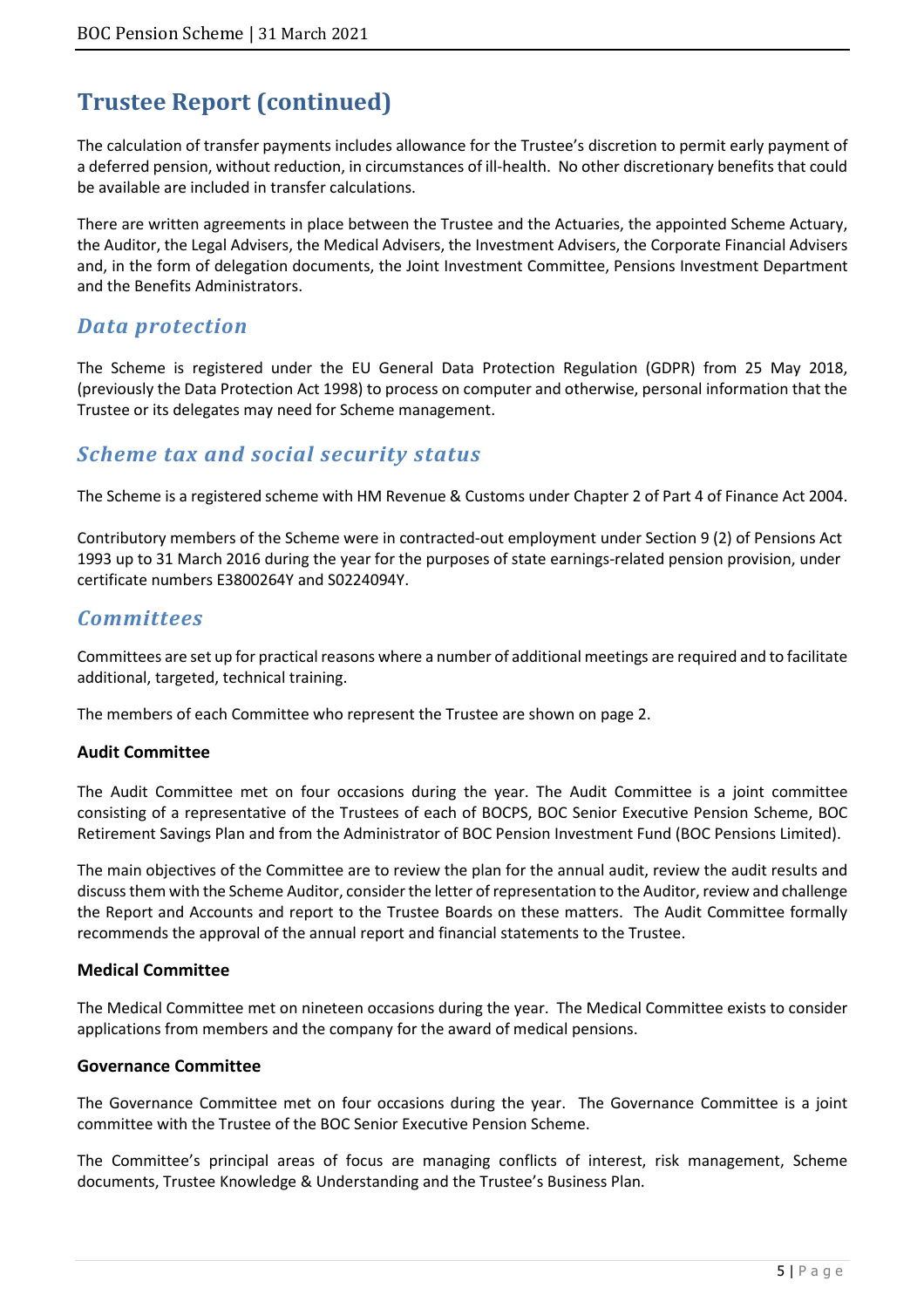#### **Joint Investment Committee**

The Joint Investment Committee (JIC) met on five occasions during the year. The JIC is a corporate entity, BOC Pensions Limited, which is owned jointly by the Trustee and the Trustee of BOC Senior Executive Pension Scheme. Its Board is appointed from Directors of each Scheme.

The Trustee has delegated investment powers under the Trust Deed and Rules to the JIC which then acts as a decision-making body. The Directors of the JIC receive specific investment training. Some tasks such as preparing and maintaining the Scheme's Statement of Investment Principles remain the responsibility of the Trustee.

### *Scheme Governance*

The Trustee requires an annual report from the Actuaries, the Auditor, the Legal Advisers, the Benefits Administrators, the Communications Consultants, the Pensions Investment Department, the Investment Managers, the Investment Advisers and the Custodian. Each report provides specified information in relation to the activities performed directly or indirectly on behalf of the Trustee in the previous Scheme year. All reports were reviewed at the Trustee's joint meeting with the Directors of the BOC Pension Scheme on 2 September 2021.

The objectives of the Governance Meeting are to increase both the transparency of the administration of the Scheme and BOC Pension Investment Fund and the accountability of the respective delegates and advisers.

The Trustee was satisfied that the Scheme continued to be managed in accordance with statutory requirements, industry best practices and its own and the Company's governance guidelines. On the basis of that review, together with written confirmation from the Scheme Legal Adviser and the Scheme Actuary that there were no issues to be raised in relation to the Scheme's governance, the Trustee was satisfied that the Scheme had also been managed to appropriate standards.

#### **Pensions Act 1995 and Pensions Act 2004**

The Trustee has a range of procedures to ensure ongoing compliance with the requirements of Pensions Act 1995, the Pensions Act 2004 and other applicable regulatory bodies.

The Pensions Regulator (TPR) is the regulatory body for work-based pension schemes in the UK. TPR has a defined set of statutory objectives and wide powers to investigate schemes and take any action it thinks necessary. As an aid to achieving its objectives, TPR requires the completion and submission of an annual scheme return by the scheme administrator. It also requires reports of 'notifiable events' and 'significant breaches' of pension scheme legislation.

Notifiable events are specific events relating to a scheme or a participating employer that TPR considers could potentially have a major impact on the security of members' benefits. The Company and the Trustee are under an obligation to advise TPR without delay of any notifiable events.

Breaches of pension scheme legislation have to be reported to TPR when they are considered to be breaches likely to be of material significance (known as red breaches). Those with a duty to report include the Trustee, the Company and the Scheme's advisers.

Red breaches are caused by: dishonesty, poor scheme governance, inadequate controls resulting in deficient administration or slow or inappropriate decision-making practices, incomplete or inaccurate advice, acting (or failing to act) in deliberate contravention of the law. An example of a red breach would be persistent failure to pay scheme contributions on time. During the year, there were no red breaches. The Trustee believes that in all respects the Scheme's administration has been in compliance with the requirements of both Acts throughout the year. The Trustee can confirm that contributions were of the amounts required and were received within the agreed timescales.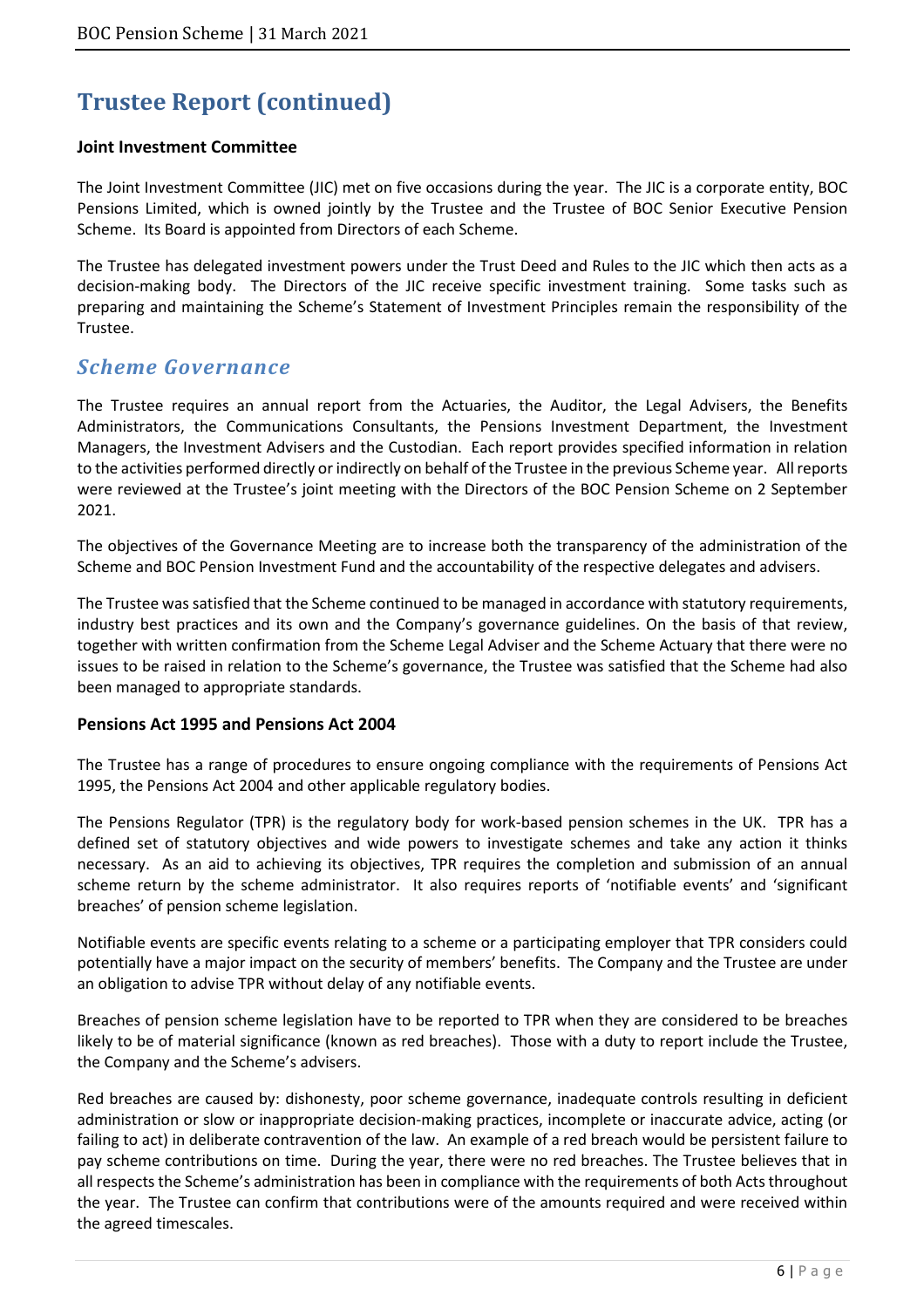# *Record keeping*

As part of its Guidance on Internal Controls, TPR has issued Guidance on record-keeping, which sets up a framework for measuring the presence of data used in the administration of pension schemes. The aim of the Guidance is to educate and enable those responsible for member record-keeping and those who administer pension arrangements to improve the standard of record-keeping across the industry. TPR's Guidance identifies three types of data that should be measured: 'Common data', 'Conditional data' and 'Numerical data'. 'Common data' is the data that TPR considers to be applicable to all schemes and is used to identify a member, e.g. surname, forename(s)/initials, date of birth, Sex, National Insurance Number, address, postcode.

'Conditional data' is the additional data required for administration and will vary and depend on the type of scheme, scheme design, member status, system design etc. Examples of 'Conditional data' are date of leaving, benefit crystallisation event details, salary history, contributions, AVC details, active/deferred/pensioner record, date of retirement.

'Numerical data' is the additional information that will enable trustee to put the results of the data measurement into context, e.g. status, benefit category, pensioner type.

The 'clean' percentage for 'Common data' is 99.93% and 'Conditional data' is 99.86%. The 'Numerical data' requirement is largely satisfied by the membership statistics/movements reported at each Trustee meeting.

Taking account of the Scheme design, the data held is in a robust position to allow the Scheme to be administered efficiently and effectively.

# *Financial development of the Scheme*

The financial statements set out on pages 17 to 23 have been prepared and audited in accordance with the regulations made under sections 41(1) and (6) of the Pensions Act 1995.

During the year net additions from dealing with members were £57,154k (2020: withdrawals £114,945k). Net returns on investments were £512,686k (2020: net losses of £82,189k).

As a result of all the above the net assets of the Scheme rose to £3,459,978k at 31 March 2021, an increase of £569,840k over the position at 31 March 2020.

### *Actuarial review*

In accordance with the Trust Deed and Rules, the Scheme's Actuary carried out an actuarial valuation of the Scheme as at 31 March 2020. A summary of the Technical Provision results is shown in the table below:

|               | 31 March 2020 | 31 March 2017 |
|---------------|---------------|---------------|
| Assets        | £2,890m       | £2.978m       |
| Liabilities   | £3.163m       | £3,709m       |
| Deficit       | £273m         | £731m         |
| Funding level | 91%           | 80%           |

On 27 March 2020 the Trustee secured a new Linde Plc Parent Company Guarantee, which is a legally binding group-wide commitment to financially support the Scheme. This meant that there were some changes to the actuarial assumptions for the 2020 valuation, which showed a significantly improved funding position compared to 2017. This information was communicated to members in a special newsletter in June 2020.

This resulted in a new Schedule of Contributions being signed on 23 March 2021 which increased Employer contributions for Level A, Level C and Level 3 members. No deficit funding contributions were due this year. The deficit reduction contributions will be payable provided that the payment of such an additional contribution in any year would not be expected to result in a surplus using the assumptions adopted for the actuarial valuation as at 31 March 2020. Deficit funding contributions payable in future years are detailed in note 2.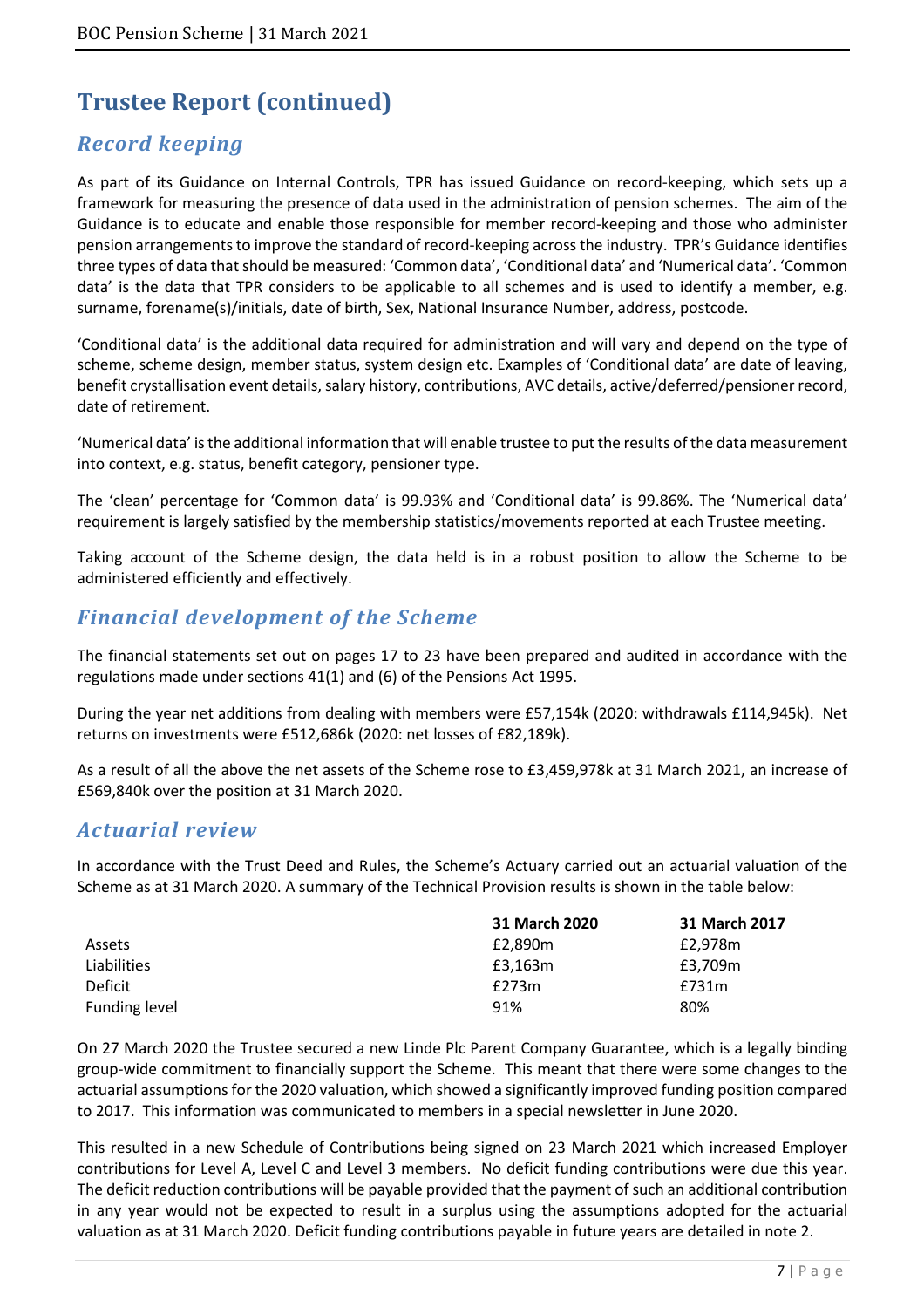Since the valuation date, investment markets significantly recovered from the falls in asset values caused by the emergence of the Covid-19 pandemic which has led to a significant improvement in the Scheme's funding level since the valuation date. In his report dated 31 March 2021, the Scheme's Actuary concluded that that the Scheme's assets were in surplus by £244m and that the funding level was 107.6%. The transfer of assets and liabilities from GLPS were approximately 5% of the value of the existing Scheme assets and resulted in a modest funding improvement in the Scheme.

Any Scheme member can obtain a copy of the actuarial valuation report or the schedule of contributions by contacting BOC Pension Services at the address shown on page 2.

#### **Statement of funding principles ("SoFP")**

Under requirements introduced by the Pensions Act 2004, the valuation consists of a statement of funding principles (SoFP), actuarial valuation, schedule of contributions and, if the Scheme's assets do not cover the technical provisions (the amount required to pay for the Scheme's built up pension benefits), a recovery plan. Under the SoFP, the Trustee, with advice from the Scheme Actuary and the agreement of the Company, selects the key assumptions to use in the valuation.

The Trustee agreed the valuation results and put in place a SoFP, a recovery plan and a Schedule of Contributions.

The results of the 2020 valuation were communicated to Scheme members in July 2021.

#### *Method*

The actuarial method to be used in the calculation of technical provisions is the Projected Unit Method.

#### *Actuarial assumptions*

**Discount rate:** term dependent rates set by reference to the market implied gilt yield curve (as derived from the Bank of England data) at the valuation date plus an addition of 1.6% per annum.

**Retail price inflation ("RPI"):** (implied inflation curve) taken as the difference between the Bank of England fixed interest and index linked yield curve at the valuation date.

**Consumer price inflation ("CPI"):** RPI inflation with an adjustment on yields of 0.75% below RPI spot rates.

**Salary increases:** Implied RPI inflation plus 0.25% per annum; and allowing for the cap on salary increases for benefit calculations where applicable. Relevant market information will be used to calculate the effect of any caps. Analysis at 31 March 2020 determined that an assumed increase of 2.5% p.a. at all durations was appropriate.

**Pension increases:** The assumption is made with reference to the RPI curve. The curves will be derived in a consistent manner to the underlying inflation curve making allowance for caps and floors on benefit increases. Other pensions are assumed to increase at their fixed rates.

#### *Key demographic assumptions:*

| Longevity base tables         | 2020 VITA tables                                                                                                                                                                                  |
|-------------------------------|---------------------------------------------------------------------------------------------------------------------------------------------------------------------------------------------------|
| Longevity future improvements | CMI 2018 model with a long term rate of improvement of 1.5% p.a, core<br>smoothing parameter of S <sub>K</sub> =7.0 and initial addition 'A' parameter of 0.5.<br>No additional longevity buffer. |
| Pre-retirement mortality      | 60% of AM/AF92 tables                                                                                                                                                                             |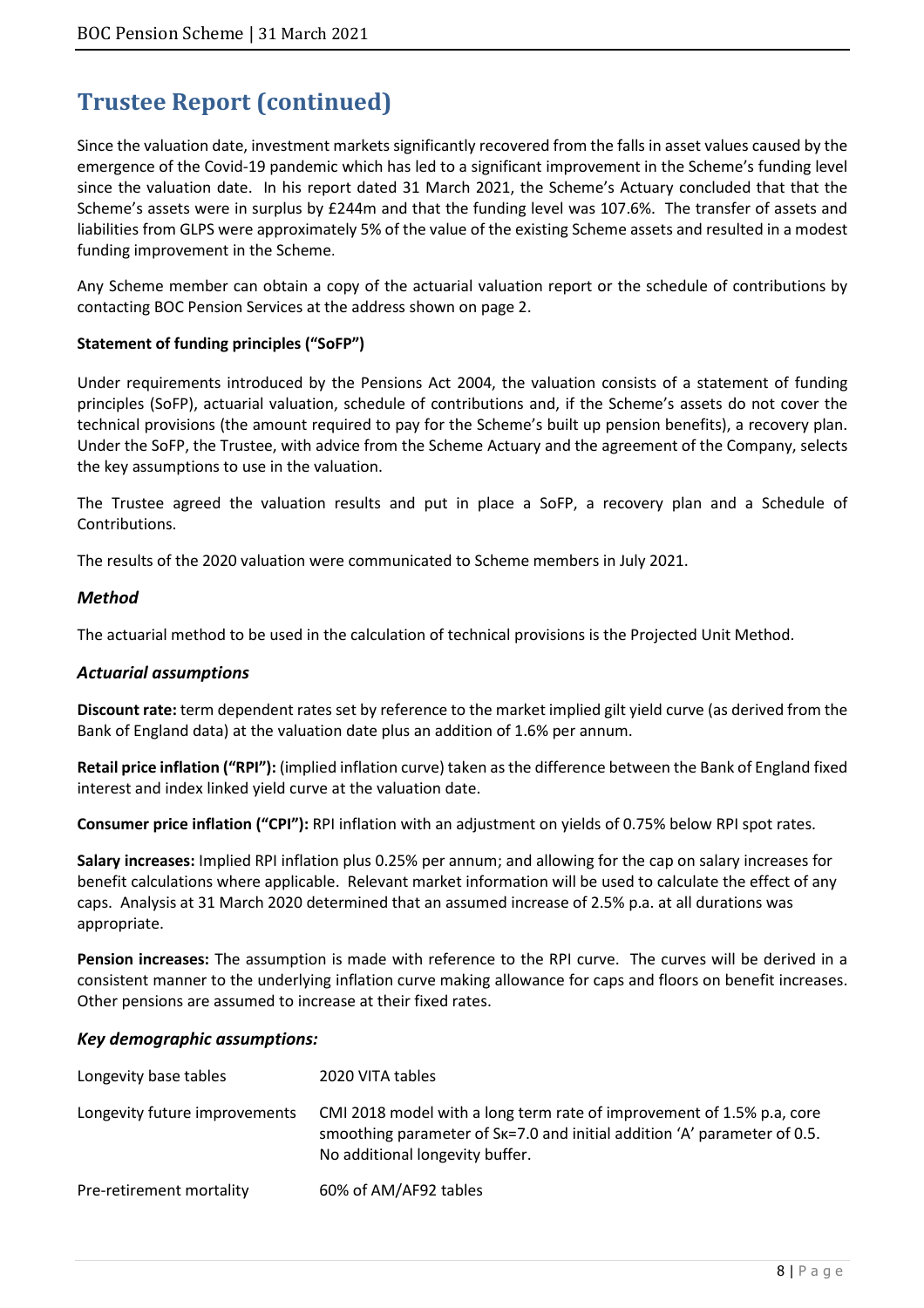### *Pension increases*

The effective date for pension increases is 1 April each year. The increases during the year to pensions in payment were therefore those effected on 1 April 2020.

Increases were provided in accordance with the Scheme Rules, and statutory GMP requirements, as set out below:

Pensions Accrued to 31 March 2011:

| <b>Service Terminated</b> | <b>Over State Pension</b><br>Age at 1/4/2020 | <b>GMP</b> portion<br>accrued pre<br>6/4/1988 | <b>GMP</b> portion<br>accrued post<br>6/4/1988 | Remaining<br>pension $\phi$ |
|---------------------------|----------------------------------------------|-----------------------------------------------|------------------------------------------------|-----------------------------|
| Before April 1997         | Yes                                          | Nil                                           | 2.2%                                           | 2.2%                        |
| Before April 1997         | No                                           | Fixed rate*                                   | 2.2%                                           | 2.2%                        |
| From April 1997           | Yes/No                                       | $2.2%$ **                                     | $2.2%$ **                                      | $2.2%$ **                   |

Pension Accrued from 1 April 2011:

The lesser of the percentage increase in the General Index of Retail Prices (RPI) over the calendar year to the previous 31 December or 2.5% on a rolling five year average. The increase in RPI over the calendar year to 31 December 2019 was 2.2%. Therefore, the rolling five year average was applied. The increase payable from 1 April 2020 on pensions that had been in payment for at least a full year was:

| Date pension started         | 2020 increase** |
|------------------------------|-----------------|
| 2 March 2011 to 1 March 2012 | 2.2%            |
| 2 March 2012 to 1 March 2013 | 2.2%            |
| 2 March 2013 to 1 March 2014 | 2.2%            |
| 2 March 2014 to 1 March 2015 | 2.2%            |
| 2 March 2015 to 1 March 2016 | 2.2%            |
| 2 March 2016 to 1 March 2017 | 2.2%            |
| 2 March 2017 to 1 March 2018 | 2.2%            |
| 2 March 2018 to 1 March 2019 | 2.2%            |
| 2 March 2019 to 1 March 2020 | 2.2%            |

\* Either 8.5%, 7.5%, 7%, 6.25%, 4.75%, 4.5%, 4.0% or 3.5% per year depending on leaving date.

\*\* For those pensioners who had been retired for less than 12 months but more than 1 month, a proportionate rate applied.

φ Any part of the pension that had been secured with the member's AVC Plan fund was increased on the basis notified to the member when the pension was purchased.

Increases to dependants' pensions followed a similar pattern, subject to the modifications resulting from the Statutory GMP increase requirements for widows and widowers.

The Company did not award a discretionary increase.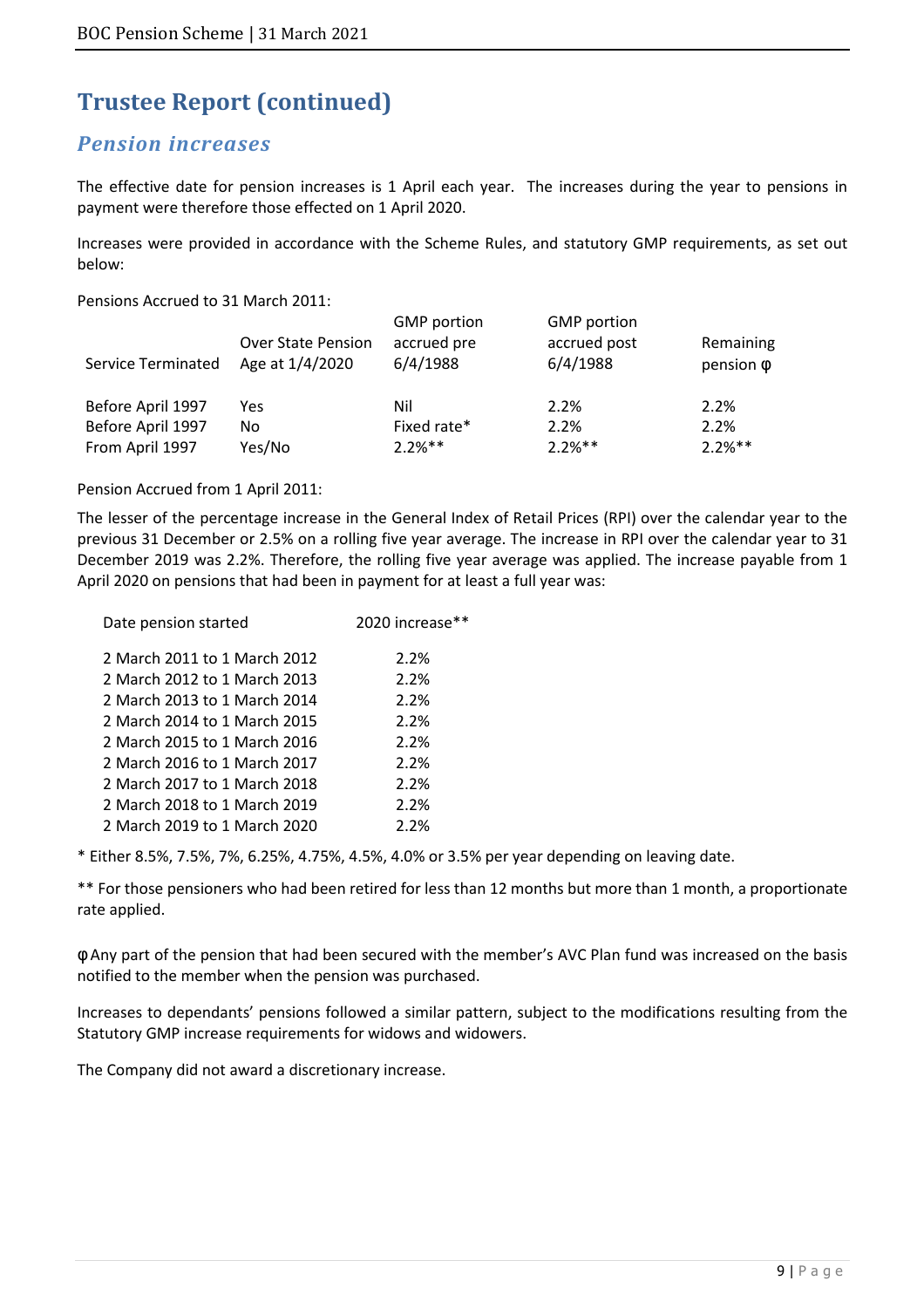#### **Deferred Pensions**

The GMP portion of qualifying deferred pensions was increased at 1 April 2020 by the Appropriate Fixed Rate of revaluation applicable to the leaving service date, as specified under the contracting-out regulations.

The non-GMP portion of deferred pensions is increased when the pension comes into payment. For leavers up to 31 March 2011 this increase is broadly the lower of 5% per annum compound and the movement in RPI for the period of complete years to 31 December 2010, either from 1 June 1990 or from the later date on which the member left the Scheme. The deferred pension as at 1 June 1990 had already been increased at 3% per annum compound at each 1 April since leaving date. From 1 January 2010 the measure of inflation was changed to the Consumer Prices Index (CPI).

For leavers from 6 April 2009 to 31 March 2011 deferred benefits will increase by a maximum of 2.5% per annum in respect of post-5 April 2009 service. For post-31 March 2011 leavers the maximum increase will be 5% per annum in respect of this period.

For post-31 March 2011 leavers the increase in respect of post-31 March 2011 service is the lower of 2.5% a year or the movement in RPI for the year to the previous 30 September for each complete year from the date on which the Member left the Scheme except for members who resign or are dismissed in which case the measure of inflation will be CPI.

### *Scheme rules*

A Merger Deed dated 29 July 2020 was issued and signed by the Trustee, the Principal Employer, Capital Cranfield Trustees Limited and Gist Limited.

The deed allows GLPS to be merged into the Scheme with effect on and from the date specified in the written notice. This date was 1 October 2020.

### *GMP Equalisation*

On 26 October 2018, the High Court handed down a judgment involving the Lloyds Banking Group's defined benefit pension schemes. The judgement concluded that schemes should be amended to equalise pension benefits for men and women in relation to guaranteed minimum pension benefits. The issue determined by the judgement arises in relation to many other defined benefit pension schemes. Under the ruling schemes are required to backdate benefit adjustments in relation to GMP equalisation and provide interest on the backdated amounts. On 20 November 2020 the High Court issued a follow-on judgement, which suggested that transfer payments made since May 1990 will need to be topped up to allow for GMP equalisation. Based on an initial assessment of the likely backdated amounts and related interest the Trustee does not expect these to be material to the financial statements and consequently, have concluded that no provision is required at this time.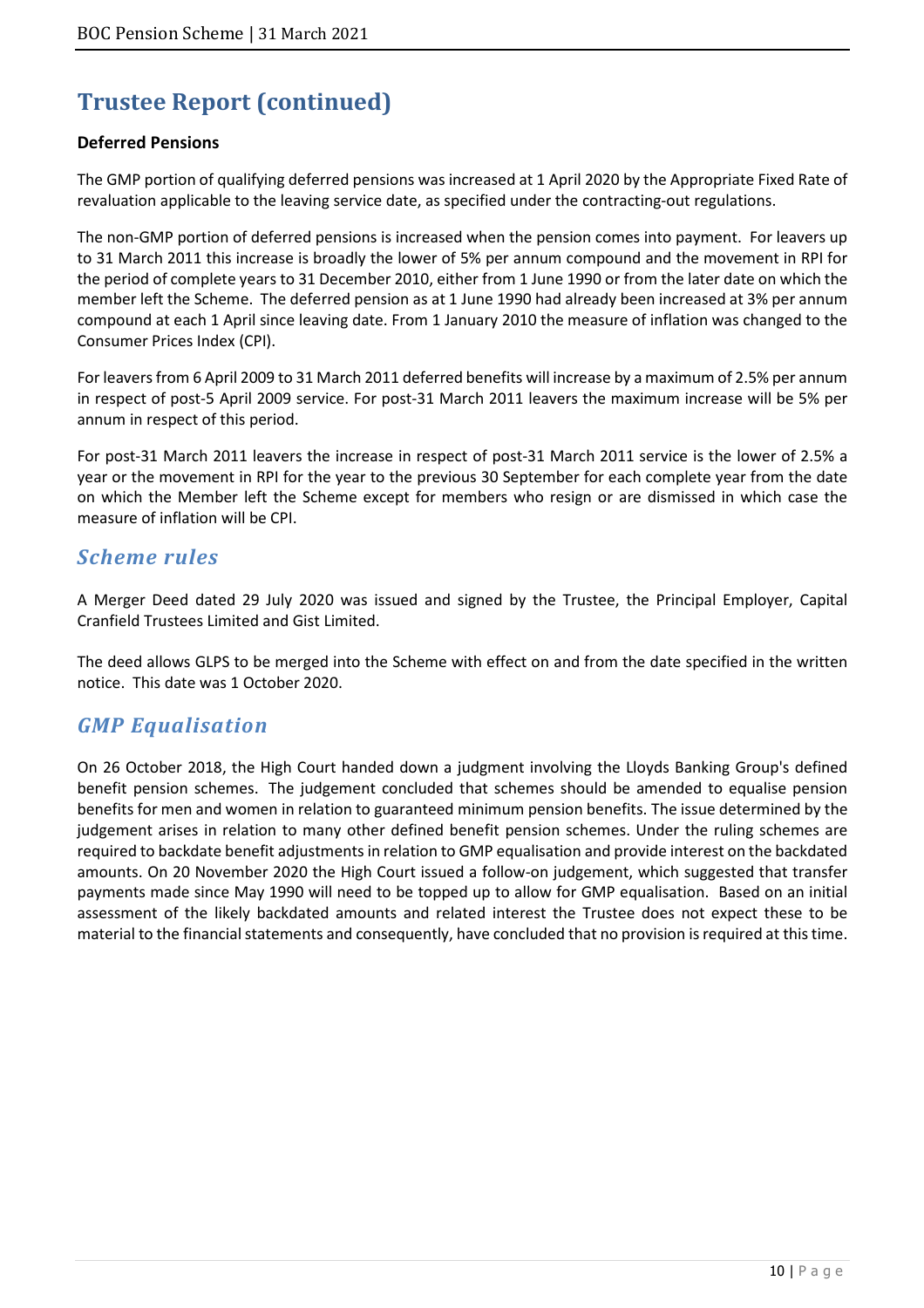# *Membership*

| <b>Active</b>                  | Level A           | Level B                  | Level C | Total |
|--------------------------------|-------------------|--------------------------|---------|-------|
| At 1 April 2019                | 446               | 488                      | 36      | 970   |
| Late notifications             | ۰                 | (5)                      |         | (5)   |
| Deaths                         | $\left( 1\right)$ | $\overline{\phantom{0}}$ |         | (1)   |
| Retirements                    | (35)              | (27)                     | (2)     | (64)  |
| Interlevel movements           | 19                | (19)                     |         |       |
| Leavers with retained benefits | (29)              | (35)                     | (4)     | (68)  |
| At 31 March 2020               | 400               | 402                      | 30      | 832   |

| <b>Deferred</b>              | Total |
|------------------------------|-------|
| At 1 April 2019              | 6,855 |
| Late notifications           | (29)  |
| New members                  | 68    |
| <b>Transferred from GLPS</b> | 787   |
| Deaths                       | (23)  |
| Retirements                  | (263) |
| Leavers                      | (50)  |
| At 31 March 2020             | 7,345 |

|                              | Former  |            | Children's |        |
|------------------------------|---------|------------|------------|--------|
| <b>Pensioners</b>            | members | Dependants | allowances | Total  |
| At 1 April 2019              | 9,742   | 3,055      | 61         | 12,858 |
| Late notifications           | 17      | (2)        | 1          | 16     |
| New pensioners               | 334     | 211        | 6          | 551    |
| <b>Transferred from GLPS</b> | 442     | 31         | 6          | 479    |
| Deaths                       | (384)   | (224)      |            | (608)  |
| Cessations                   | ۰       | ۰          | (11)       | (11)   |
| At 31 March 2020             | 10,151  | 3,071      | 63         | 13,285 |

'Late notifications' relate to adjustments to the membership in respect of the prior year after the membership reconciliation was completed.

'Transferred from GLPS' represents the deferred and pensioner members whose benefits were transferred to the Scheme as part of the merger agreement disclosed on page 3 of the Trustee Report. There were no active members in GLPS. The difference of 7 between active/deferred retirements and new pensioners comprises GLPS members that were set up as new pensioners directly in BOCPS due to the timing of the retirement.

'Cessations' comprise members who have chosen to fully commute their pension, and children ceasing full time education.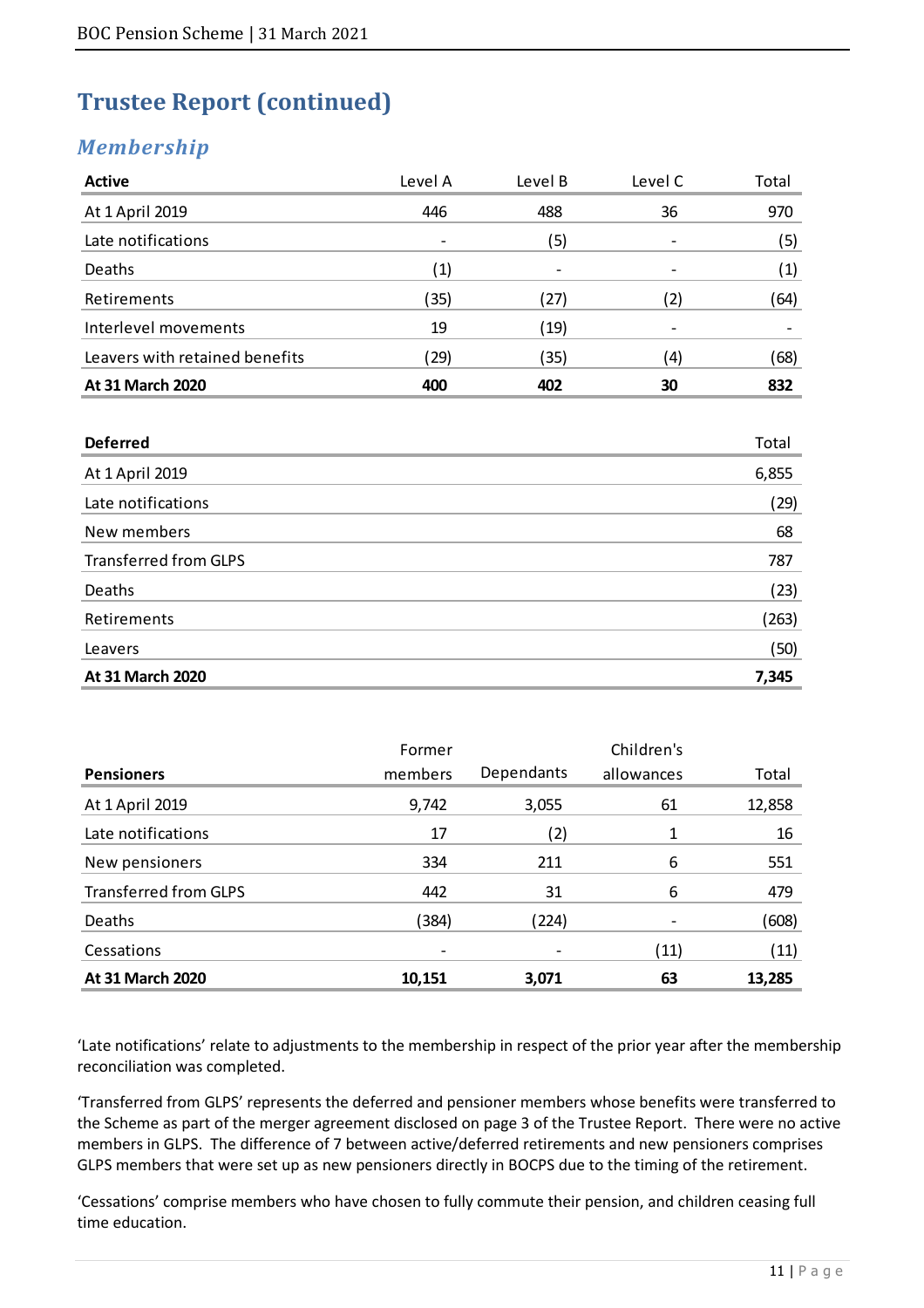### *Investment management*

The Scheme participates in the BOC Pension Investment Fund (BOCPIF), a common investment fund, with the BOC Senior Executive Pension Scheme. The major advantage to the Scheme of investing in BOCPIF is that it benefits from the economies of scale enjoyed by the larger fund, in the form of lower transaction and administration costs. The Trustee is satisfied that the investment objectives of BOCPIF are consistent with those of the Scheme. The operation of BOCPIF is regulated by a deed. The original deed, dated 31 March 1992, was updated by deeds of variation dated 29 October 2004, 4 March 2008, 9 December 2009 and 3 May 2012.

BOCPIF comprises both commingled assets and assets which are directly attributable to the Participating Schemes. The commingled assets share the same investment funds and are apportioned between the Participating Schemes, in accordance with the terms of the deed, using a standard formula which is derived using the latest SIP as part of the investment strategy agreed by Trustees by the help of the actuaries. The formula ensures that there is no cross-subsidy between the Schemes. It is applied each month to the change in market value of the assets. The change in value is apportioned in the ratio of the interest of each participating Scheme in each of the asset classes of BOCPIF at the start of the month, adjusted to take account of any money invested or withdrawn by the Schemes during the month. The apportionment of the change in value of BOCPIF in the year to 31 March 2021 is shown in Note 7.

An Administrator Report of BOCPIF has been issued and is attached as Appendix A. The Implementation Statement is included on pages 7 to 9. As a consequence, the amount of information in this Report is reduced to avoid duplication. The Annual Report and Financial Statements of BOCPS should be read in conjunction with the Administrator Report of BOCPIF.

Signed on behalf of the Trustee on 22 October 2021

K Russell D Gowland

Trustee Director Trustee Director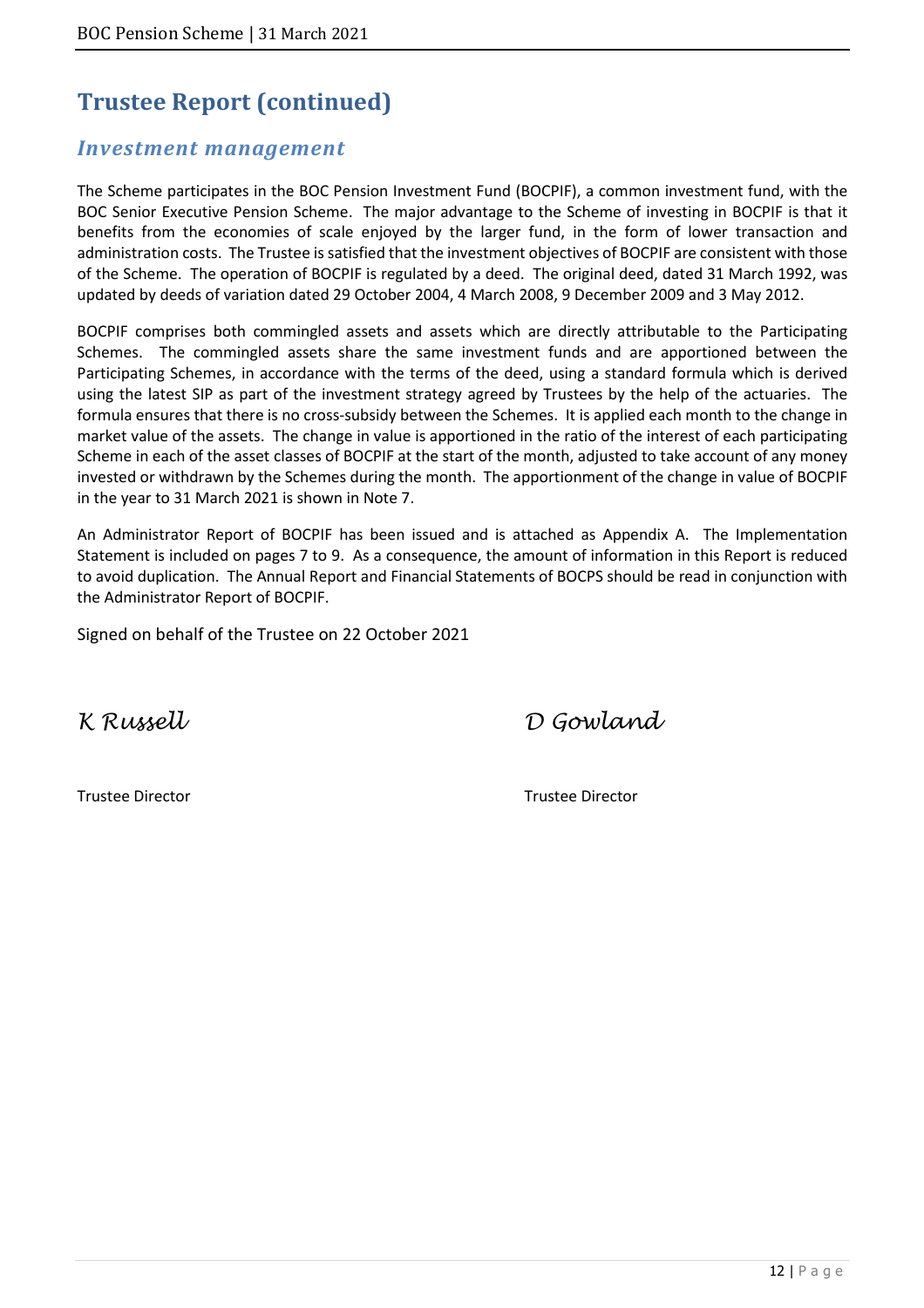# **Statement of Trustee's Responsibilities**

The financial statements, which are prepared in accordance with UK Generally Accepted Accounting Practice, including the Financial Reporting Standard applicable in the UK (FRS 102) are the responsibility of the Trustee. Pension scheme regulations require, and the Trustee is responsible for ensuring, that those financial statements:

- show a true and fair view of the financial transactions of the scheme during the scheme year and of the amount and disposition at the end of the scheme year of its assets and liabilities, other than liabilities to pay pensions and benefits after the end of the scheme year; and
- contain the information specified in Regulation 3A of the Occupational Pension Schemes (Requirement to obtain Audited Accounts and a Statement from the Auditor) Regulations 1996, including making a statement whether the financial statements have been prepared in accordance with the relevant financial reporting framework applicable to occupational pension schemes.

In discharging the above responsibilities, the Trustee is responsible for selecting suitable accounting policies, to be applied consistently, making any estimates and judgments on a prudent and reasonable basis, and for the preparation of the financial statements on a going concern basis unless it is inappropriate to presume that the scheme will not be wound up.

The Trustee is also responsible for making available certain other information about the scheme in the form of an annual report.

The Trustee also has a general responsibility for ensuring that adequate accounting records are kept and for taking such steps as are reasonably open to it to safeguard the assets of the scheme and to prevent and detect fraud and other irregularities, including the maintenance of an appropriate system of internal control.

The Trustee is responsible under pensions legislation for preparing, maintaining and from time to time reviewing and if necessary revising a schedule of contributions showing the rates of contributions payable towards the scheme by or on behalf of the employer and the active members of the scheme and the dates on or before which such contributions are to be paid. The Trustee is also responsible for keeping records in respect of contributions received in respect of any active member of the scheme and for adopting risk-based processes to monitor whether contributions are made to the scheme by the employer in accordance with the schedule of contributions. Where breaches of the schedule occur, the Trustee is required by the Pensions Acts 1995 and 2004 to consider making reports to The Pensions Regulator and the members.

Date: 22 October 2021

K Russell D Gowland

Trustee Director Trustee Director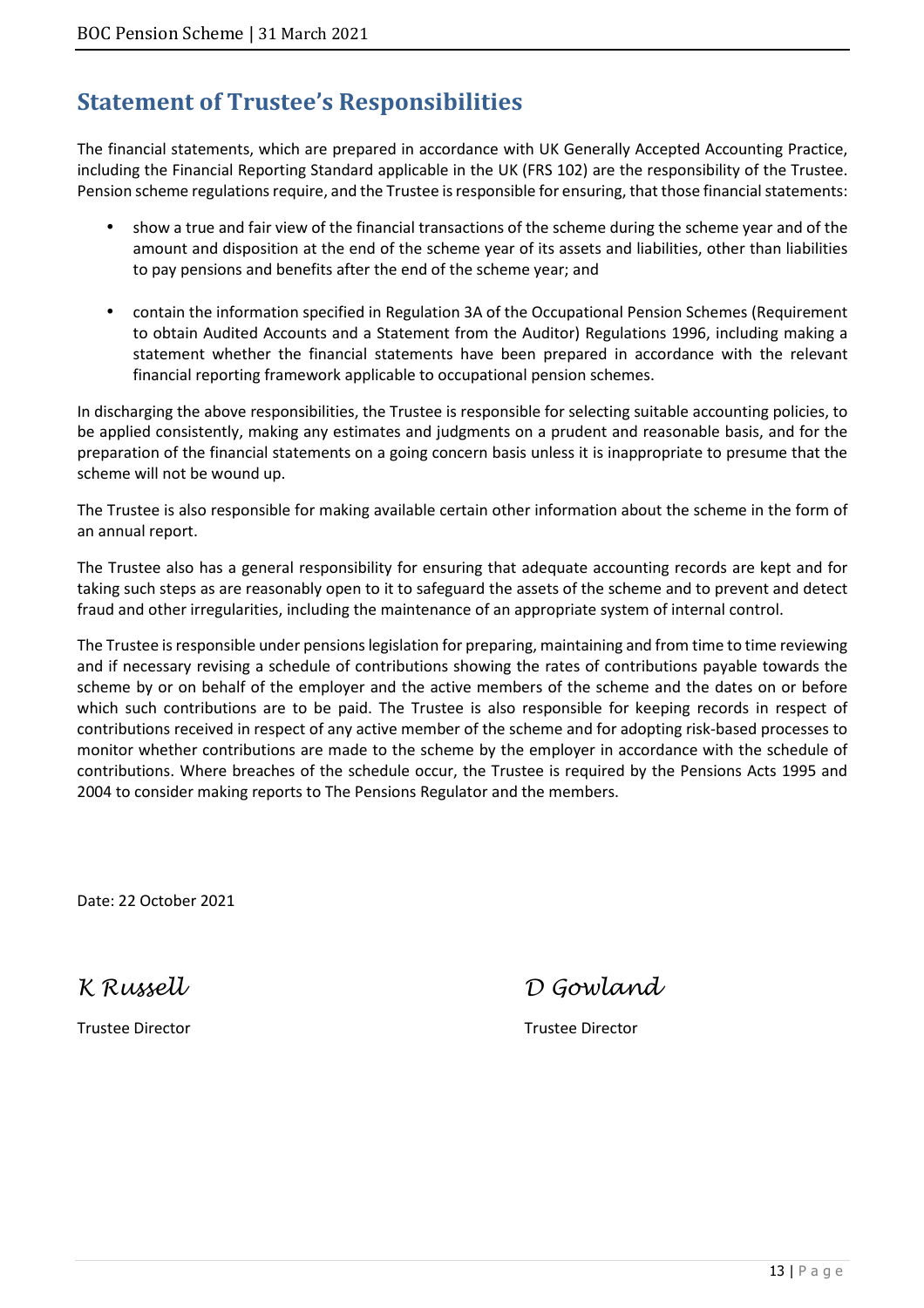# **Independent Auditor's Report**

### *Opinion*

We have audited the financial statements of BOC Pension Scheme for the year ended 31 March 2021 which comprise the Fund Account, the Statement of Net Assets and the related notes 1 to 12, including a summary of significant accounting policies. The financial reporting framework that has been applied in their preparation is applicable law and United Kingdom Accounting Standards, including FRS102 'The Financial Reporting Standard applicable in the UK and Republic of Ireland' (United Kingdom Generally Accepted Accounting Practice).

In our opinion, the financial statements:

- give a true and fair view of the financial transactions of the Scheme during the year ended 31 March 2021, and of the amount and disposition at that date of its assets and liabilities, other than liabilities to pay pensions and benefits after the end of the year;
- have been properly prepared in accordance with United Kingdom Generally Accepted Accounting Practice; and
- contain the information specified in Regulation 3A of the Occupational Pension Schemes (Requirement to obtain Audited Accounts and a Statement from the Auditor) Regulations 1996, made under the Pensions Act 1995.

### *Basis for opinion*

We conducted our audit in accordance with International Standards on Auditing (UK) (ISAs (UK)) and applicable law. Our responsibilities under those standards are further described in the Auditor's responsibilities for the audit of the financial statements section of our report below. We are independent of the Scheme in accordance with the ethical requirements that are relevant to our audit of the financial statements in the UK, including the FRC's Ethical Standard, and we have fulfilled our other ethical responsibilities in accordance with these requirements.

We believe that the audit evidence we have obtained is sufficient and appropriate to provide a basis for our opinion.

### *Conclusions relating to going concern*

In auditing the financial statements, we have concluded that the Trustee's use of the going concern basis of accounting in the preparation of the financial statements is appropriate.

Based on the work we have performed, we have not identified any material uncertainties relating to events or conditions that, individually or collectively, may cast significant doubt on the Scheme's ability to continue as a going concern for a period of 12 months from when the Scheme's annual accounts are authorised for issue.

Our responsibilities and the responsibilities of the Trustee with respect to going concern are described in the relevant sections of this report. However, because not all future events or conditions can be predicted, this statement is not a guarantee as to the Scheme's ability to continue as a going concern.

### *Other information*

The other information comprises the information included in the Annual Report and Financial Statements, other than the Financial Statements, our auditor's report thereon and our auditor's statement about contributions. The Trustee is responsible for the other information contained within the annual report.

Our opinion on the financial statements does not cover the other information and, except to the extent otherwise explicitly stated in this report, we do not express any form of assurance conclusion thereon.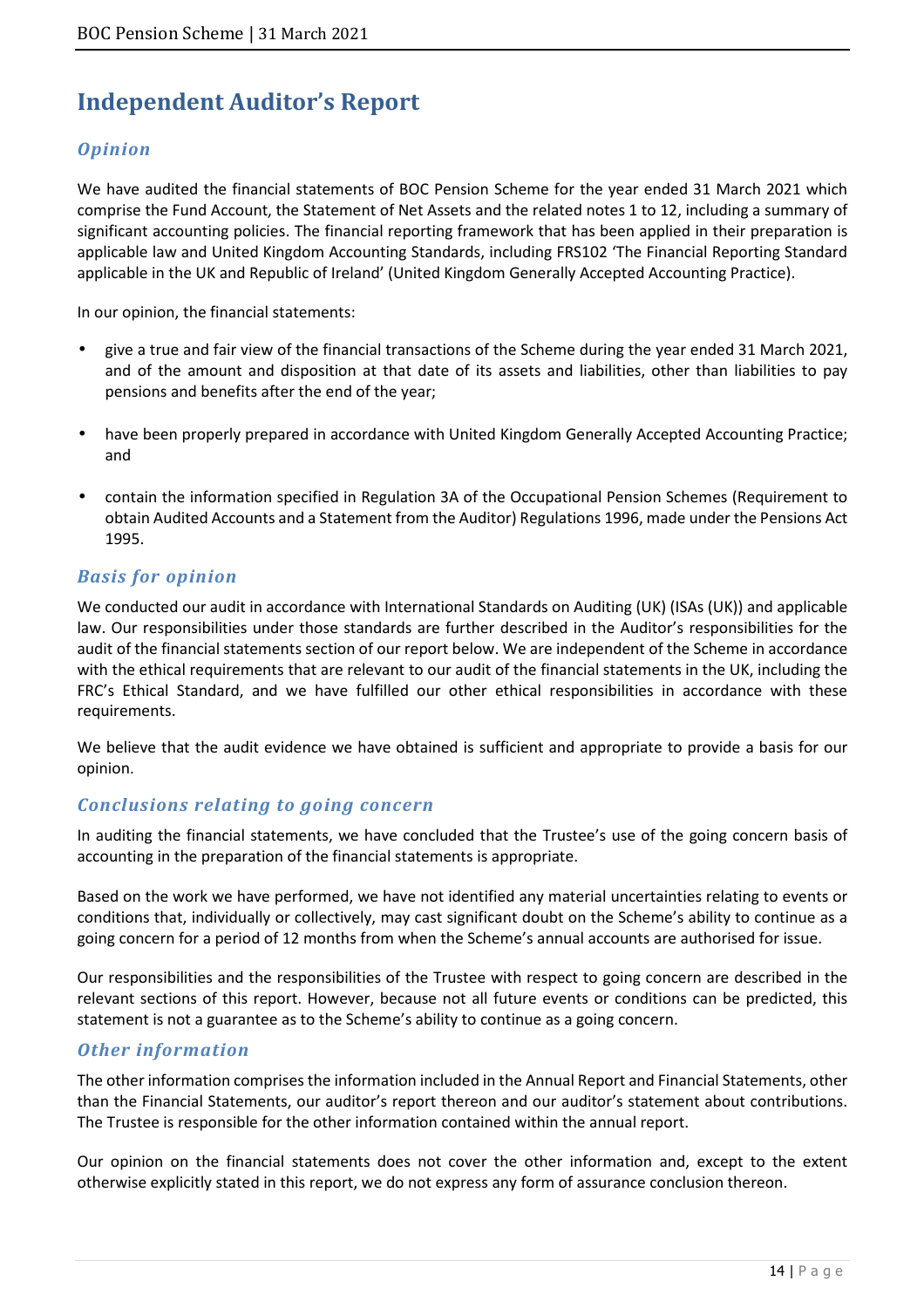# **Independent Auditor's Report (continued)**

Our responsibility is to read the other information and, in doing so, consider whether the other information is materially inconsistent with the financial statements or our knowledge obtained in the course of the audit or otherwise appears to be materially misstated. If we identify such material inconsistencies or apparent material misstatements, we are required to determine whether there is a material misstatement in the financial statements themselves. If, based on the work we have performed, we conclude that there is a material misstatement of the other information, we are required to report that fact.

#### We have nothing to report in this regard.

### *Responsibilities of the trustees*

As explained more fully in the trustee's responsibilities statement set out on page 13, the Trustee is responsible for the preparation of the financial statements and for being satisfied that they give a true and fair view, and for such internal control as the Trustee determines is necessary to enable the preparation of financial statements that are free from material misstatement, whether due to fraud or error.

In preparing the financial statements the Trustee is responsible for assessing the Scheme's ability to continue as a going concern, disclosing, as applicable, matters related to going concern and using the going concern basis of accounting unless the trustees either intend to wind up the Scheme or to cease operations, or have no realistic alternative but to do so.

### *Auditor's responsibilities for the audit of the financial statements*

Our objectives are to obtain reasonable assurance about whether the financial statements as a whole are free from material misstatement, whether due to fraud or error, and to issue an auditor's report that includes our opinion. Reasonable assurance is a high level of assurance, but is not a guarantee that an audit conducted in accordance with ISAs (UK) will always detect a material misstatement when it exists. Misstatements can arise from fraud or error and are considered material if, individually or in the aggregate, they could reasonably be expected to influence the economic decisions of users taken on the basis of these financial statements.

#### **Explanation as to what extent the audit was considered capable of detecting irregularities, including fraud**

Irregularities, including fraud, are instances of non-compliance with laws and regulations. We design procedures in line with our responsibilities, outlined above, to detect irregularities, including fraud. The risk of not detecting a material misstatement due to fraud is higher than the risk of not detecting one resulting from error, as fraud may involve deliberate concealment by, for example, forgery or intentional misrepresentations, or through collusion. The extent to which our procedures are capable of detecting irregularities, including fraud is detailed below. However, the primary responsibility for the prevention and detection of fraud rests with the Trustee.

Our approach was as follows:

- We obtained an understanding of the legal and regulatory frameworks that are applicable to the Scheme and determined that the most significant related to pensions legislation and the financial reporting framework. These are the Pensions Act 1995 and 2004 (and regulations made thereunder), FRS 102 'The Financial Reporting Standard applicable in the UK and Republic of Ireland' and the Statement of Recommended Practice (Financial Reports of Pension Schemes).
- We understood how the Scheme is complying with these legal and regulatory frameworks by making enquiries of the Trustee. We corroborated our enquiries through our review of the Trustee's meeting minutes.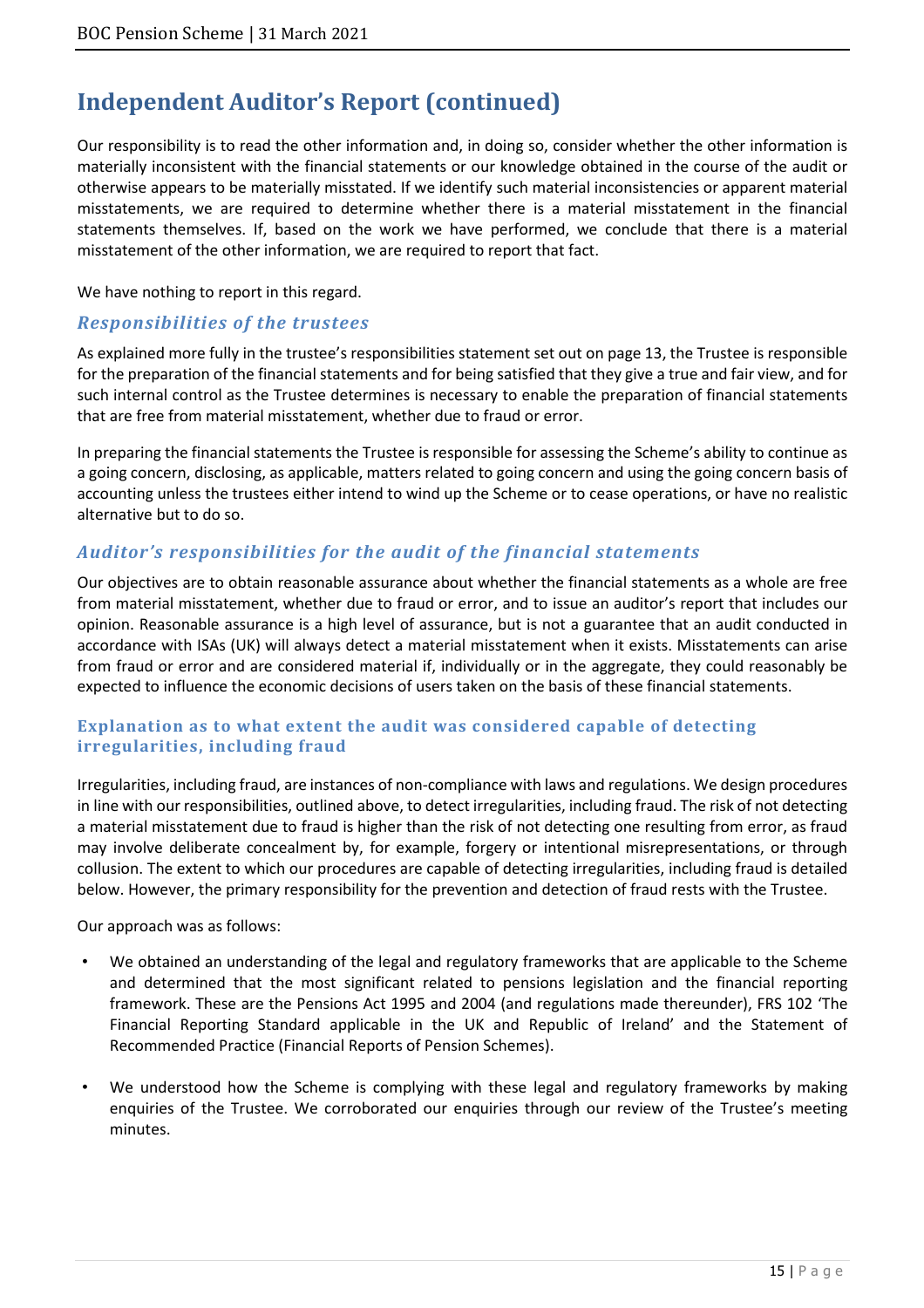# **Independent Auditor's Report (continued)**

- We assessed the susceptibility of the Scheme's financial statements to material misstatement, including how fraud might occur by considering the key risks impacting the financial statements and documenting the controls that the Scheme has established to address risks identified, or that otherwise seek to prevent, deter or detect fraud. In our assessment we considered the risk of management override. Our audit procedures included testing manual journals, including segregation of duties.
- Based on this understanding we designed our audit procedures to identify non-compliance with such laws and regulations. Our procedures involved making enquiries of the Trustee for its awareness of any noncompliance of laws or regulations, inspecting correspondence with the Pensions Regulator and review of Trustee's minutes.
- The Scheme is required to comply with UK pensions regulations. As such the Statutory Auditor has considered the experience and expertise of the engagement team to ensure that the team had an appropriate understanding of the relevant pensions regulations to assess the control environment and consider compliance of the Scheme with these regulations as part of our audit procedures.

A further description of our responsibilities for the audit of the financial statements is located on the Financial Reporting Council's website at https://www.frc.org.uk/auditorsresponsibilities. This description forms part of our auditor's report.

#### *Use of our report*

This report is made solely to the Scheme's Trustee, as a body, in accordance with the Pensions Act 1995 and Regulations made thereunder. Our audit work has been undertaken so that we might state to the Scheme's Trustee those matters we are required to state to it in an auditor's report and for no other purpose. To the fullest extent permitted by law, we do not accept or assume responsibility to anyone other than the Scheme's Trustee as a body, for our audit work, for this report, or for the opinions we have formed.

Ernst & Young LLP Statutory Auditor Reading Date: 28 October 2021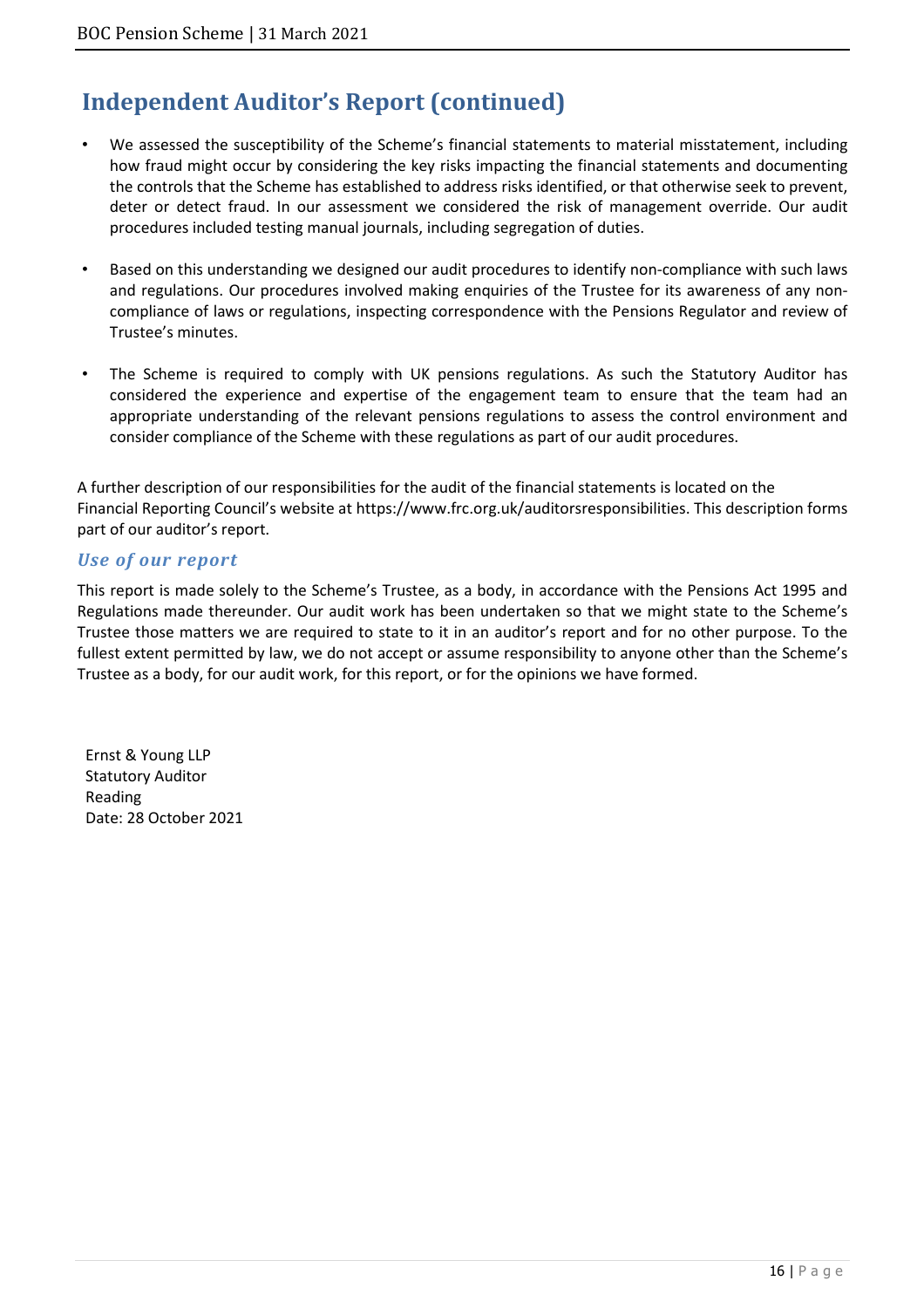# **Fund Account for the year ended 31 March 2021**

|                                                         |                | 2021       | 2020       |
|---------------------------------------------------------|----------------|------------|------------|
|                                                         | <b>Notes</b>   | £ '000     | £ '000     |
| <b>Contributions and benefits</b>                       |                |            |            |
| <b>Employer contributions</b>                           | $\overline{2}$ | 22,220     | 27,372     |
| <b>Employee contributions</b>                           | $\overline{2}$ | 270        | 330        |
| Transfers in                                            | 3              | 163,109    |            |
|                                                         |                | 185,599    | 27,702     |
| Benefits paid or payable                                | 4              | (111, 184) | (107, 487) |
| Payments to and on account of leavers                   | 5              | (14, 163)  | (31, 910)  |
| Administrative expenses                                 | 6              | (3,098)    | (3, 250)   |
|                                                         |                | (128, 445) | (142, 647) |
| Net additions / (withdrawals) from dealing with members |                | 57,154     | (114, 945) |
|                                                         |                |            |            |
| <b>Returns on investments</b>                           |                |            |            |
| Net Interest receivable on cash deposits                |                | 9          | 60         |
| Share of return / (loss) in BOCPIF                      | 7              | 512,677    | (82, 249)  |
| Net return / (loss) on investments                      |                | 512,686    | (82, 189)  |
| Net increase / (decrease) in fund during the year       |                | 569,840    | (197, 134) |
|                                                         |                |            |            |
| Net assets of the fund                                  |                |            |            |
| At 1 April                                              |                | 2,890,138  | 3,087,272  |
| At 31 March                                             |                | 3,459,978  | 2,890,138  |

The notes on pages 19 to 23 form part of these financial statements.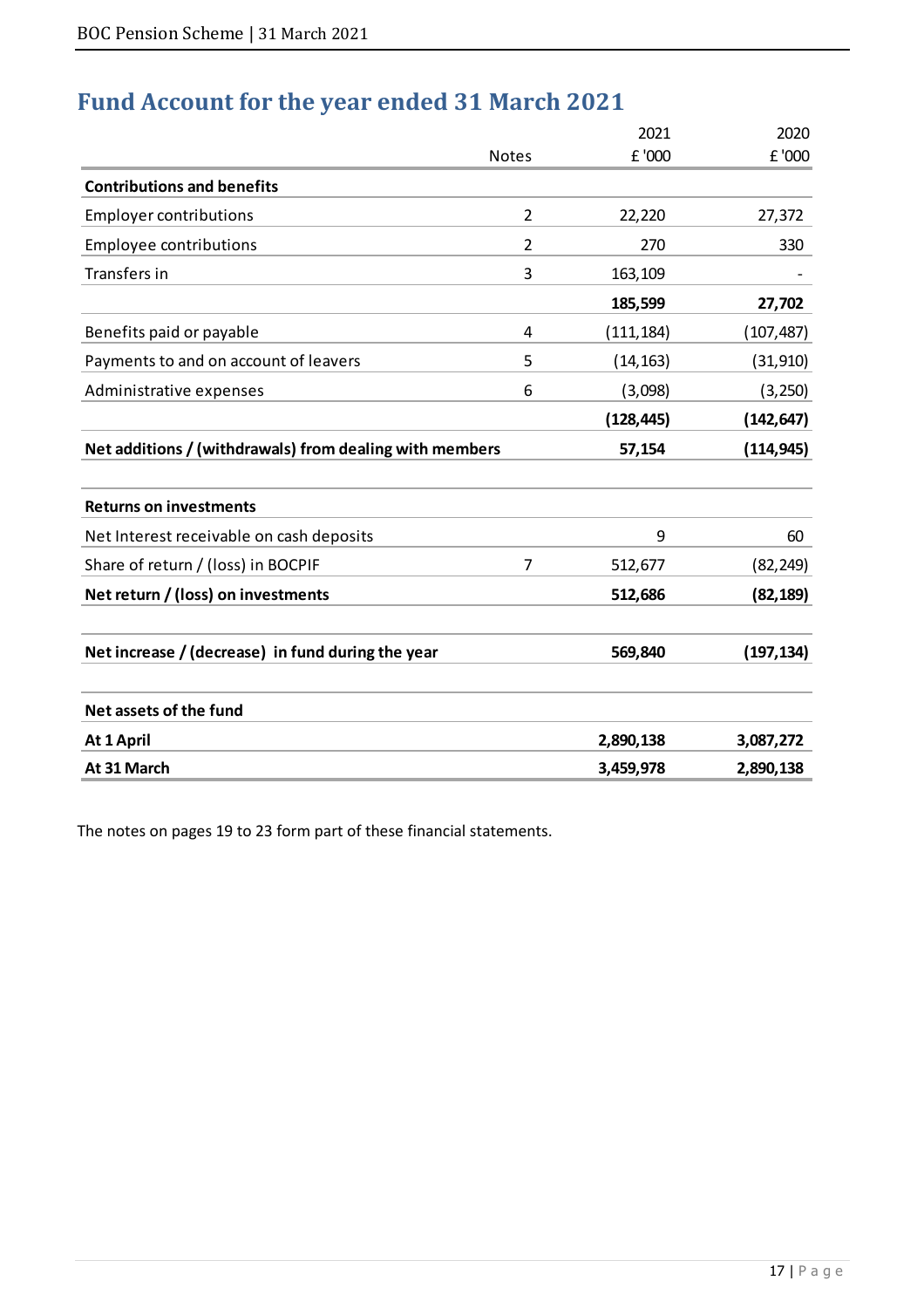# **Statement of Net Assets as at 31 March 2021**

|                                    |              | 2021      | 2020      |
|------------------------------------|--------------|-----------|-----------|
|                                    | <b>Notes</b> | £ '000    | £ '000    |
| Investment assets                  |              |           |           |
| Share of BOCPIF                    |              | 3,446,675 | 2,884,695 |
| <b>Total net investments</b>       |              | 3,446,675 | 2,884,695 |
| Current assets                     | 8            | 18,182    | 10,059    |
| <b>Current liabilities</b>         | 9            | (4, 879)  | (4,616)   |
| Net assets of the Fund at 31 March |              | 3,459,978 | 2,890,138 |

The financial statements summarise the transactions and the net assets of the Scheme and deal with the net assets at the disposal of the Trustee. They do not take account of obligations to pay pensions and other benefits that fall due after the end of the Scheme year. The actuarial position of the Scheme, which does take account of such liabilities, is dealt with the report on Actuarial Liabilities on pages 7 and 8, and these financial statements should be read in conjunction with them.

The notes on pages 19 to 23 form part of these financial statements.

These financial statements were approved by the Trustee on 22 October 2021

Signed on behalf of the Trustee

Trustee Director Trustee Director

K Russell D Gowland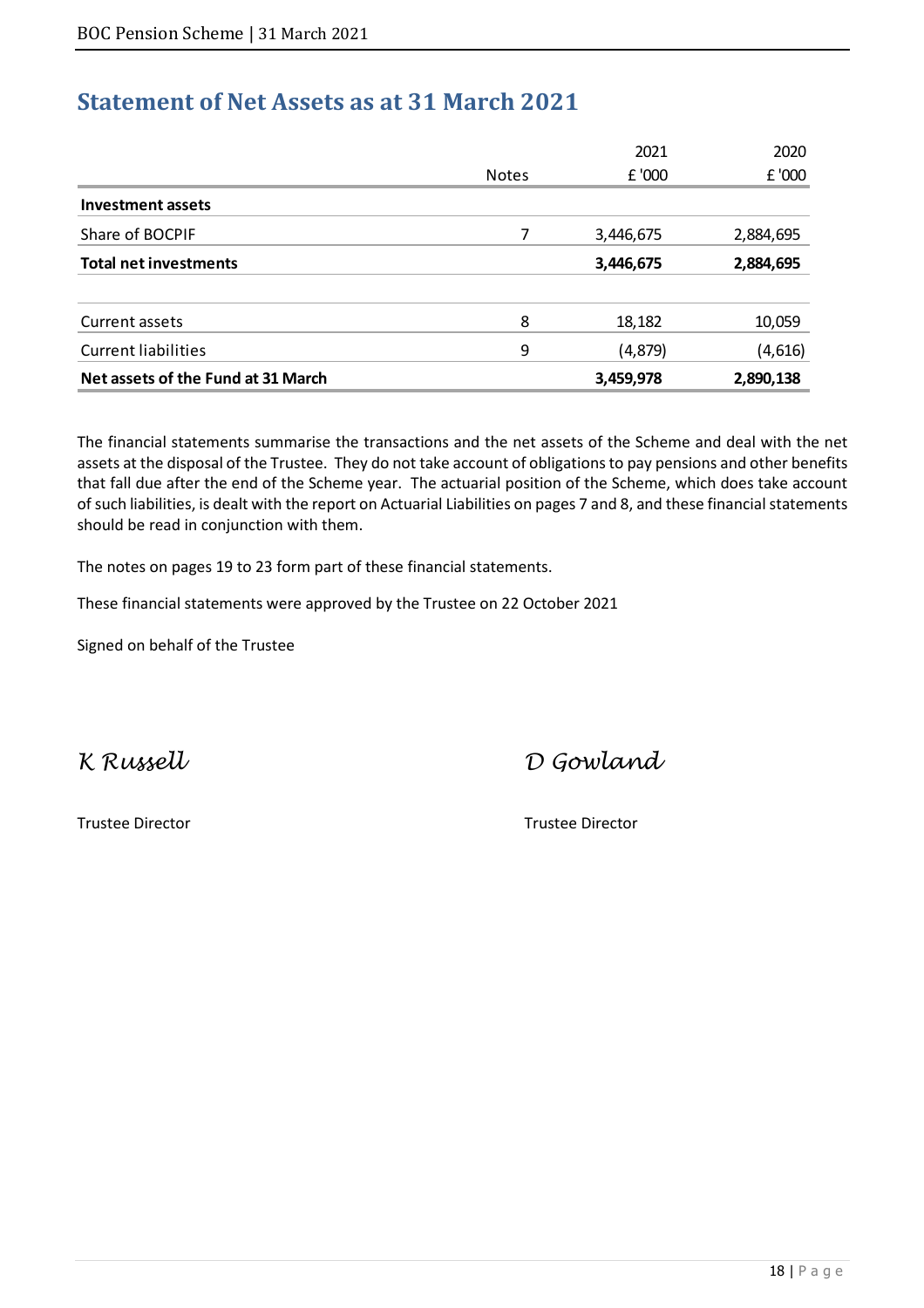# **Notes to the financial statements**

### **1. Accounting policies**

#### *Basis of preparation*

The financial statements have been prepared in accordance with the Occupational Pension Schemes (Requirement to obtain Audited Accounts and a Statement from the Auditor) Regulations 1996, Financial Reporting Standard 102 (FRS 102) – The Financial Reporting Standard applicable in the UK and Republic of Ireland, issued by the Financial Reporting Council, and with the guidelines set out in the Statement of Recommended Practice (SORP) May 2018 – Financial Reports of Pension Schemes. The Scheme is established as a Trust under English Law. The Scheme's address is shown in the Trustee's report.

#### *Investments*

The accounting policies for investments are dealt with in the financial statements of the BOC Pension Investment Fund (BOCPIF) attached as Appendix A to this report.

#### *(a) Contributions*

Employer and members' contributions are accounted for at the rates agreed between the Trustee and the Employer based on recommendations of the Actuary and the Schedule of Contributions.

- (i) Members' normal contributions are accounted for when deducted from pay.
- (ii) Employers' normal contributions are accounted for in the period in which the corresponding members' contributions are deducted from pay.
- (iii) Employers' contributions under Salary Exchange are accounted for in the period that exchanged employee contributions would have been deducted from earnings.
- (iv) Employers' deficit contributions are accounted on an accruals basis in accordance with the Schedule of Contributions under which they are paid.

#### *(b) Transfers in*

i) Group transfers in are accounted for in accordance with the terms of the merger deed.

#### *(c) Benefits*

- (i) Benefits are generally accounted for in the year in which the member notifies the Trustee of their decision on the type of benefit to be taken or, if there is no member choice, on the date of retirement or leaving. For members with whom we have lost contact, benefits are accounted for on the date that we establish a contact with the member or beneficiary or, if later, the date that the relevant benefit has been identified.
- (ii) Individual transfers are accounted for when paid which is normally when the liability is discharged.

#### *(d) Expenses*

All administration expenses are accounted for on an accruals basis.

#### *(e) Currency*

The Scheme's functional currency and presentational currency is pounds sterling (GBP).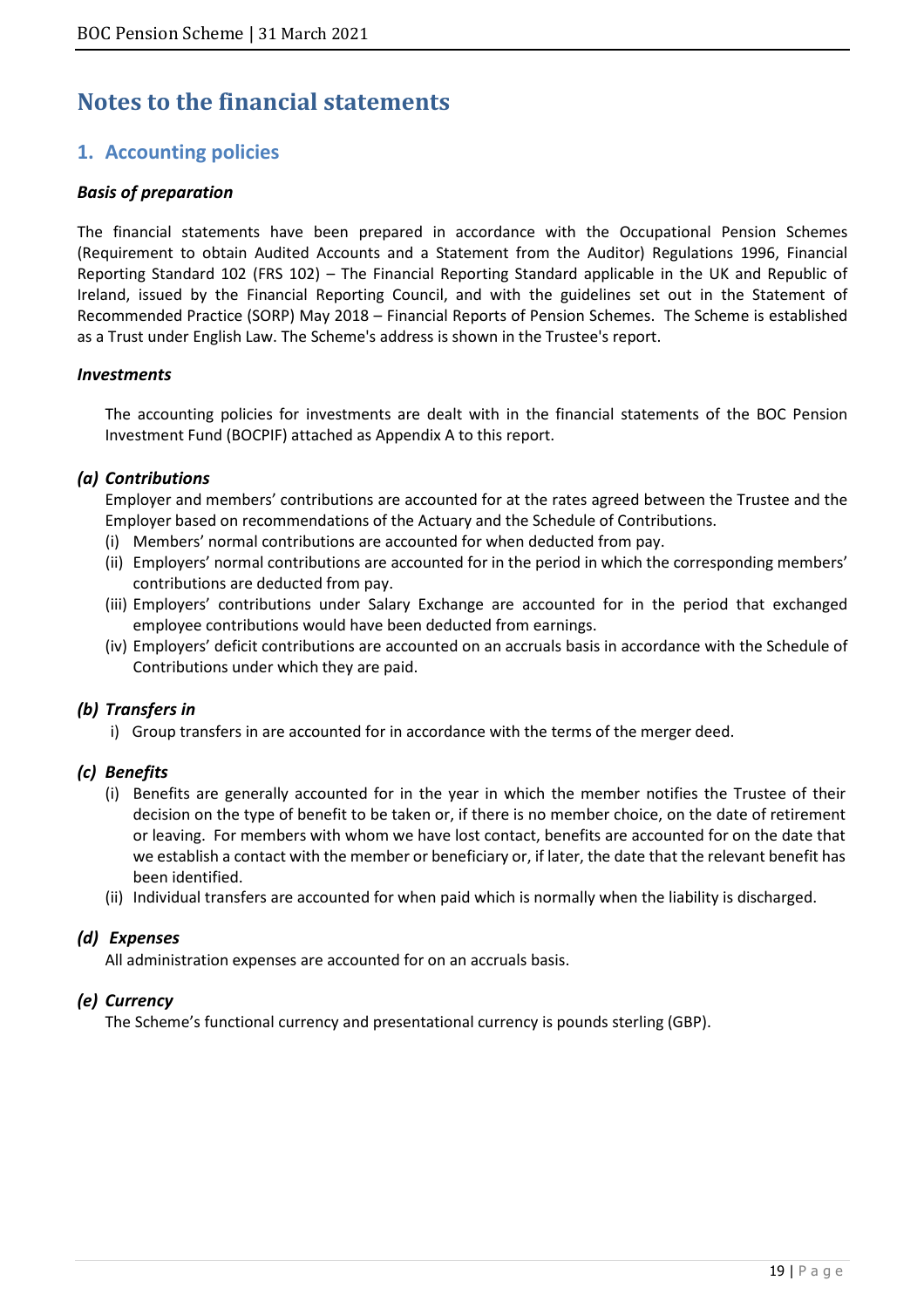### **2. Contributions**

|                                     | 2021   | 2020   |
|-------------------------------------|--------|--------|
|                                     | £ '000 | £ '000 |
| <b>Employer contributions</b>       |        |        |
| Normal                              | 18,450 | 19,910 |
| Pension Protection Fund Levy        | 859    | 917    |
| Augmentations                       | 2,911  | 6,545  |
| <b>Total employer contributions</b> | 22,220 | 27,372 |
| Employee contributions              |        |        |
| Normal                              | 270    | 330    |
| <b>Total employee contributions</b> | 270    | 330    |
| <b>Total contributions</b>          | 22,490 | 27,702 |

Employer normal contributions include contributions in respect of salary sacrifice arrangements.

Augmentations comprise the cost of the Gist Limited ERCC programme as disclosed in the Trustee Report on page 3.

No deficit funding contributions were due in the year. Following the signature of a new Schedule of Contributions on 23 March 2021, five annual deficit funding contributions of £15m and contributions of £2m for costs of running the Scheme are payable each year. The first payment of £17m is due no later than 31 December 2021. For information on the latest funding position please refer to the update in the Actuarial Review on page 8.

### **3. Transfers In**

|                              | 2021    | 2020   |
|------------------------------|---------|--------|
|                              | £ '000  | £ '000 |
| Group transfers in from GLPS | 163,109 |        |

Group transfers in comprises the liquidation of assets and the subsequent transfer of cash and working capital from GLPS in accordance with the merger agreement disclosed in the Trustee Report on page 3. The amount transferred on 1 October 2020 was subsequently transferred to the BOCPIF.

Individual amounts were transferred on the following dates:

| Date       | £ '000     |
|------------|------------|
| 01/10/2020 | (161, 303) |
| 27/11/2020 | (46)       |
| 01/12/2020 | (5)        |
| 29/01/2021 | (1, 523)   |
| 06/10/2020 | (116)      |
| 06/11/2020 | (117)      |
|            | (163,109)  |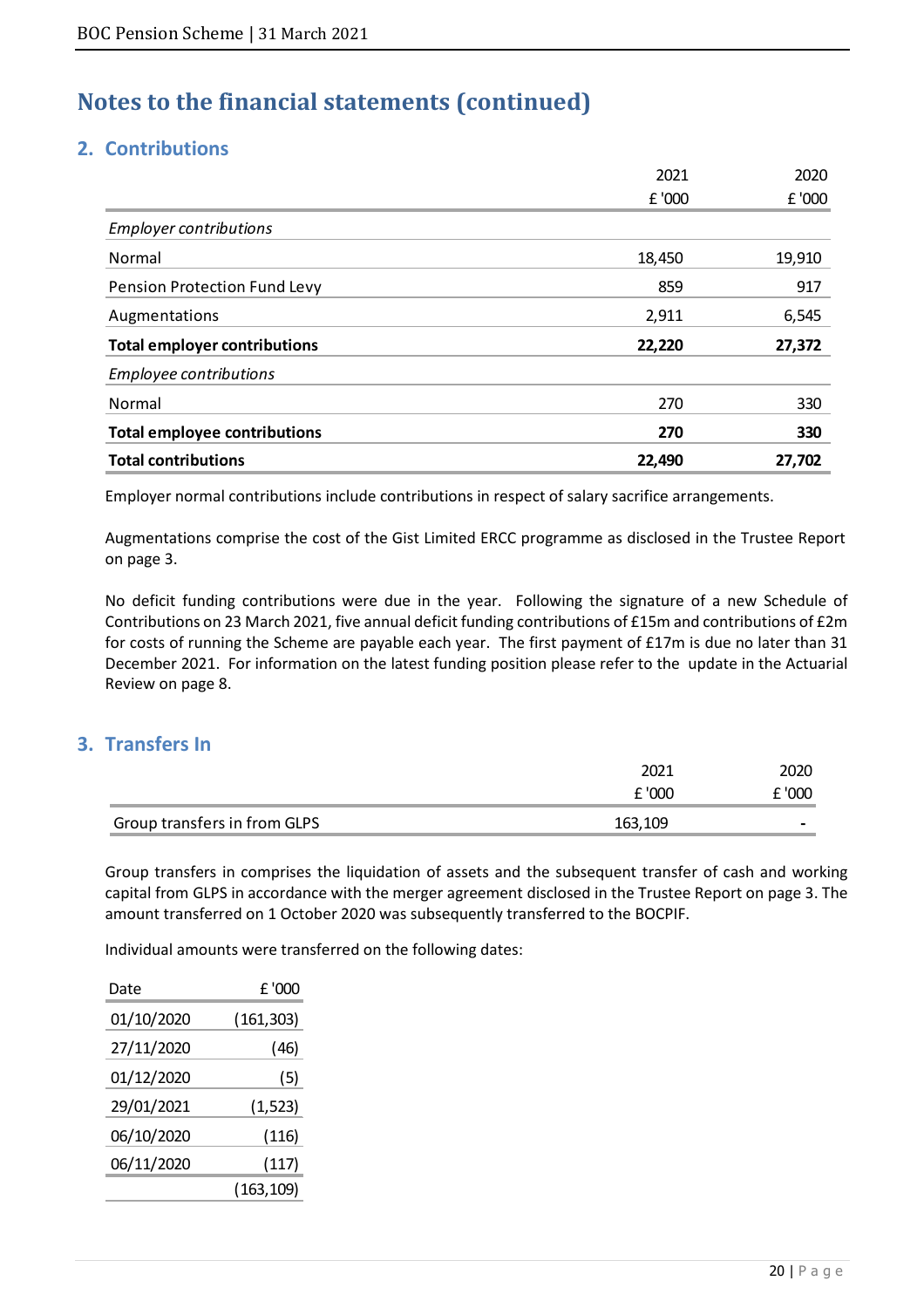### **4. Benefits**

|                                               | 111,184 | 107,487 |
|-----------------------------------------------|---------|---------|
| Disinvestments from BOCRSP-AVC Section        | (3,991) | (2,716) |
| Lump sum death benefits                       | 748     | 530     |
| AVC annuitisation                             | (46)    | (454)   |
| Commutations and lump sum retirement benefits | 19,517  | 18,575  |
| Pensions                                      | 94,956  | 91,552  |
|                                               | £ '000  | £ '000  |
|                                               | 2021    | 2020    |

Payment of retirement benefits relating to the Gist Limited ERCC programme disclosed in the Trustee Report, are included within commutation and lump sum retirement benefits.

The negative values above reflect the AVC amounts transferred to the Scheme to provide funding for all or part of the benefit payment mentioned above. AVC annuitisation comprises those members who chose to take their AVC value as pension. Further explanation of the disinvestments process from BOCRSP-AVC Section can be found in note 7 on page 22.

### **5. Payments to and on account of leavers**

|                                        | 14,163 | 31,910 |
|----------------------------------------|--------|--------|
| Disinvestments from BOCRSP-AVC Section | (539)  | (705)  |
| Pension sharing orders                 | 1,733  | 941    |
| Individual transfers to other schemes  | 12,969 | 31,674 |
|                                        | £ '000 | £ '000 |
|                                        | 2021   | 2020   |

The negative values above reflect the AVC amounts transferred to the Scheme to provide funding for all or part of the leaver payment mentioned above. Further explanation of the disinvestments process from BOCRSP-AVC Section can be found in note 7 on page 22.

### **6. Administrative expenses**

|                                   | 2021   | 2020   |
|-----------------------------------|--------|--------|
|                                   | £ '000 | £ '000 |
| Administration and processing     | 1,454  | 1,137  |
| <b>Actuarial fees</b>             | 407    | 443    |
| Audit fees                        | 97     | 59     |
| Pension Protection Fund Levy      | 859    | 915    |
| Legal and other professional fees | 281    | 696    |
|                                   | 3,098  | 3,250  |

Costs charged to the Scheme relate solely to the administration of the Scheme.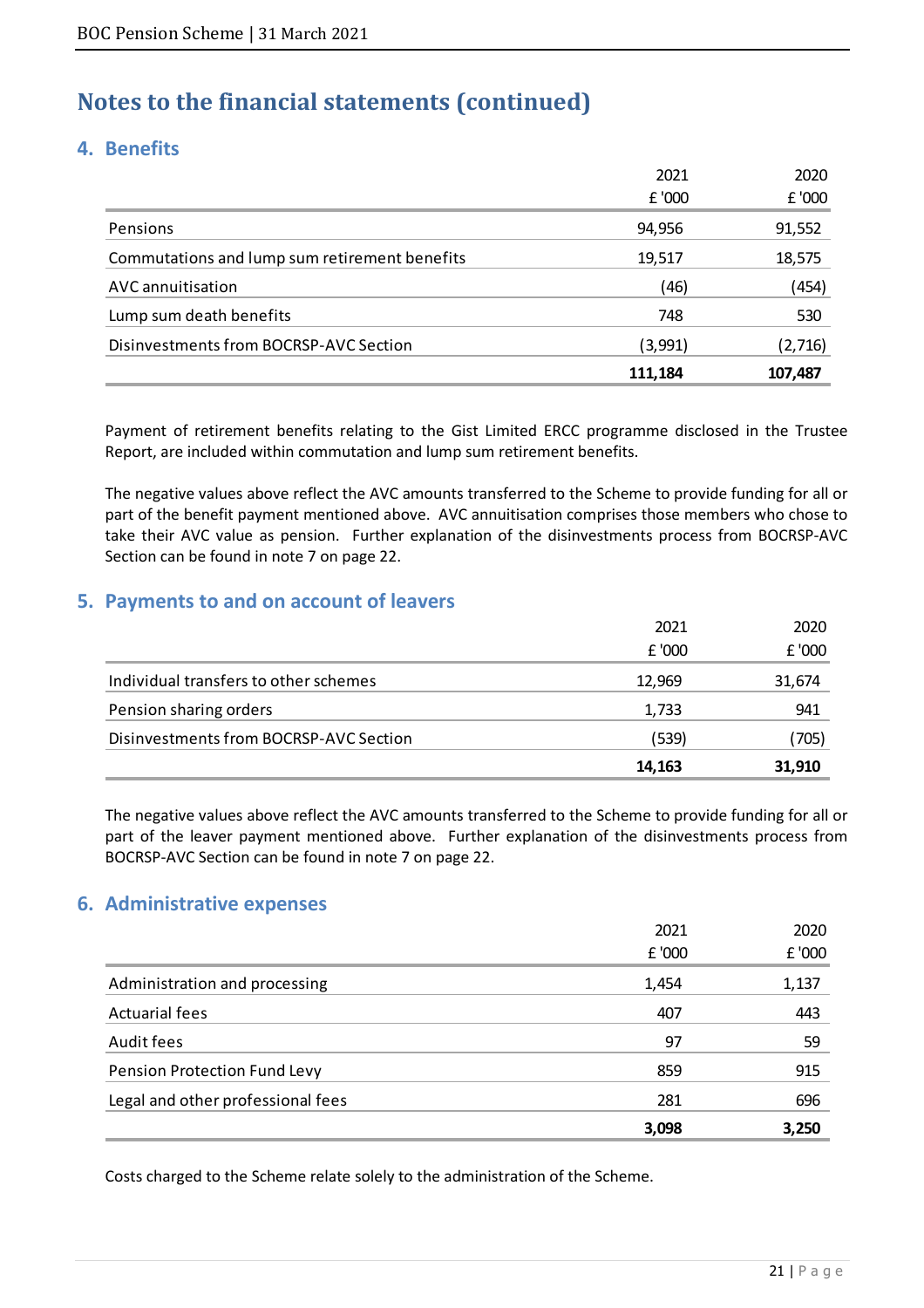### **7. Investments**

#### **Investment reconciliation table**

|                             | 2021      | 2020      |
|-----------------------------|-----------|-----------|
|                             | £ '000    | £ '000    |
| Share of BOCPIF at 1 April  | 2,884,695 | 3,080,614 |
| Investment                  | 161,303   |           |
| Withdrawals                 | (112,000) | (113,670) |
| Share of return             | 512,677   | (82, 249) |
| Share of BOCPIF at 31 March | 3,446,675 | 2,884,695 |

The share of BOCPIF includes any directly attributable investment holdings. Further breakdown is provided in Appendix A.

Investment and withdrawals comprise the GLPS assets transfer to BOCPIF as shown in note 3 and cash withdrawn to pay benefits.

#### **AVC Investments**

Members of the Scheme may make additional voluntary contributions to a range of investment facilities, which are administered by the Trustee of BOC Retirement Savings Plan (BOCRS Plan). When a member retires, or dies, the funds accumulated within BOCRS Plan (AVC section) in respect of that member are paid to the Trustee of the Scheme to provide additional benefits for, or in respect of, that member. They may also be paid to the Scheme when a member leaves service for transfer to another approved pension scheme. These amounts are shown in notes 3 and 4 as negative amounts.

The financial statements of BOCRS Plan are not included in the financial statements of the Scheme, but are separately available. A copy of these statements can be obtained by contacting BOC Pension Services at the address shown on page 2.

### **8. Current assets**

|                                                 | 2021                     | 2020   |
|-------------------------------------------------|--------------------------|--------|
|                                                 | £ '000                   | £ '000 |
| Employer contributions receivable               | $\overline{\phantom{0}}$ | 30     |
| Amounts due from other BOC pension arrangements | $\overline{\phantom{0}}$ | 553    |
| Cash balances                                   | 18,182                   | 9,476  |
|                                                 | 18,182                   | 10,059 |

Cash in the current account comprises two months of benefit payment funding, which is being held to reduce risk of funding short-term cash outflows.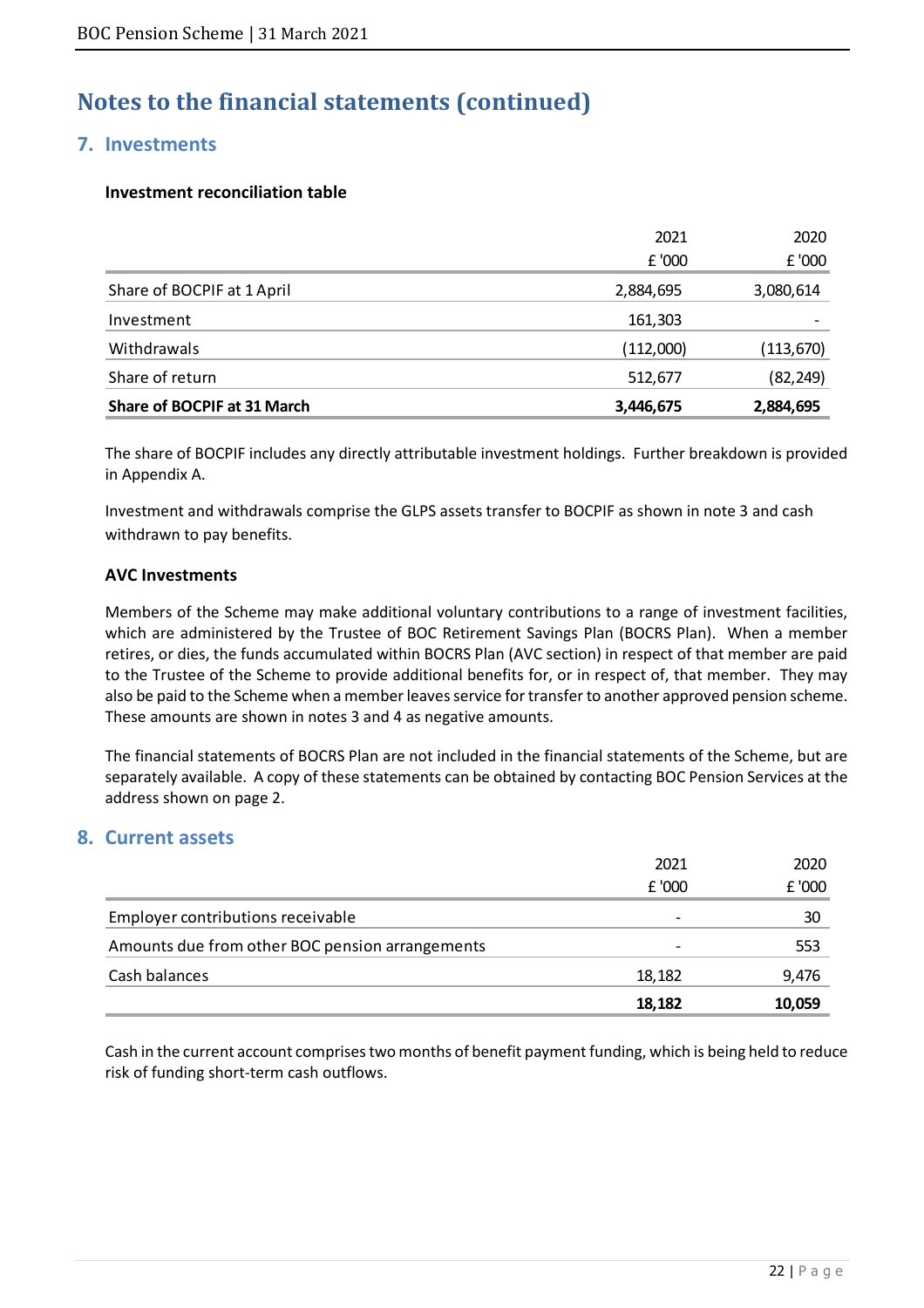### **9. Current liabilities**

|                                               | 4,879  | 4,616  |
|-----------------------------------------------|--------|--------|
| Amounts due to other BOC pension arrangements | 3      |        |
| Other creditors                               | 6      | 6      |
| Tax due to HMRC                               | 1,114  | 1,055  |
| Accrued expenses                              | 524    | 1,296  |
| Benefits payable                              | 3,232  | 2,259  |
|                                               | £ '000 | £ '000 |
|                                               | 2021   | 2020   |

Amounts due to other BOC pension arrangements comprise £3,467 due to BOCRS Plan. Further detail on this is disclosed in note 11 below.

### **10. Employer related investments**

Direct employer-related investment is not permitted under the Scheme Rules.

### **11. Related party transactions**

The following related party transactions occurred during the year.

The Scheme has received member contributions in respect of directors of the Trustee who are also Scheme members. These transactions are in accordance with the Scheme Rules.

The costs incurred by BOC Group Limited in providing Scheme administration services are rechargeable to the Scheme. Amounts paid during the year were £3,064k (2020: £1,749k).

Key management personnel includes: the independent Trustee Director, the professional Trustee Director and the retired member-nominated Trustee Directors who received total remuneration of £103,598 (2020: £91,866) during the year. The fees for key management personnel are met by the Company. The independent Trustee Director charges a combined fee for services to the Scheme, BOC Senior Executive Pension Scheme and BOC Pension Investment Fund. This total fee is included within the above remuneration.

Amounts due to other BOC pension arrangements comprise £3,467 due to Retirement Savings Plan-AVC Section for an AVC disinvestment which did not proceed as a retirement in the Scheme year.

Due to the GLPS merger (a related party) as noted on page 3 of the Trustee report, the amount shown in note 3 on page 20 was transferred into the Scheme.

### **12. Contingent liabilities**

The Scheme had no contingent liabilities or commitments at 31 March 2021. Details of commitments of BOCPIF are set out in Appendix A.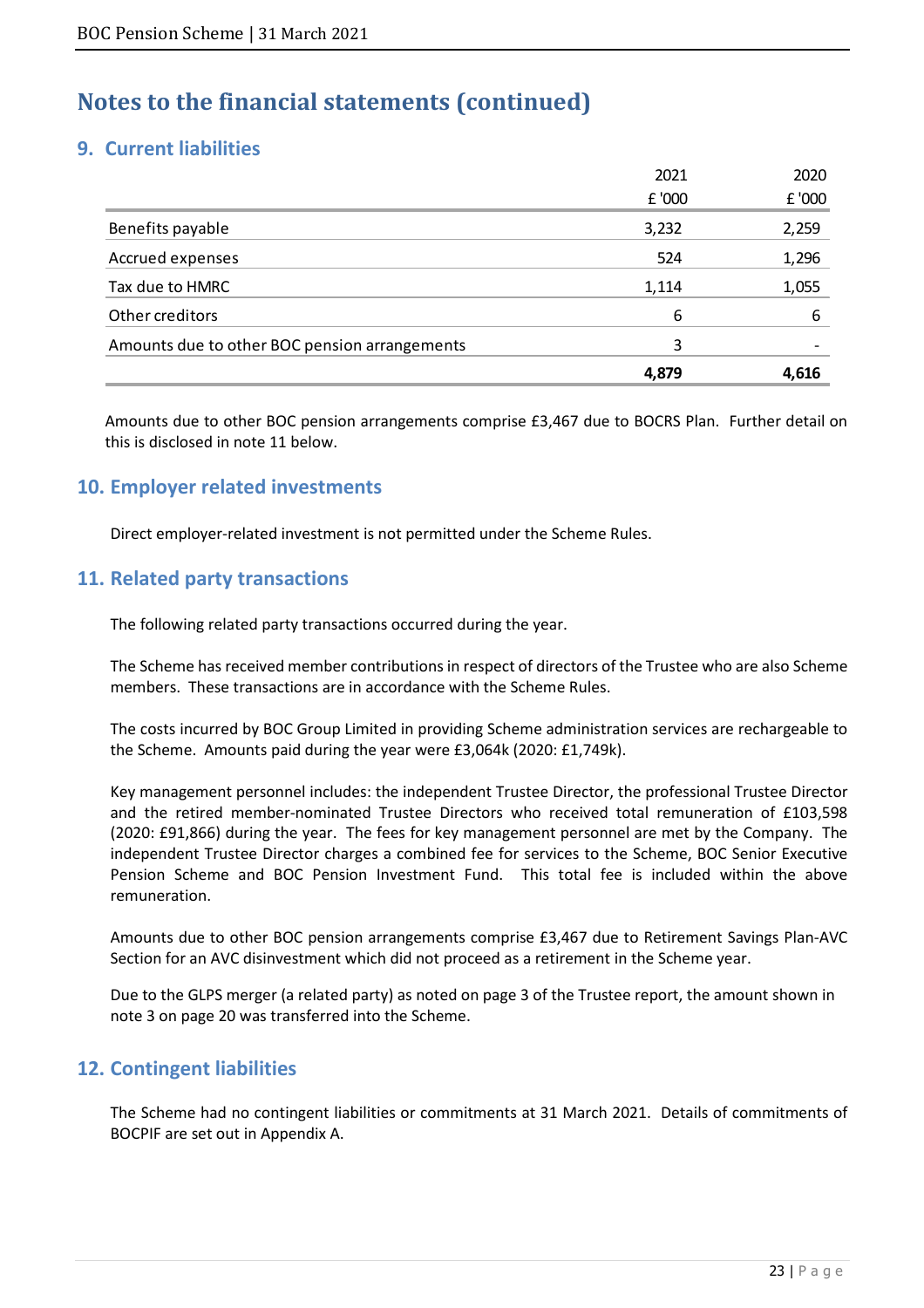# **Actuarial calculation of technical provisions**

My certification of the calculation of the technical provisions is included below. I am also required to certify the adequacy of the contribution rates set out in the schedule of contributions. That certificate is appended to the contribution schedule.

Actuarial certification of the calculation of technical provisions as required by regulation 7(4)(a) of the Occupational Pension Schemes (Scheme Funding) Regulations 2005

**BOC Pension Scheme** Name of scheme:

Calculation of technical provisions

I certify that, in my opinion, the calculation of the scheme's technical provisions as at 31 March 2020 is made in accordance with regulations under section 222 of the Pensions Act 2004. The calculation uses a method and assumptions determined by the trustees of the scheme and set out in the statement of funding principles dated March 2021.

| Date             | 23 March 2021                                    |
|------------------|--------------------------------------------------|
| Name             | <b>Richard Shackleton</b>                        |
| Qualification    | Fellow of the Institute and Faculty of Actuaries |
| Name of Employer | <b>Hymans Robertson LLP</b>                      |
| <b>Address</b>   | One London Wall                                  |
|                  | London                                           |
|                  | EC2Y 5EA                                         |
|                  |                                                  |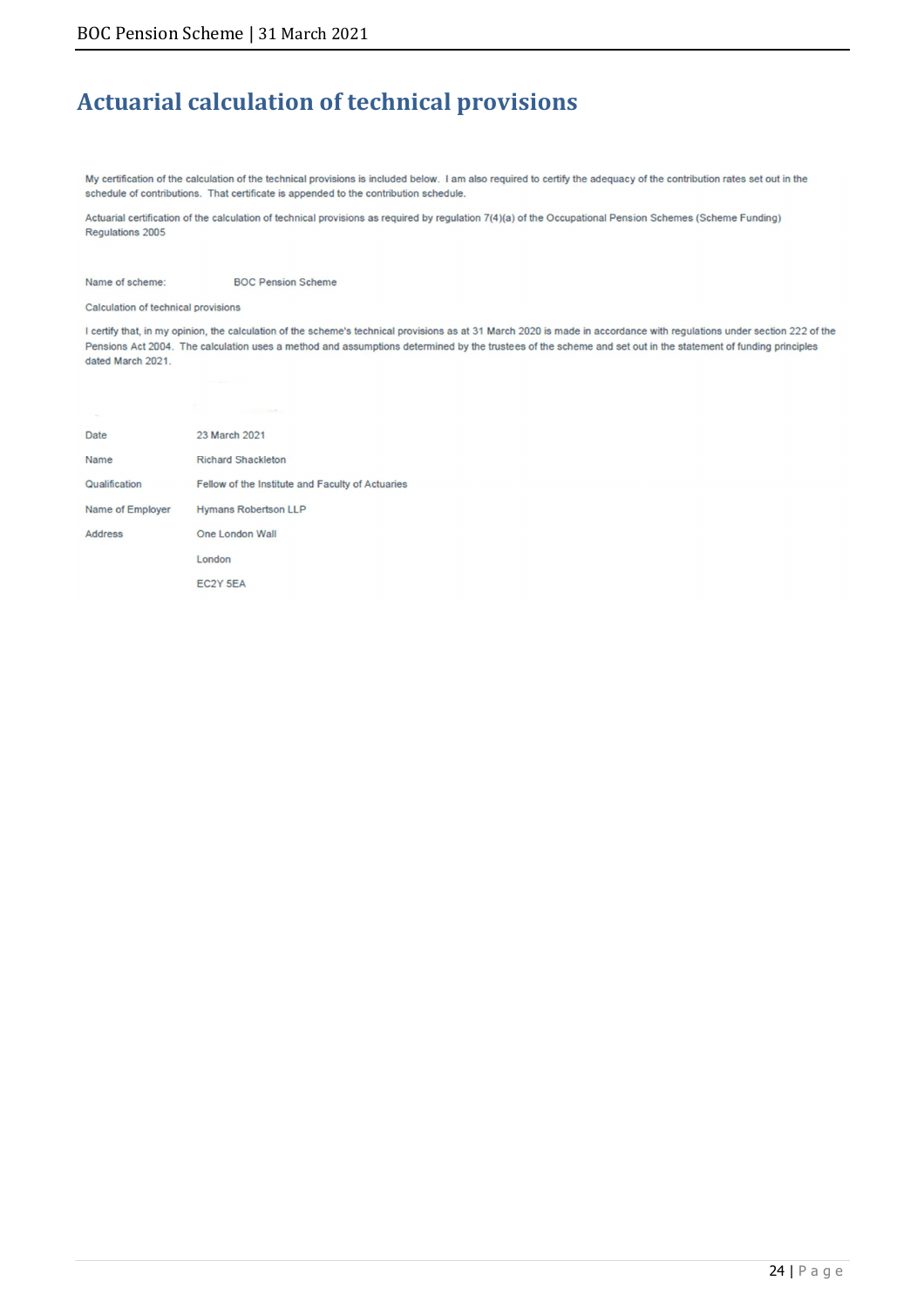# **Actuarial Certification of the Schedule of Contributions**

# Schedule of Contributions - Actuarial Certificate

Name of Scheme:

 $\sim$ 

**BOC Pension Scheme** 

#### **Adequacy of contributions**

I certify that, in my opinion, the contributions shown in this Schedule of Contributions are such that the statutory funding objective on 31 March 2020 can be expected to be met by the end of the period specified in the recovery plan dated March 2021.

#### Consistency with statement of funding principles

I hereby certify that, in my opinion, this Schedule of Contributions is consistent with the Statement of Funding Principles dated March 2021.

Please note that the adequacy of contributions statement in this certificate relates to the Scheme's statutory funding objective. For the avoidance of doubt this certificate does not mean that the contributions shown in this schedule would be enough to secure the Scheme's full liabilities with annuities if the Scheme were to wind up.

| Date             | 23 March 2021                                    |
|------------------|--------------------------------------------------|
| <b>Name</b>      | <b>Richard Shackleton</b>                        |
| Qualification    | Fellow of the Institute and Faculty of Actuaries |
| Name of Employer | <b>Hymans Robertson LLP</b>                      |
| <b>Address</b>   | One London Wall, London EC2Y 5EA                 |

This certificate is provided to meet the requirements of regulation 10(6) of The Occupational Pension **Schemes (Scheme Funding) Regulations 2005.**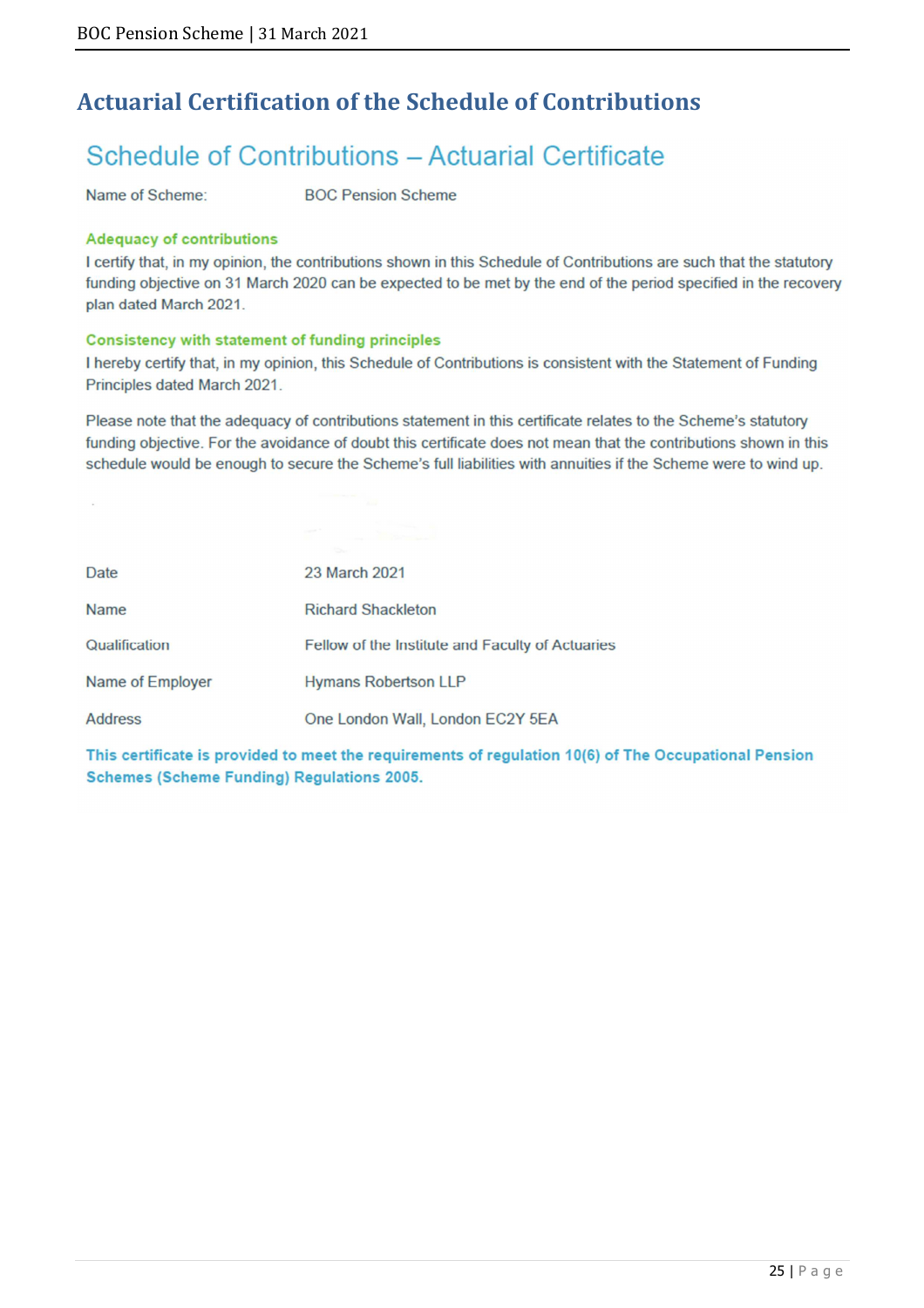# **Summary of contributions**

During the year ended 31 March 2021 the contributions payable to the Scheme under the schedules of contributions were as follows:

| Total contributions per note 2 of the financial statements | 22.490 |
|------------------------------------------------------------|--------|
| Employee normal contributions                              | 270    |
| <b>Pension Protection Fund Levy</b>                        | 859    |
| Augmentations                                              | 2,911  |
| <b>Employer normal contributions</b>                       | 18,450 |
|                                                            | £ '000 |

Further details on augmentations is disclosed in note 2 on page 20.

All contributions were received by their due date as required by the Schedules of Contribution.

Signed on behalf of the Trustee on 22 October 2021

K Russell D Gowland

Trustee Director Trustee Director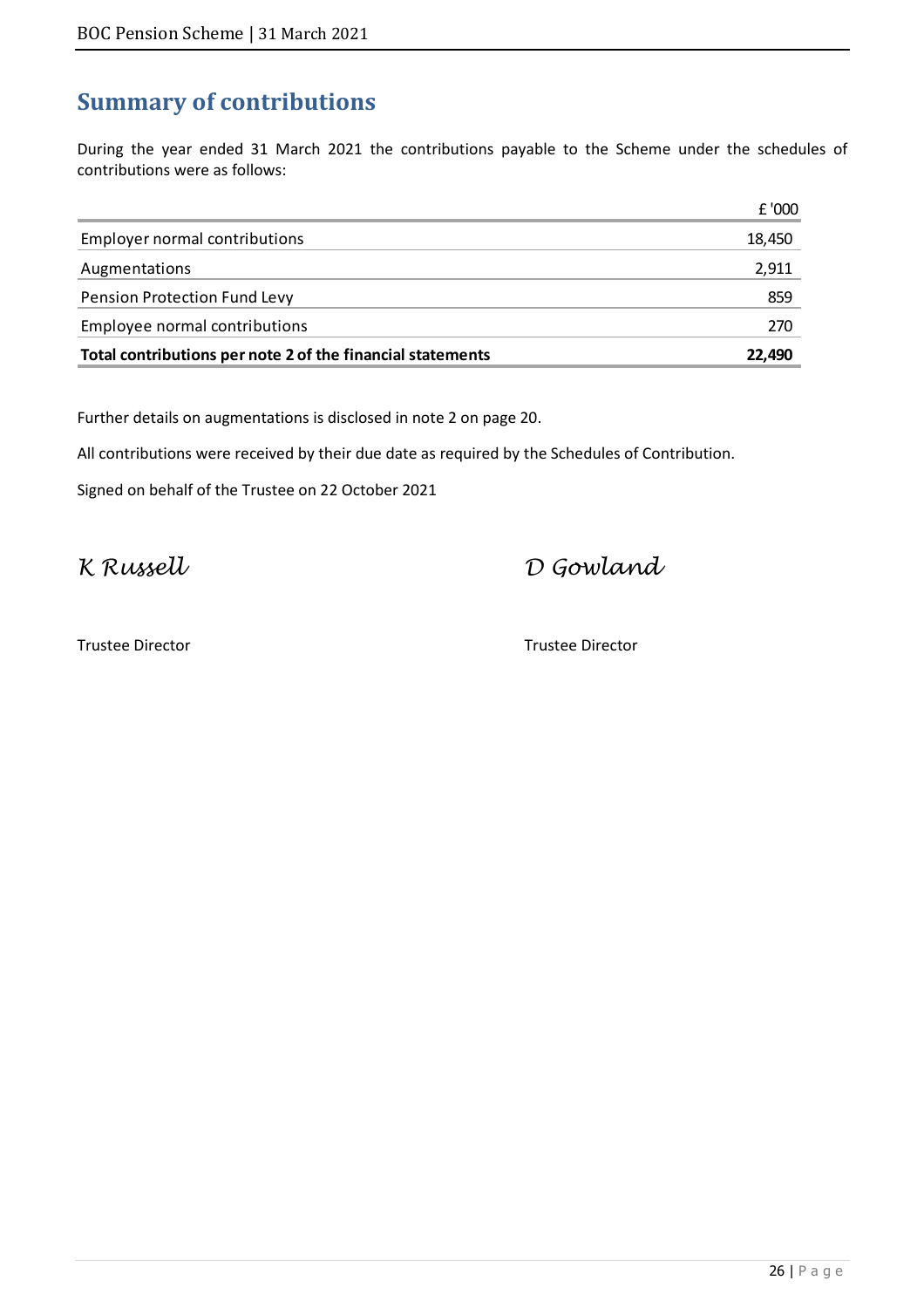# **Independent Auditor's Statement about Contributions to the Trustee of BOC Pension Scheme**

We have examined the summary of contributions to the BOC Pension Scheme for the scheme year ended 31 March 2021 which is set out on page 26.

In our opinion contributions for the scheme year ended 31 March 2021 as reported in the summary of contributions and payable under the schedules of contributions have in all material respects been paid at least in accordance with the schedules of contributions certified by the scheme actuary on 30 March 2020 and 23 March 2021.

#### *Scope of work on statement about contributions*

Our examination involves obtaining evidence sufficient to give reasonable assurance that contributions reported in the summary of contributions on page 26 have in all material respects been paid at least in accordance with the schedules of contributions. This includes an examination, on a test basis, of evidence relevant to the amounts of contributions payable to the scheme and the timing of those payments under the schedules of contributions.

#### *Respective responsibilities of trustees and auditor*

As explained more fully in the Statement of Trustee's Responsibilities, the scheme's Trustee is responsible for preparing, and from time to time reviewing and if necessary revising, a schedule of contributions and for monitoring whether contributions are made to the scheme by the employer in accordance with the schedules of contributions.

It is our responsibility to provide a Statement about Contributions paid under the schedules of contributions and to report our opinion to you.

#### *Use of our statement*

This statement is made solely to the Scheme's Trustee, as a body, in accordance with regulation 4 of the Occupational Pension Schemes (Requirement to obtain Audited Accounts and a Statement from the Auditor) Regulations 1996, made under the Pensions Act 1995. Our audit work has been undertaken so that we might state to the Scheme's Trustee those matters we are required to state to it in an auditor's statement and for no other purpose. To the fullest extent permitted by law, we do not accept or assume responsibility to anyone other than the Scheme's Trustee as a body, for our work, for this statement, or the opinions we have formed.

Ernst & Young LLP Statutory Auditor Reading Date: 28 October 2021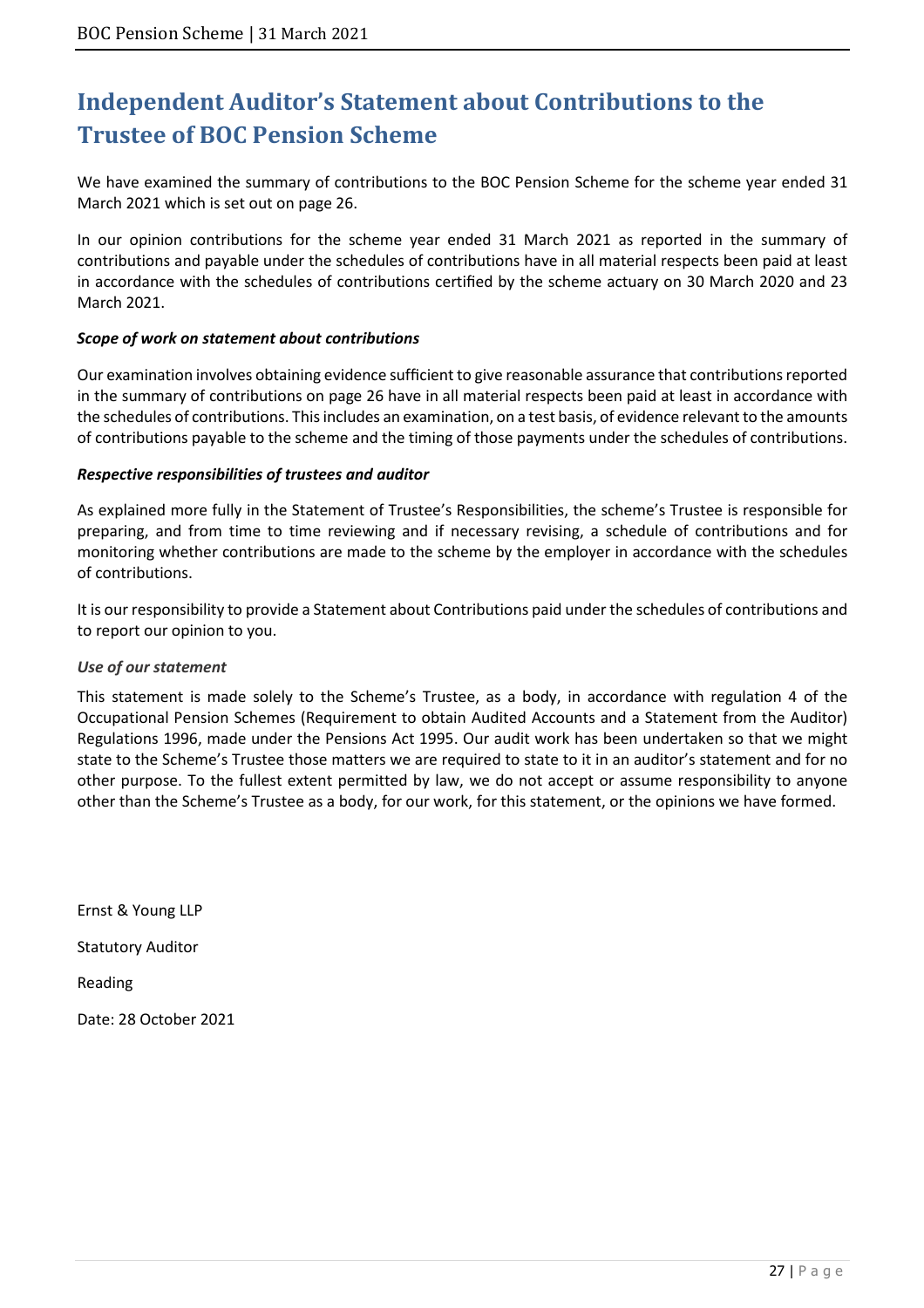# **Appendix A BOC PIF Administrator Report**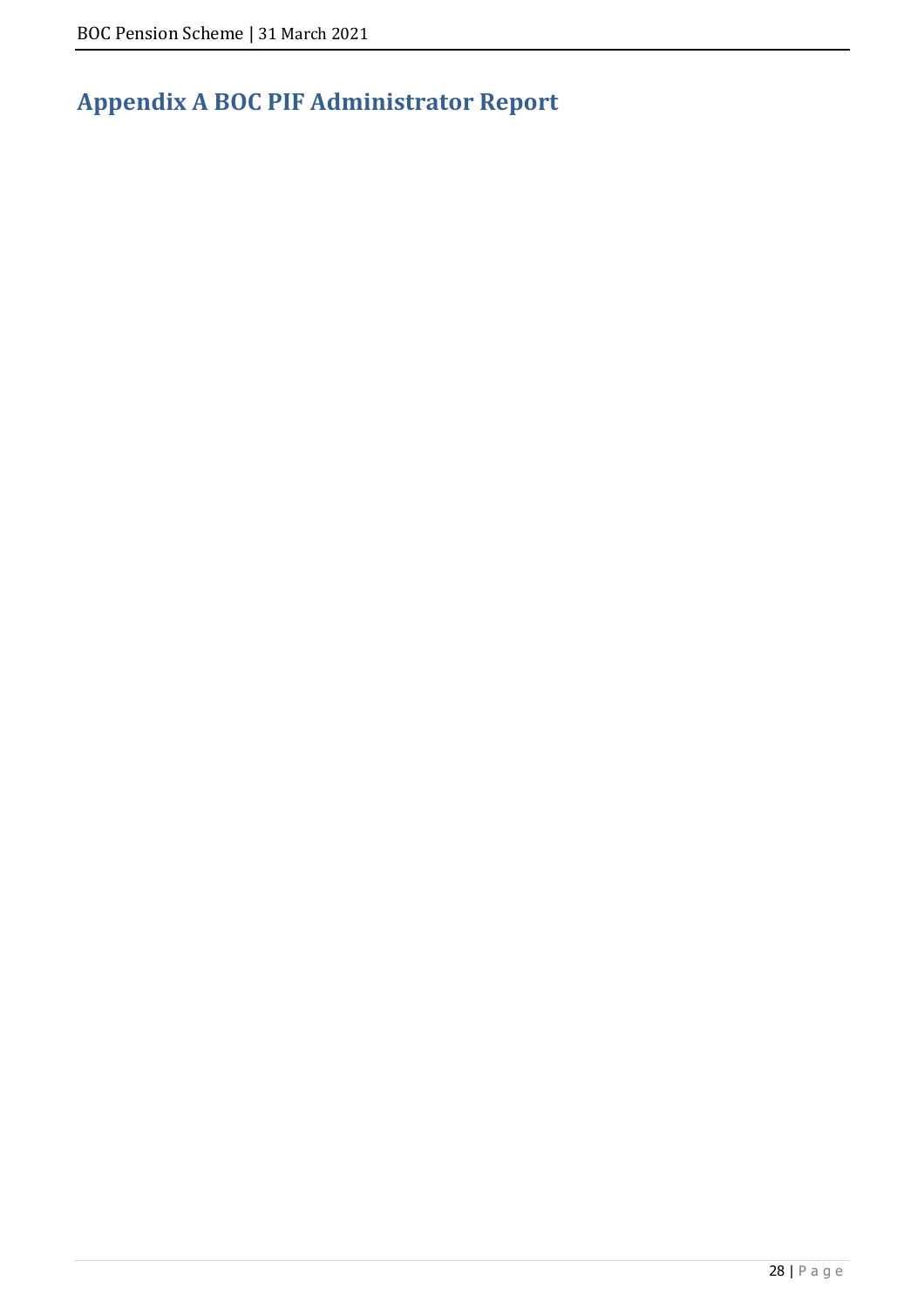

# BOC Pension Investment Fund

Administrator Report

**For the year ended 31 March 2021**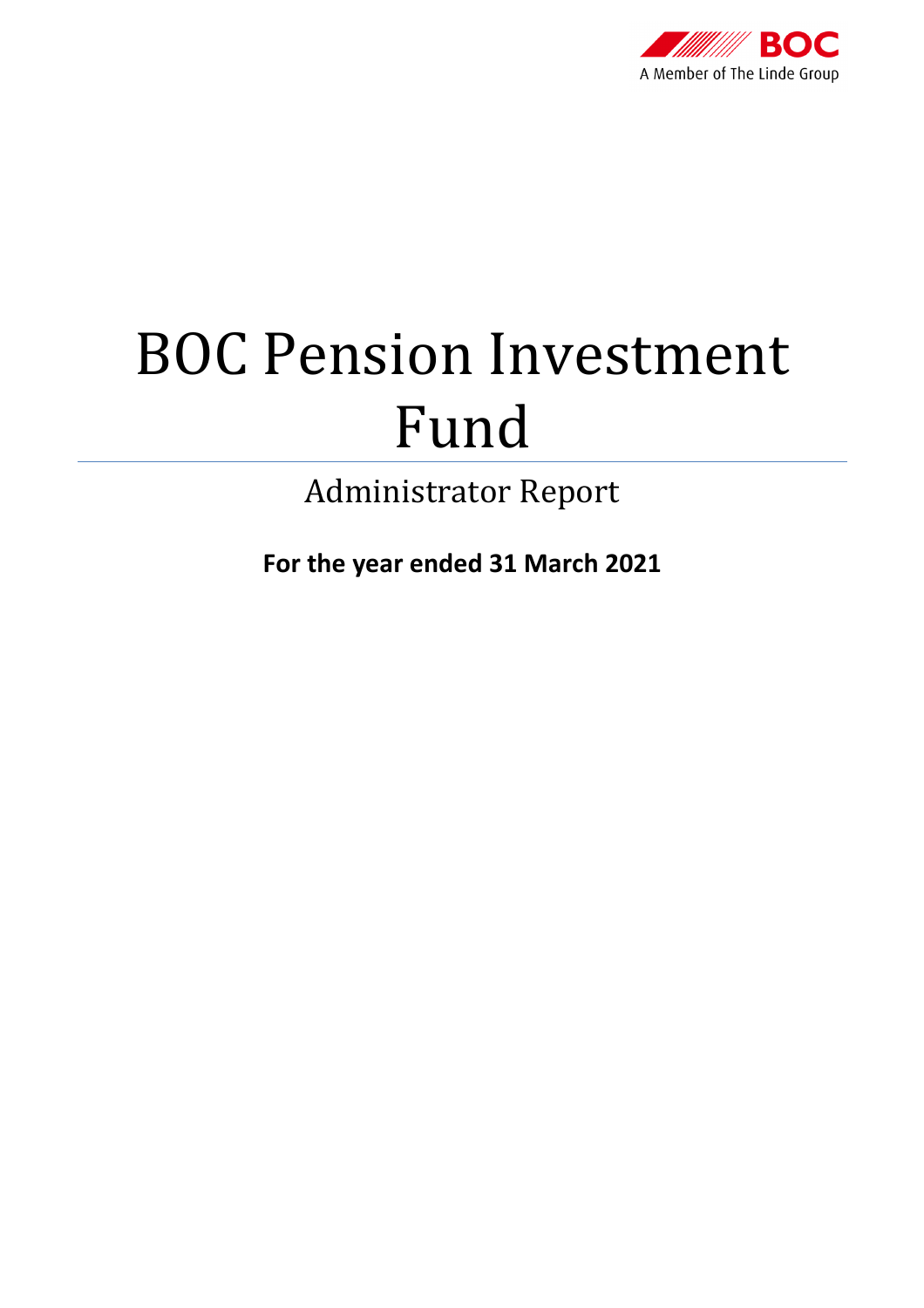# Contents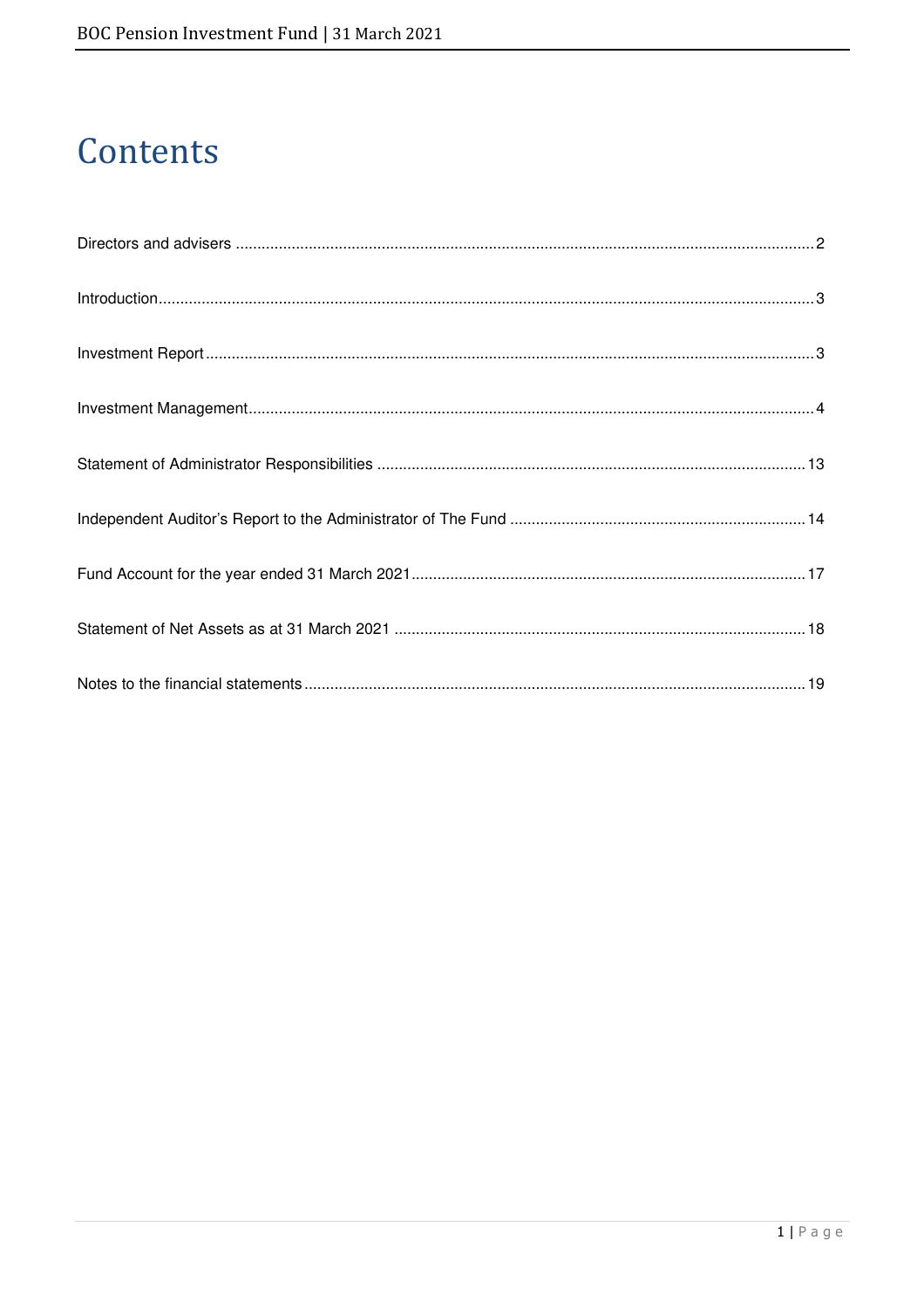# **Directors and advisers**

| Administrator              | <b>BOC Pensions Limited</b>                                                                                                                                                                                                                                                                                                                                                                                                                                                                                                                                                                                                                                                                                                                                                                                                                                                                                                                                                                                                                                                                                                                                                                                |
|----------------------------|------------------------------------------------------------------------------------------------------------------------------------------------------------------------------------------------------------------------------------------------------------------------------------------------------------------------------------------------------------------------------------------------------------------------------------------------------------------------------------------------------------------------------------------------------------------------------------------------------------------------------------------------------------------------------------------------------------------------------------------------------------------------------------------------------------------------------------------------------------------------------------------------------------------------------------------------------------------------------------------------------------------------------------------------------------------------------------------------------------------------------------------------------------------------------------------------------------|
| <b>Directors</b>           | J Hylands (Chair) (deceased 6 August 2021)<br>Capital Cranfield Pension Trustees Limited<br>represented by: G Emmerson<br>C Morton<br>C Schlegel (appointed 1 April 2020)<br>N Twist                                                                                                                                                                                                                                                                                                                                                                                                                                                                                                                                                                                                                                                                                                                                                                                                                                                                                                                                                                                                                       |
| <b>Secretary</b>           | S K Kelly                                                                                                                                                                                                                                                                                                                                                                                                                                                                                                                                                                                                                                                                                                                                                                                                                                                                                                                                                                                                                                                                                                                                                                                                  |
| <b>Adviser</b>             | Mercer Limited                                                                                                                                                                                                                                                                                                                                                                                                                                                                                                                                                                                                                                                                                                                                                                                                                                                                                                                                                                                                                                                                                                                                                                                             |
| <b>Auditor</b>             | Ernst & Young LLP                                                                                                                                                                                                                                                                                                                                                                                                                                                                                                                                                                                                                                                                                                                                                                                                                                                                                                                                                                                                                                                                                                                                                                                          |
| Legal adviser              | Mayer Brown International LLP                                                                                                                                                                                                                                                                                                                                                                                                                                                                                                                                                                                                                                                                                                                                                                                                                                                                                                                                                                                                                                                                                                                                                                              |
| <b>Bankers</b>             | <b>HSBC Bank Plc</b>                                                                                                                                                                                                                                                                                                                                                                                                                                                                                                                                                                                                                                                                                                                                                                                                                                                                                                                                                                                                                                                                                                                                                                                       |
| Custodian                  | <b>BNY Mellon Asset Servicing BV</b>                                                                                                                                                                                                                                                                                                                                                                                                                                                                                                                                                                                                                                                                                                                                                                                                                                                                                                                                                                                                                                                                                                                                                                       |
| <b>Investment Managers</b> | AHL Dimension (Cayman) Limited<br>AllianceBernstein L.P. (appointed May 2020)<br>AQR Capital Management LLC (Hedge Fund terminated August 2020)<br>Ares Real Estate Secured Income Fund, L.P.<br>ArrowStreet Capital, L.P.<br>Aviva Investors UK Commercial Real Estate Senior Debt L.P.<br>Aviva Investors Alternative Income Solutions General Partner S.A.R.L.<br><b>Barings Global Advisers Limited</b><br>Baillie Gifford & Co.<br>BlackRock Investment Management UK Ltd<br>Bridgepoint Credit Services S.A.R.L.<br>(formerly EQT Fund Management S.A.R.L.)<br>CBRE Global Investors (UK Funds) Limited<br>Elementum Advisors LLC<br>Highbridge Capital Management LLC<br>Insight Investment Management (Global) Limited<br>Invesco Asset Management Limited<br><b>LGT Capital Partners</b><br>Lynx Asset Management AB<br><b>Marshall Wace Funds PLC</b><br>Neuberger Berman Group L.L.C. (funded April 2020)<br>Pharo Macro Management, Inc<br>Prudential Global Investment Management ("PGIM")<br>Record Currency Management Limited<br>Schroder Investment Management Limited<br>Vontobel Asset Management, Inc.<br>Wadhwani Asset Management LLP<br>Wellington Management International Limited |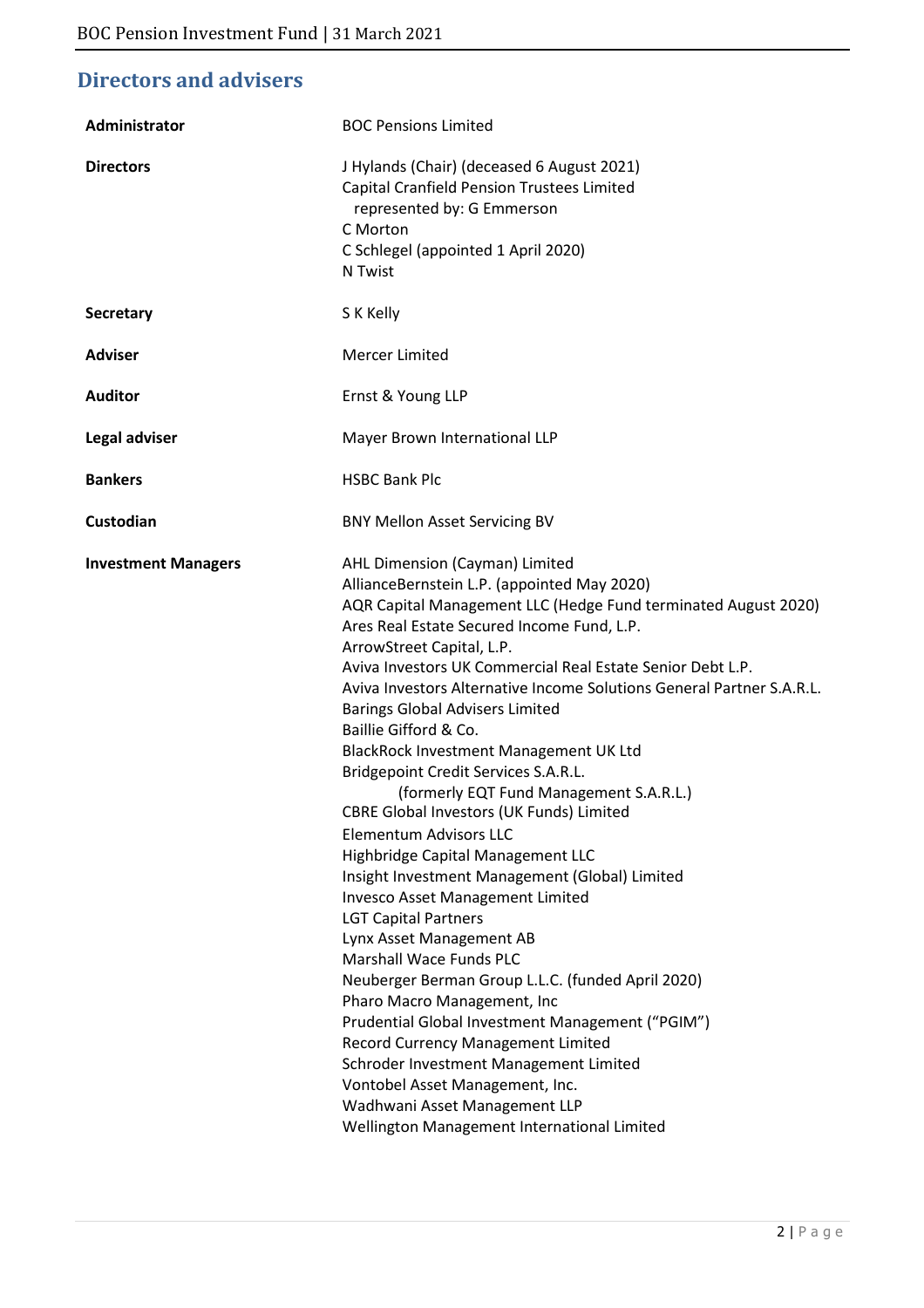# **Introduction**

This report covers the management of BOC Pension Investment Fund ("The Fund") for the year to 31 March 2021. The Fund is a common investment fund in which the Participating Schemes are BOC Pension Scheme ("BOCPS") and BOC Senior Executive Pension Scheme ("SEPS").

Throughout the year under review, BOC Pensions Limited was the Administrator of The Fund.

On 8 May 2007, the Trustees of the Participating Schemes agreed to delegate most of their investment responsibilities to a Joint Investment Committee ("JIC"). The JIC is a corporate entity, known as BOC Pensions Limited ("BOCPL"), which was transferred to the joint ownership of the Trustees of the Participating Schemes on 6 August 2007. Members of the JIC are required to be Trustee Directors of the Participating Schemes, excluding one Director who is a Director of BOCPL only. The JIC was formally constituted on 11 December 2007. The JIC also serves as the Administrator of The Fund. The JIC is supported by the Pensions Investment Department.

The operation of The Fund is regulated by a deed. The original deed, dated 31 March 1992, was updated by deeds of variation dated 29 October 2004, 4 March 2008, 9 December 2009 and 3 May 2012.

The Fund comprises both commingled assets and assets which are directly attributable to the Participating Schemes. The commingled assets are apportioned between the Participating Schemes, in accordance with the terms of the deed, using a formula derived by using the latest Statement of Investment Principles ("SIP") as part of the investment strategy agreed by Trustees by the help of the actuaries. The formula ensures that there is no cross-subsidy between the Participating Schemes. It is applied each month to the change in market value of the assets. The change in value is apportioned in the ratio of the interest of each Participating Scheme in each of the asset classes of The Fund at the start of the month, adjusted to take account of any money invested or withdrawn by the Participating Schemes during the month. The apportionment of the change in value of The Fund in the year to 31 March 2021 is shown in Note 2 of the financial statements.

As noted in the Trustee Report on page 3 of the BOCPS Annual Report and Financial Statements, on 1 October 2020 Linde Plc, The Company, Gist Limited, the respective Trustee of the Gist Limited Pension Scheme ('GLPS') and BOCPS completed an agreement to merge GLPS into BOCPS. The assets of GLPS were liquidated and transferred as cash into the Fund on 1 October 2020. This amount is shown in note 2 on page 20.

# **Investment Report**

Current regulation requires the trustees to state the following:

- How the arrangement with the investment managers incentivises the investment managers to align their investment strategies with the Trustees' investment policies, including in relation to ESG
- How the arrangement incentivises the investment managers to make decisions based on their assessment of investee companies' medium to long term financial and non-financial performance and engage accordingly
- How the method and time horizon for evaluating the investment manager's performance, and the basis of their remuneration, are aligned with the Trustees' other investment policies;
- How they define and monitor portfolio turnover (frequency of buying or selling) costs incurred by the investment manager, and how they define and monitor targeted portfolio turnover or turnover range;
- The duration of the arrangements with the investment managers

The Administrator notes that their Statement of Investment Principles sets out its policies on the employment of investment managers, monitoring performance and ESG related factors. The above points are considered at a manager level on an ongoing basis and as part of the due diligence process. The Administrator recognises that managers will exhibit short term volatility but are assessed over the long term, with managers expected to also produce ongoing cost analysis. Where managers are not able to produce information requested an assessment is made as to whether there is reason to continue with the strategy, recognising that not every strategy is compatible with some of the requirements.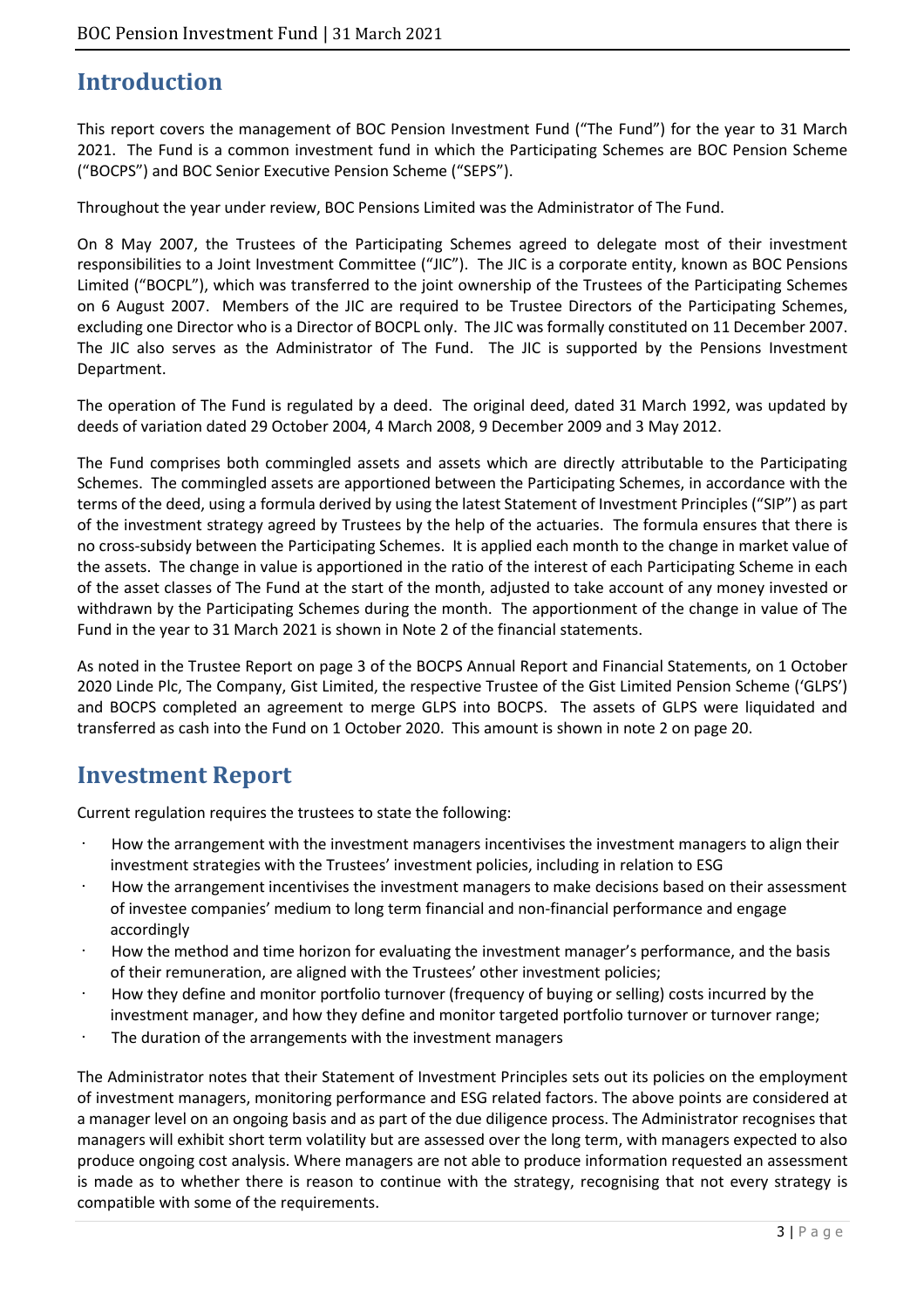### **Investment Management**

#### *Investment Principles*

Each Participating Scheme has its own SIP which were last updated and adopted on 17 September 2020.

#### *Investment Policy*

Throughout the year under review, the investment policy was set by the Trustee bodies of the Participating Schemes. The Administrator was responsible for ensuring that the investment management structure and the objectives set for each Investment Manager were consistent with the investment policy set by the Trustee bodies. In addition, the Trustee requires that investment managers explain how they take ESG social, environmental and ethical considerations into account.

#### *Relationship with Investment Managers*

Investment Managers are appointed by the Administrator. As required by the Participating Schemes' Rules, all the investment management firms are independent of The BOC Group Limited. The Administrator enters into investment management agreements with each Investment Manager, setting out in detail the terms on which each portfolio is managed. Each agreement includes a detailed set of guidelines to be followed by the Investment Manager.

To the extent that the Investment Manager proposes investing in pooled funds, the JIC will ensure that the objectives and risk controls followed by these funds are consistent with those which the JIC would impose on the Investment Manager for a separately managed mandate.

#### *Investment Management Structure*

The following Investment Managers served as at 31 March 2021, managing portfolios in accordance with the mandates shown (all mandates are actively managed unless otherwise stated).

| <b>Investment Manager by asset class</b> | <b>Mandate</b>                                 |
|------------------------------------------|------------------------------------------------|
| Liability Driven Investment "LDI"        |                                                |
| Insight Investment Management (Global)   | <b>BOC Pension Scheme LDI</b>                  |
|                                          | <b>BOC Senior Executive Pension Scheme LDI</b> |
| <b>Bonds</b>                             |                                                |
| <b>PGIM</b>                              | <b>Active Credit</b>                           |
| Schroders                                | <b>Active Credit</b>                           |
| Neuberger Berman                         | <b>Global Credit</b>                           |
| Invesco                                  | <b>Syndicated Corporate Loans</b>              |
| Aviva Investors                          | <b>Real Estate Loans</b>                       |
| Insight Investment Management            | <b>Real Estate Loans</b>                       |
| Ares Real Estate Secured Income Fund     | <b>Real Estate Loans</b>                       |
| <b>Barings</b>                           | Private Corporate Loans                        |
| Bridgepoint (formerly EQT)               | Private Corporate Loans                        |
| Property                                 |                                                |
| <b>CBRE Global Investors</b>             | <b>Fund of Funds</b>                           |
|                                          |                                                |
| <b>Equities</b>                          |                                                |
| AllianceBernstein                        | <b>Global Equities</b>                         |
| AQR                                      | <b>Global Equities</b>                         |
| <b>Baillie Gifford</b>                   | <b>Global Equities</b>                         |
| Vontobel                                 | <b>Global Equities</b>                         |
| Wellington                               | <b>Global Equities</b>                         |
| <b>Currency</b>                          |                                                |
| <b>Record Currency Management</b>        | <b>Passive Currency</b>                        |
|                                          |                                                |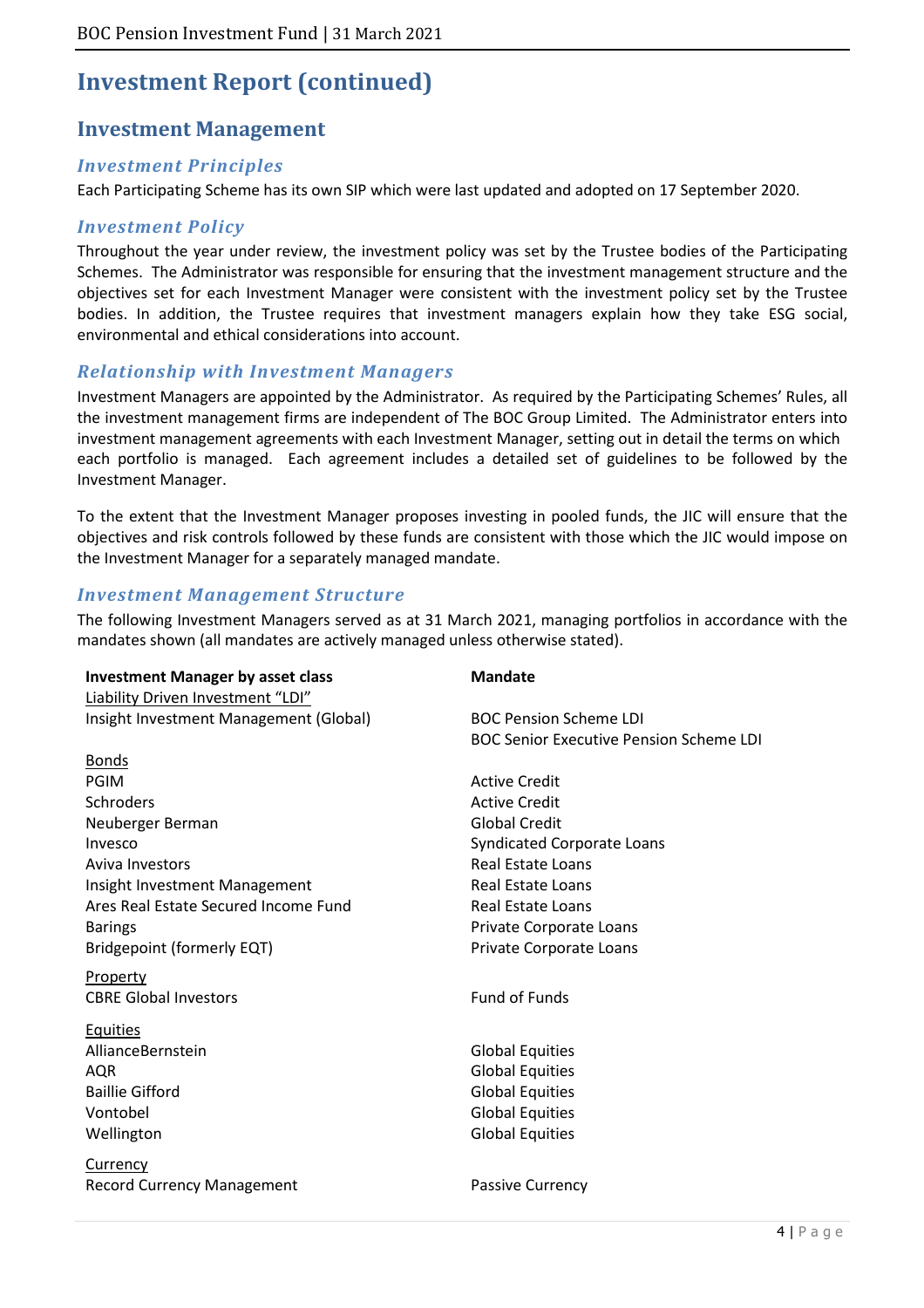| Alternatives                           |                                               |
|----------------------------------------|-----------------------------------------------|
| Elementum                              | Natural Catastrophe Reinsurance               |
| <b>LGT Capital Partners</b>            | Natural Catastrophe Reinsurance               |
| <b>AHL Dimension</b>                   | Hedge Fund - Multi Strategy                   |
| Arrowstreet                            | Hedge Fund - Long/Short                       |
| Highbridge                             | Hedge Fund - Multi Strategy & Tactical Credit |
| Lynx                                   | Hedge Fund - Global Macro                     |
| <b>Marshall Wace</b>                   | Hedge Fund - Long/Short                       |
| Pharo Macro                            | Hedge Fund - Credit                           |
| Wadwhani                               | Hedge Fund - Global Macro                     |
| Cash                                   |                                               |
| BlackRock Investment Management UK Ltd | Money Market Fund                             |
|                                        |                                               |

The mandates given to each Investment Manager are more fully described in the latest Statement of Investment Principles of the Participating Schemes.

### *Custody*

The Custodian is appointed by the Administrator. The Administrator believes it is essential that the assets of The Fund should be held by a Custodian with secure, accurate and timely administration systems which ensure that those assets are clearly identifiable and which minimise the risk of any loss. The Administrator has to be satisfied that the Custodian has in place systems and procedures that should safeguard The Fund's assets.

The Pensions Investment Manager reviews the annual reports on controls issued by the Custodian and by the Investment Managers and reports any issues of significance to the JIC.

The London branch of BNY Mellon Asset Servicing BV (BNYM) served as Custodian throughout the year.

### *Exercise of Voting Rights*

The voting action is governed by the SIPS of the Participating Schemes. The Trustees of the Participating Schemes believe that proxy-voting decisions are part of the investment process to achieve the best outcome for the Schemes. Therefore, the Schemes' appointed Investment Managers have the responsibility for voting all proxies pertinent to the assets held under their management mandate. Managers are required to keep records of exercised votes and report to the JIC on request. Equity managers will provide their calendar year data on voting which the Pensions Investment Manager will report annually to the JIC.

### *Employer-related Investment*

Legislation prohibits the trustees of most occupational pension schemes, including the Participating Schemes, from making employer-related investments in excess of 5% of scheme assets. The Rules of the Participating Schemes impose a stricter limitation by not allowing any direct investment in, or loans to, Linde plc (or, previously, The Linde Group AG, The BOC Group plc) or any Group company. Investment in property owned by, or occupied by, Linde plc (or, previously, The Linde Group AG, The BOC Group plc) or any Group company is also prohibited. The same restrictions are also imposed on The Fund.

The Administrator does permit Investment Managers to invest in pooled equity funds designed to track the performance of the relevant index, and also to deal in financial futures. Since the pooled funds may invest in Group companies, investment in such funds may result in an indirect exposure to Linde plc. Also, where Group companies form part of a particular index, investment in financial futures will result in an indirect exposure to Linde plc. Having taken legal advice, the Trustee bodies of the Participating Schemes have satisfied themselves that such indirect investment is permitted by their Rules, and that the exposure to Group companies' shares which could result would not be material to the Participating Schemes.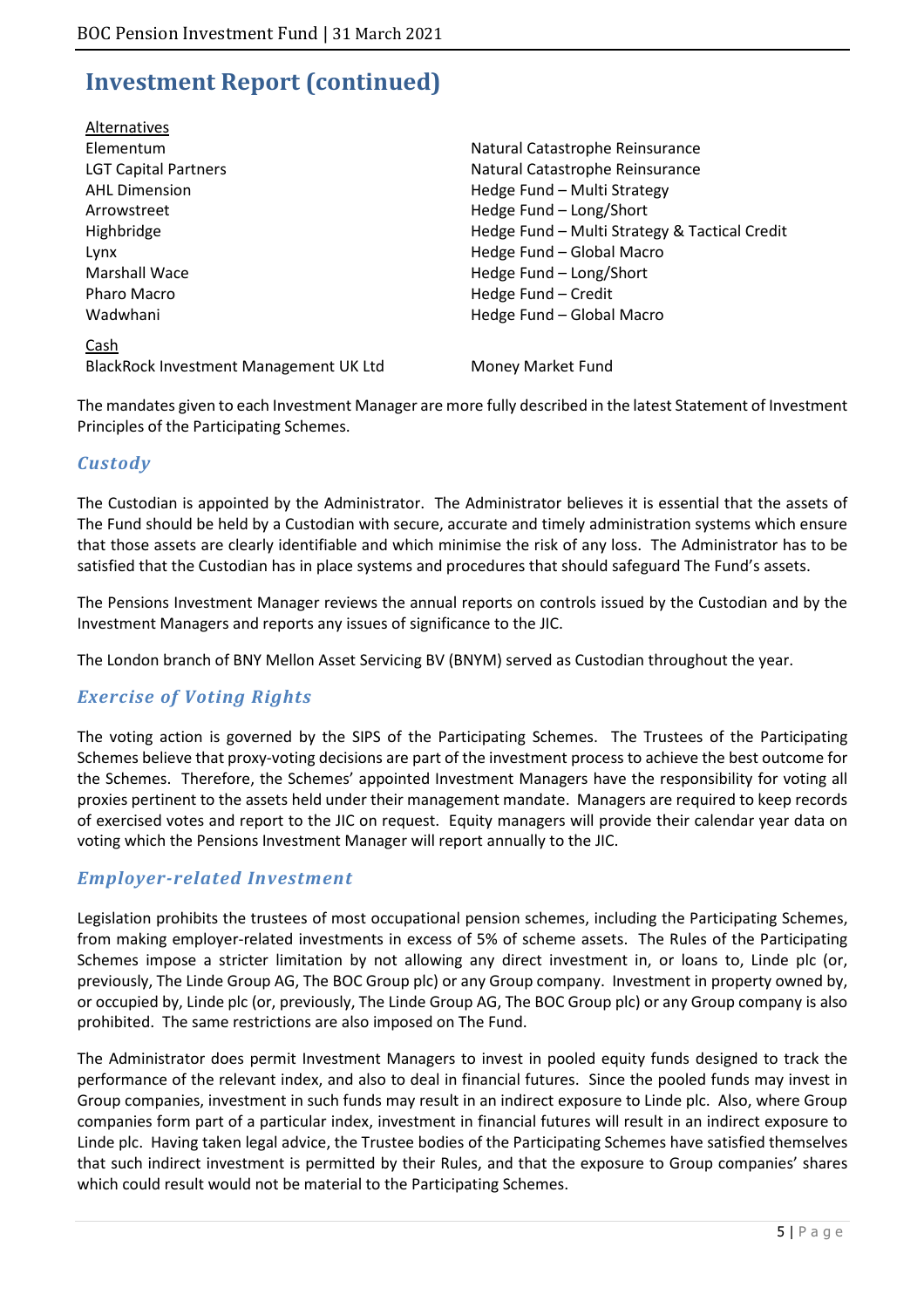### *Stock-lending*

The Administrator instructed the Custodian not to perform any stock-lending in the year.

### *Liability Driven Investment*

The two Participating Schemes have separate scheme-specific liability driven investment (LDI) portfolios held in a Qualifying Investment Fund (QIF) managed by Insight Investment Management (Global) Limited. The LDI manager was set targets for matching a proportion of the interest rate and inflation sensitivity of the latest projected liability cashflows, as provided by the Actuary for each Scheme. The purpose of this approach is to hedge a proportion of the risks associated with the Schemes' exposure to movements in interest rates and inflation. The LDI manager employs a number of investment instruments to achieve the hedging strategy which includes gilts, index-linked gilts, interest rate swaps, inflation swaps, repurchase agreements and cash. These portfolios are registered in the name of The Fund.

Although the Fund invests in two separate portfolios within the QIF and therefore owns units in pooled funds, the underlying assets are closely monitored as part of review of the LDI strategy.

|                              |         | <b>BOCPS</b> |        | <b>SEPS</b> |
|------------------------------|---------|--------------|--------|-------------|
|                              | £ m     | £ m          | f m    | f m         |
| <b>Fixed income sub-fund</b> |         |              |        |             |
| Government bonds             | 431.7   |              | 19.0   |             |
| Government index linked      | 1,123.8 |              | 127.7  |             |
| Investment funds             | 206.6   |              | 12.8   |             |
| Interest rate swaps          | 1.2     |              | (0.7)  |             |
| LPI & RPI swaps              | -       |              | 0.7    |             |
| Repurchase agreements        | (955.5) |              | (34.9) |             |
| Liquidity                    | 4.0     |              | 0.7    |             |
|                              |         | 811.8        |        | 125.3       |
| Inflation sub-fund           |         |              |        |             |
| RPI swaps                    | (54.4)  |              | 0.7    |             |
|                              |         | (54.4)       |        | 0.7         |
|                              |         | 757.4        |        | 126.0       |

As at the year-end the LDI investments consisted of the following sub-funds:

Notes: Liquidity consists of cash, pending trades and pending FX transactions.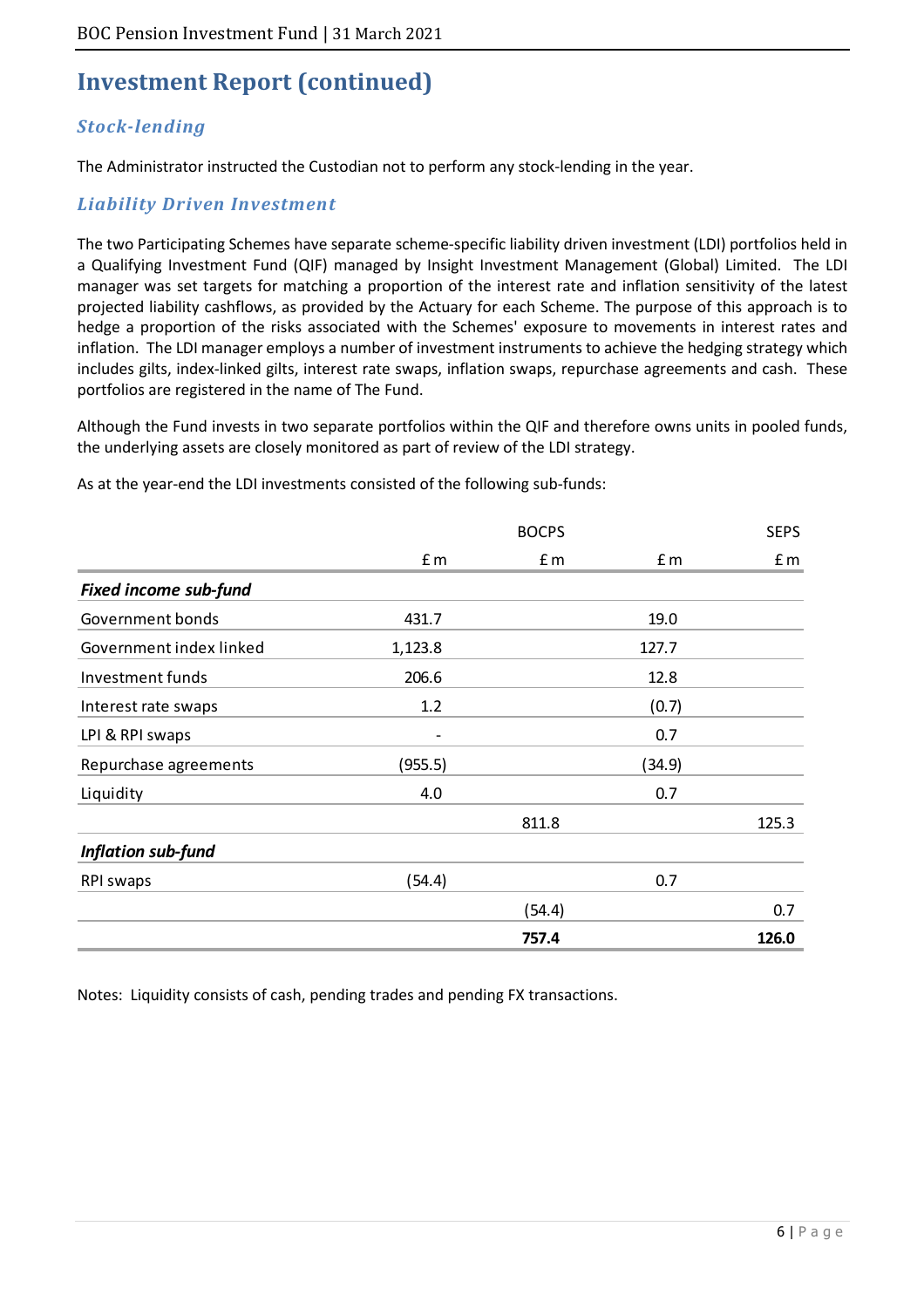### *Annual Engagement Policy Implementation Statement*

#### **Introduction**

This statement sets out how, and the extent to which, the Engagement Policy in the SIP produced by the Trustee has been followed during the year to 31 March 2021. This statement has been produced in accordance with The Pension Protection Fund (Pensionable Service) and Occupational Pension Schemes (Investment and Disclosure) (Amendment and Modification) Regulations 2018/2019 and the guidance published by the Pensions Regulator.

#### **Investment Objectives of the Scheme**

The Trustee believes it is important to consider the policies in place in the context of the investment objectives they have set. The objectives of the Scheme included in the SIP are as follows:

- to ensure that the Scheme's assets are sufficient to meet its liabilities to provide beneficiaries with benefits as specified in the Scheme's Trust Deed and Rules.
- by targeting an annual investment return in excess of the liability discount rate assumed in the actuarial valuation without taking undue risk.
	- The target investment return for the time being is gilt yields plus 2.2% per annum. It is expected that this target is reduced in the future depending on the funding level and market conditions.
	- $\circ$  The Trustee will aim to reduce risk to as a low a level as possible consistent with this return objective. The main concepts followed to achieve this are diversification of asset classes and asset liability matching.

The objectives set out above, and the risks and other factors referenced in the SIP are those that the Trustee determine to be financially material considerations in relation to the Scheme.

#### **Policy on ESG, Stewardship and Climate Change**

The Scheme's SIP includes the Trustees' policy on Environmental, Social and Governance ('ESG') factors, stewardship and Climate Change. This policy sets out the Trustees' beliefs on ESG and climate change and the processes followed by the Trustees in relation to manager monitoring, voting rights and stewardship.

The Trustee believes that environmental, social, and corporate governance (ESG) factors may have a material impact on investment risk and return outcomes, and that good stewardship can create and preserve value for companies and markets as a whole. The Trustee also recognises that long-term sustainability issues, particularly climate change, present risks and opportunities that increasingly may require explicit consideration.

In order to establish these beliefs and produce this policy, the Trustees worked with their investment consultant to understand the potential relevant risks. These include ESG and climate-change related financially material risks arising from the Scheme's investments. The Trustee also considers the voting and stewardship activities of their investment manager to be essential in the ongoing management of these risks.

The following work was undertaken during the year to 31 March 2021 relating to the Trustee's policies on ESG factors, stewardship and climate change.

#### **Engagement**

• The Trustee requires that investment managers explain how they take ESG considerations into account. The Company Governance Committee circulated governance letters to all investment managers over the year, including questions on integration of ESG, sustainability and stewardship into their investment processes, as well as ensuring ongoing compliance with regulatory requirements. These responses were subsequently discussed at the JIC.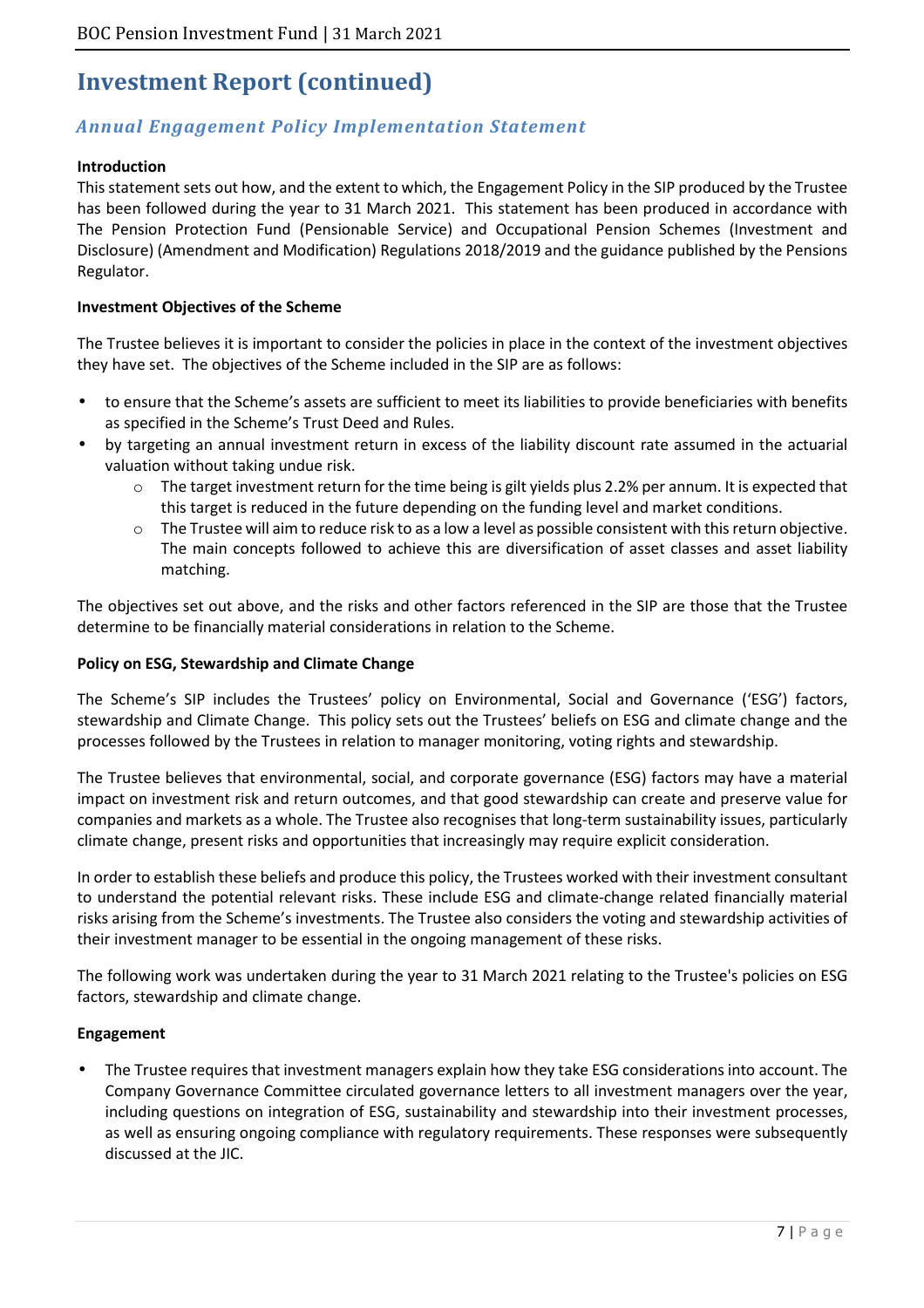### *Annual Engagement Policy Implementation Statement (continued)*

- Investment managers are expected to evaluate ESG factors, including climate change considerations, exercise voting rights and stewardship obligations attached to the investments in accordance with their own corporate governance policies and current best practice.
- The Trustee monitors compliance with the principles of the UK Stewardship Code. As at 31 March 2021 all of the Scheme's equity managers (4/4) confirmed that they have submitted the relevant documentation to become signatories of the 2020 UK Stewardship code.
- The Trustee asked all equity managers to provide details on their voting over the year, which were subsequently reviewed and reported on at the JIC. The Trustee also received details of relevant engagement activity for the year from the investment managers and discussed these directly with the managers during review meetings.
- For the Schemes' equity and fixed income managers, the Trustee has increasingly been incorporating ESG as a regular item on update calls, requesting details on progress made in this area from all managers. The Trustee also considered benchmarking analysis conducted by the investment consultant that compared the managers' ESG approaches to the broader universe of equivalent strategies, in order to better understand how those managers were performing.
- The Trustee has asked its investment consultant to conduct a more fundamental ongoing review of ESG, climate change and its role in the Scheme's investment strategy. To date, this work has focussed on understanding where the Scheme currently sits from an ESG perspective, establishing a baseline (with respect to ESG ratings and carbon emissions for example) and considering asset allocation changes to improve the sustainability credentials of the portfolio, whilst remaining cognisant of the fiduciary duty to members.
- As part of this review, carbon foot-printing analysis of the Scheme's global equity portfolio and investment grade credit mandate was undertaken as at 31 March 2021. The analysis included both carbon intensity (as measured by Weighted Average Carbon Intensity – "WACI") and potential emissions metrics. The key findings are set out below:
	- The current carbon intensity (WACI) of the listed equity portfolio is 69% lower than the MSCI ACWI benchmark.
	- − The listed equity portfolio's future potential emissions (from exposure to fossil fuel reserves) are 79% lower than the MSCI ACWI benchmark.

#### **Voting Activity**

The Trustee believes that exercise of voting rights forms part of the investment process to achieve the best longterm outcome. Therefore this activity is delegated to investment managers. Managers are required to keep records of exercised votes and report to the JIC on request. Investment managers are expected to provide voting summary reports on a regular basis, at least annually. The reports are reviewed to ensure that they align with the Trustee's policy.

The Trustee does not use the direct services of a proxy voter.

Over the last 12 months, the key voting activity on behalf of the Trustee was as follows: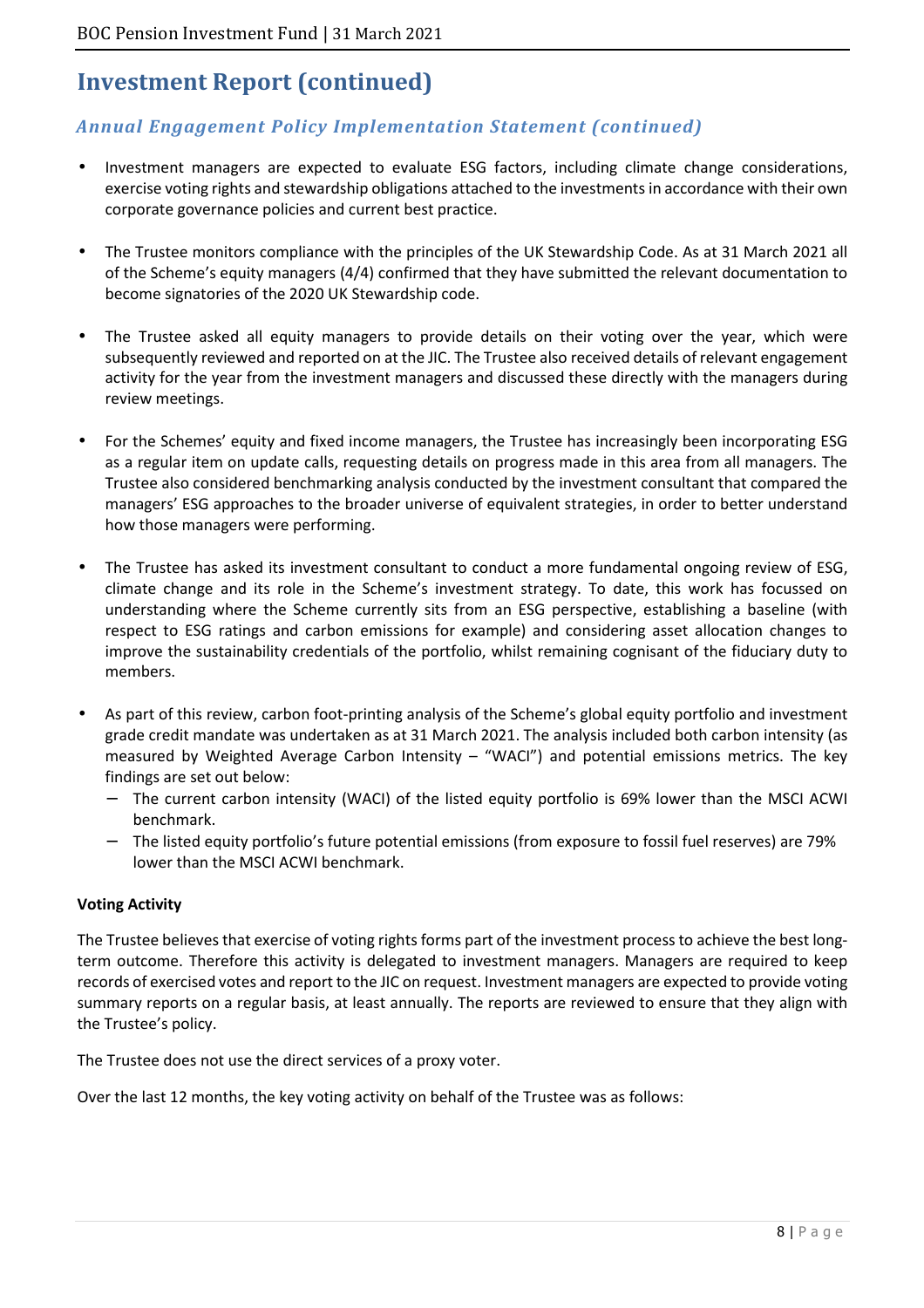### *Annual Engagement Policy Implementation Statement (continued)*

#### **Wellington - Global Quality Growth Equity**

The voting policy of the manager has been considered by the Trustee and the Trustee deems it to be consistent with its investment beliefs.

Key votes undertaken over the prior year are summarised as below:

- − There have been 1,075 votable proposals over the year, of which Wellington has voted in 1,023 of these proposals on behalf of the Trustee.
- − In around 96% of these votes for proposals, Wellington has indicated their support to the companies' management, while voting against around 4% of the proposals.

#### **Baillie Gifford - Global Alpha**

The voting policy of the manager has been considered by the Trustee and the Trustee deems it to be consistent with its investment beliefs.

Key votes undertaken over the prior year are summarised as below:

- − There have been 1,212 votable proposals over the year to 31 March 2021, of which Baillie Gifford has voted in 1,134 of these proposals on behalf of the Trustee.
- − In around 97% of these votes for proposals, Baillie Gifford has indicated their support to the companies' management, while voting against around 3% of the proposals

#### **Vontobel - Quality Growth Global Equity**

The voting policy of the manager has been considered by the Trustee and the Trustee deems it to be consistent with its investment beliefs.

Key votes undertaken over the prior year are summarised as below:

- There have been 738 votable proposals over the year, of which Vontobel has voted in 738 of these votable proposals on behalf of the Trustee.
- In around 92% of these votes for proposals, Vontobel has indicated their support to the companies' management, while voting against around 8% of the proposals.

#### **AllianceBernstein - Global Core Equity**

- − There have been 196 votable proposals over the year, of which Alliance Bernstein has voted in 196 of these votable proposals on behalf of the Trustee.
- − In around 95% of these votes for proposals, Alliance Bernstein has indicated their support to the companies' management, while voting against around 5% of the proposals.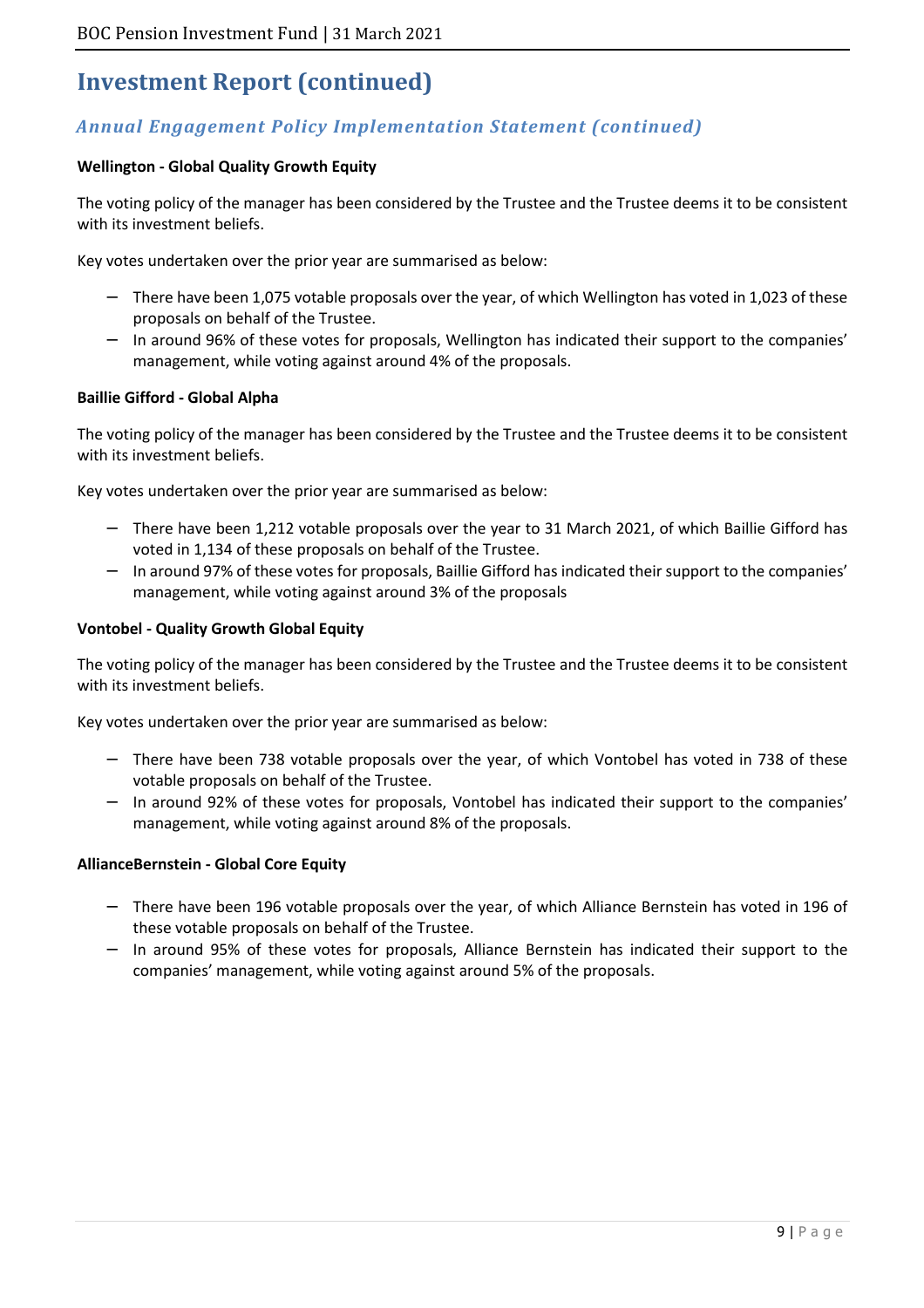### *Market Review*

#### **Market Background**

Against the backdrop of the worst global pandemic in a century and the resulting sharp bear market movements at the end of Q1 2020, the remainder of the year defied investment expectations and saw a surge in valuations across major asset classes. This was driven by massive liquidity programmes from Central Banks, government employment support measures, rapid development of Covid-19 vaccines, and supported by strong underlying economic fundamentals. Q1 2021 continued the upbeat investment sentiment amid vaccine roll-out progress and expectations regarding the reopening of economies.

#### **Economic Growth**

The UK experienced the largest fall in real Growth Domestic Product ('GDP') of the G7 compared to prepandemic levels (start of 2020 to end of Q1 2021) falling 8.8%, compared to Eurozone -5.1%, Japan -2.1% and the US -0.9%. While countries are targeting reopening of economies, Q1 2021 real GDP of UK -1.6%, Eurozone -0.3% and US +1.6% shows the ongoing economic impact and disparity of country recoveries.

However the advanced vaccine roll-out and early reopening of economies, particularly in the UK and US, has led to strong increases in economic forecasts, with the OECD forecasting (in May 2021) real GDP growth of 7.2% for the UK in 2021, the highest of the G7 countries, followed by US 6.9%, and a forecast for the Eurozone of 4.3%.

#### **Monetary and fiscal policy**

With market stress indicators reaching highs in March 2020, the US Federal Open Market Committee met two days earlier than scheduled in mid March 2020 to reduce the target range for the federal funds rate to near zero, and considered other intervention measures including emergency lending and asset purchases programmes. Fiscal measures subsequently adopted included supplemental unemployment insurance benefits, pandemic unemployment assistance, the Paycheck Protection Programme. The Coronavirus Aid Relief and Economic Security ('CARES') Act and other legislation was funded by US\$3 trillion (or 14.5% of pre-pandemic GDP levels). The new Administration's recent US\$1.9 trillion 'American Rescue Plan' is also expected to boost economic activity this year.

The UK Monetary Policy Committee reduced the key Bank Rate twice in March 2020 from 0.75% to 0.1%. Fiscal policies included the Coronavirus Retention Scheme, Job Retention Bonus, Job Support Scheme, Self Employment Income Support Scheme, and business grants and loans. These were aimed at minimising unemployment and business failures over the shorter term stress during lockdown.

#### **Equities**

Over the year to 31 March 2021, all key equity market indicators posted extremely strong returns, with (in GBP terms) the MSCI World +38%, MSCI Emerging Markets +42%, S&P500 +41%, and FTSE Europe ex-UK +35%. Interesting the UK's FTSE All-Share was a lagard returning 27%.

While 2020 very high performance from Growth stocks, driven by high valuations placed on many Tech companies, there was a rotation from Growth to Value in Q1 2021.

#### **Bonds**

Government bond yields rose sharply in the US, UK and Eurozone in Q1 2021, amid the vaccine roll-out and expectations of large US stimulus measures, leading to a sizeable loss in value for the quarter and 1 year period.

Corporate bonds performed better, as the contraction in credit spreads from investor increasing risk appetite broadly offset the impact of rising interest rates.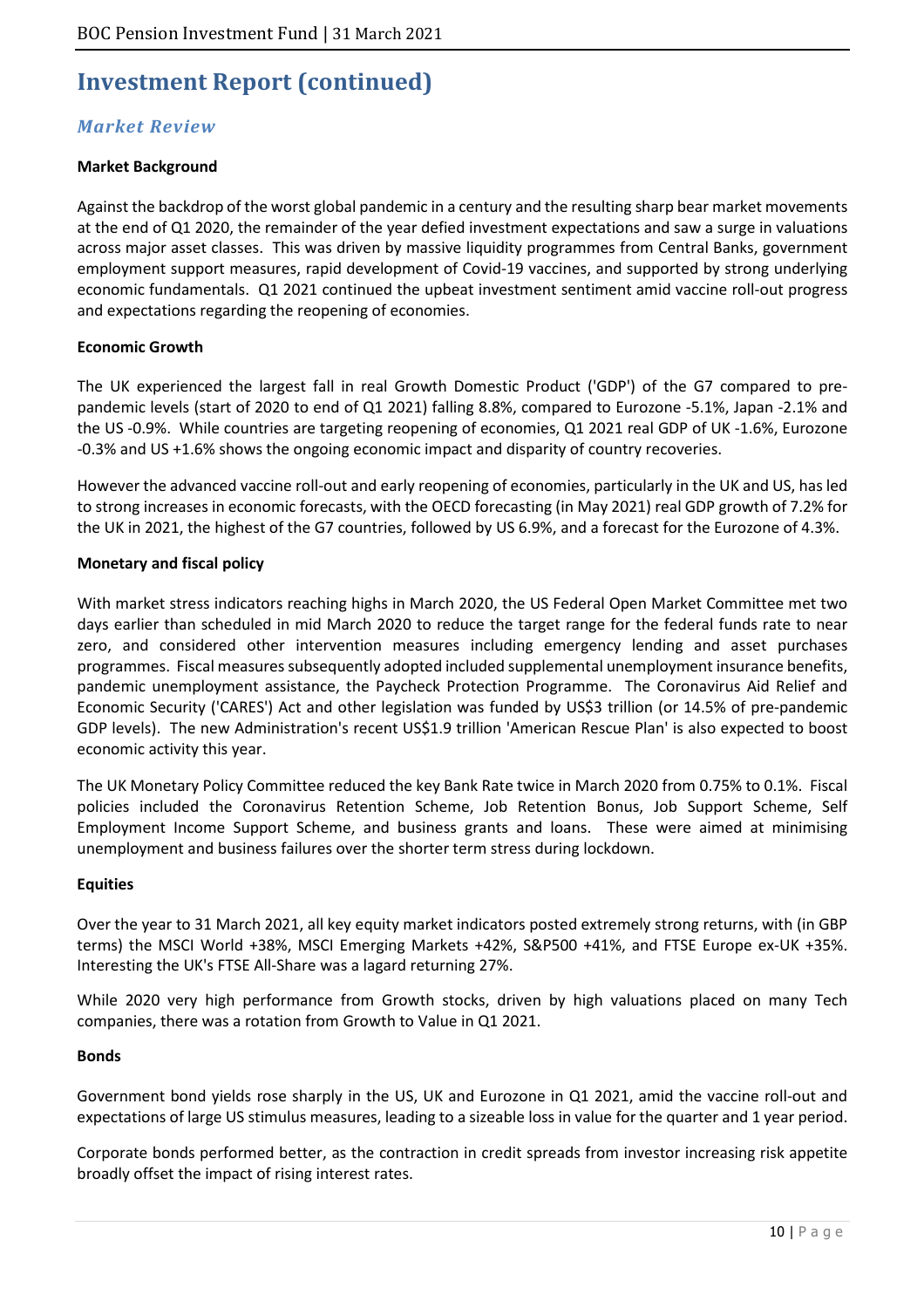### *Market Review (continued)*

#### **Commodities**

The S&P GSCI fell 24%, weighed down by the Energy commodities which make up 60% of the world-productionweighted index. At the other end of the commodity spectrum, precious metals such as gold and silver produced double digit positive returns. Q1 2021 saw a reversal in this trend as investors were spurred on by optimism for economic recovery.

#### **1 Year Performance**

The chart below highlights performance of various investment markets over the year to 31 March 2021 (in GBP terms):



Source: Thomson Reuters Datastream

#### **COVID-19**

The Fund has continued to engage with investment managers throughout the year regarding potential valuation, liquidity and operational issues that may have arisen as a result of COVID-19. There has been limited negative impact on performance in the Fund.

The Trustee continues to monitor the operational impact of the developments and has no significant concerns regarding the Fund's ongoing ability to fulfil its operational or cash flow requirements, or investment managers' ability in the appropriate management of their mandates.'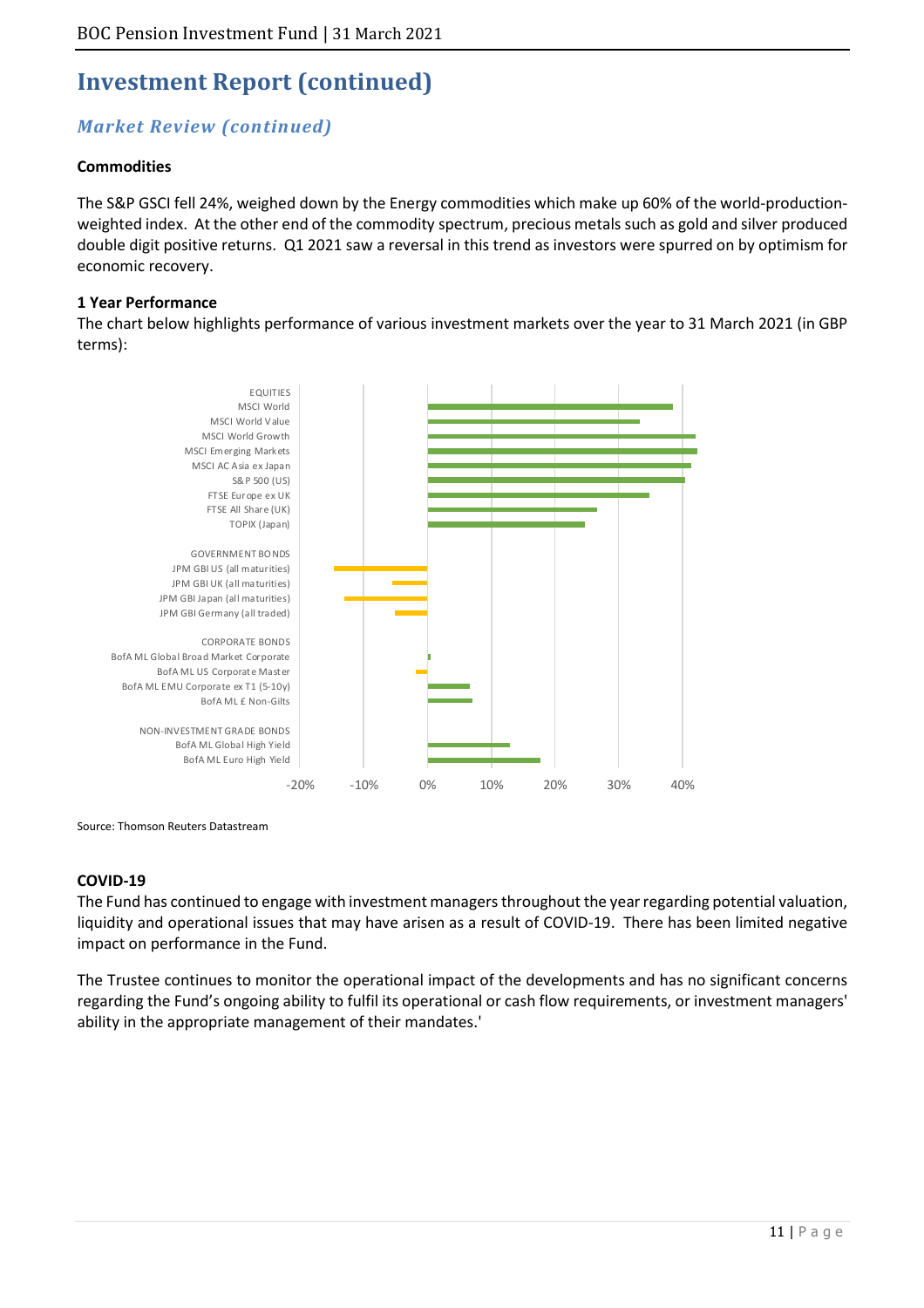# *Fund Performance*

The performance of The Fund and its Investment Managers is measured by an independent performance measurement service provided by BNY Mellon Asset Servicing BV. This service calculates investment returns for BOCPS and SEPS in The Fund, including income and changes in market value.

Investment performance, shown for the BOCPS and SEPS which comprise The Fund, for one, three and five years ended 31 March 2021 was as follows:

|                   | 1 year                  |      | 3 years pa              |      | 5 years pa              |      |
|-------------------|-------------------------|------|-------------------------|------|-------------------------|------|
| <b>Total Fund</b> | <b>Actual Benchmark</b> |      | <b>Actual Benchmark</b> |      | <b>Actual Benchmark</b> |      |
| <b>BOCPS</b>      | 17.9%                   | 8.3% | 6.7%                    | 3.5% | 8.2%                    | 5.9% |
| <b>SEPS</b>       | 8.5%                    | 4.7% | 5.0%                    | 4.0% | 6.6%                    | 5.4% |

Short-term market fluctuations can cause the absolute rate of return to vary considerably from year to year. It is important to look at the investment performance over the long-term; too much emphasis should not be placed on the absolute rate of return achieved in any one year.

This Investment Report was approved by the Administrator on 21 October 2021 and signed on its behalf by:

G Emmerson C Morton

Trustee Director Trustee Director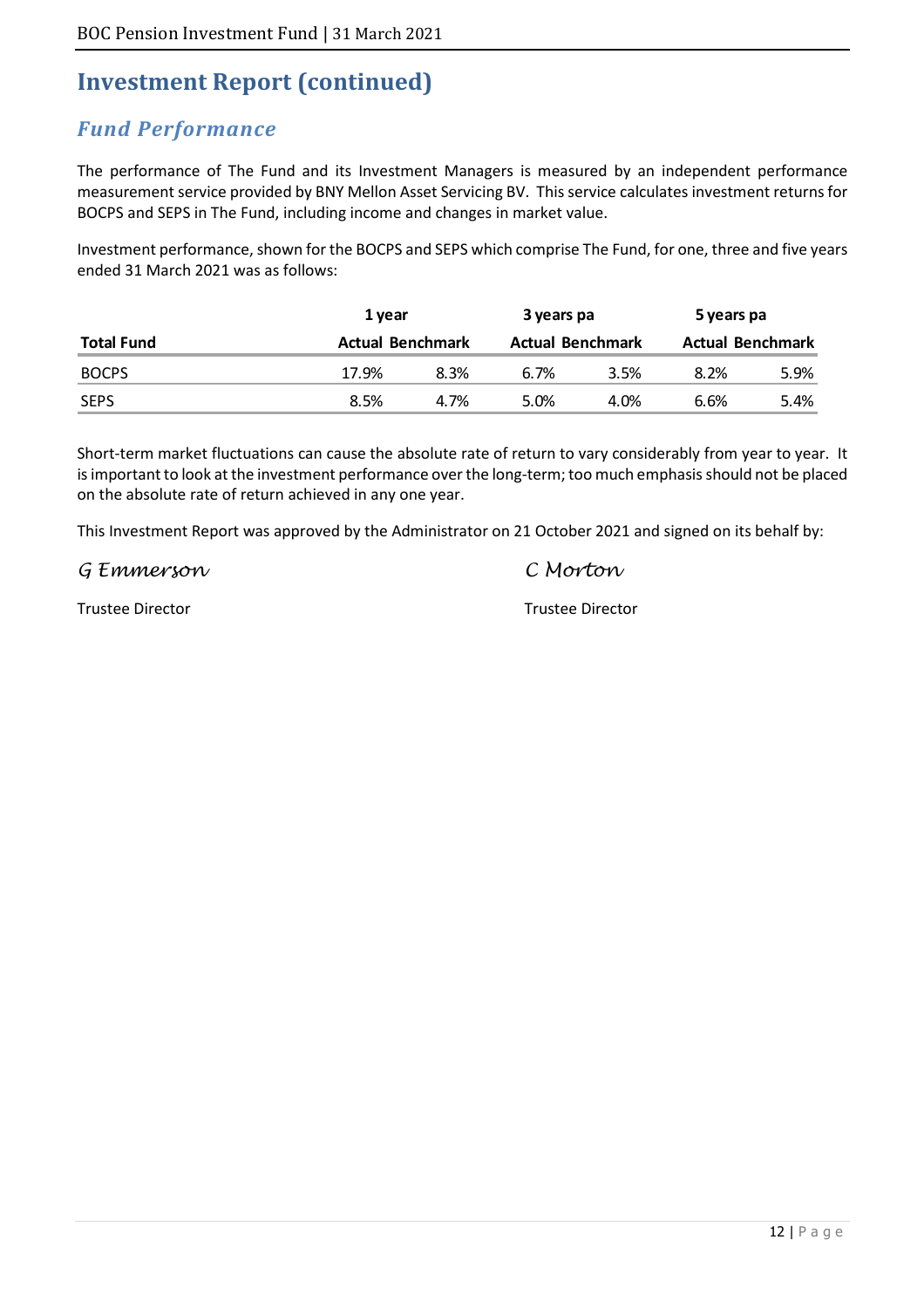# **Statement of Administrator Responsibilities**

The non-statutory financial statements, which are prepared in accordance with UK Generally Accepted Accounting Practice, are the responsibility of the Administrator. The Trust Deed requires the Administrator to make available audited non-statutory financial statements for each Fund year that:

- show a true and fair view of the financial transactions of The Fund during The Fund year and of the amounts and disposition at the year end of the assets and liabilities, and
- state whether applicable accounting standards have been followed and whether the financial statements have been prepared in accordance with FRS 102 The Financial Reporting Standard applicable in the UK and Republic of Ireland and the Statement of Recommended Practice (SORP) May 2018 as it relates to common investment funds

In discharging the above responsibilities, the Administrator is responsible for selecting suitable accounting policies, to be applied consistently, making any estimates and judgments on a prudent and reasonable basis, and for the preparation of the financial statements on a going concern basis unless it is inappropriate to presume that the Fund will not be wound up..

The Administrator has a general responsibility for ensuring adequate accounting records are kept and for taking such steps that are reasonably open to them to safeguard the assets of The Fund and to prevent and detect fraud and other irregularities, including the maintenance of an appropriate system of internal control.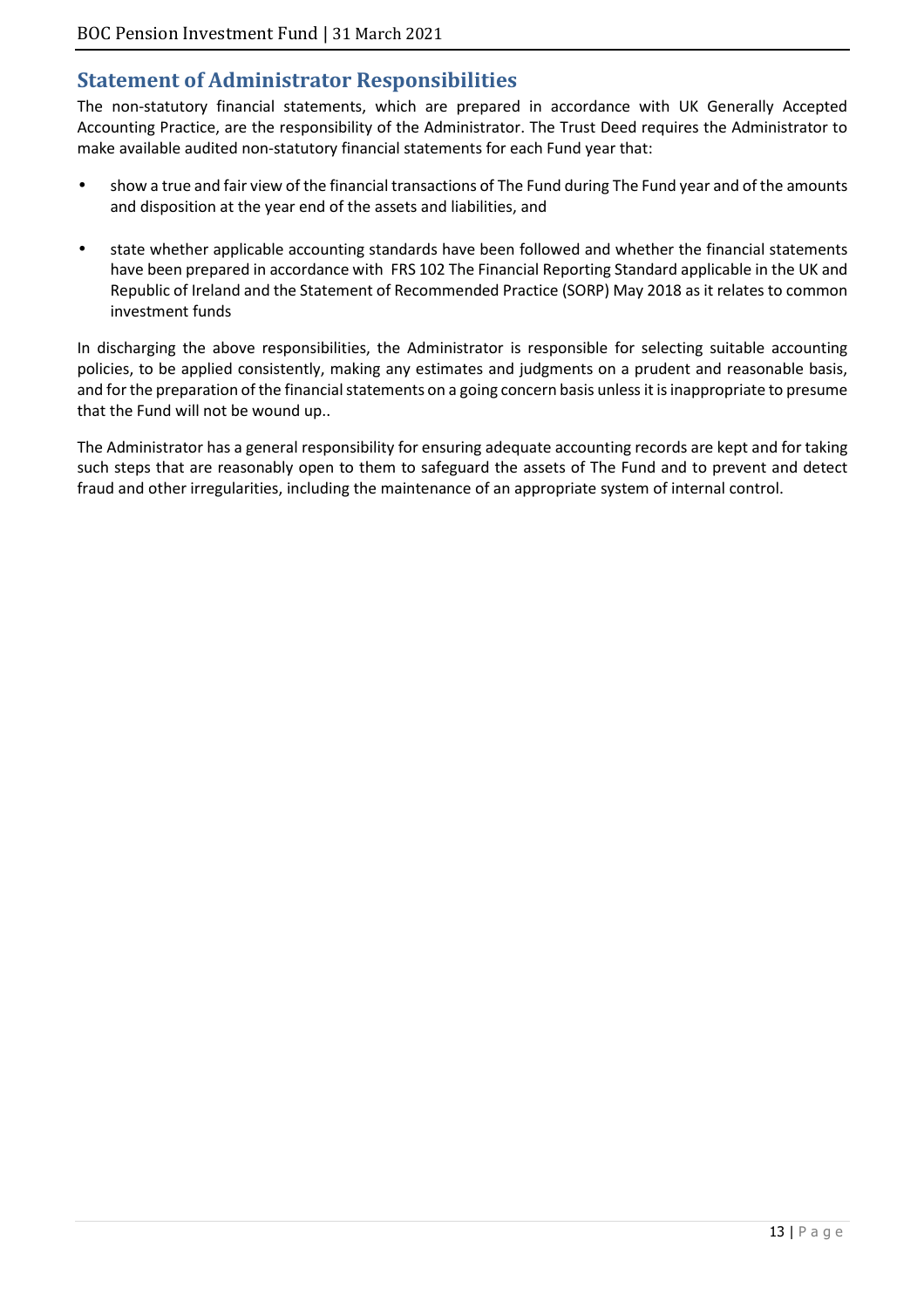# **Independent Auditor's Report to the Administrator of the Fund**

### *Opinion*

We have audited the financial statements of BOC Pension Investment Fund for the year ended 31 March 2021 which comprise the Fund Account, the Statement of Net Assets and the related notes 1 to 10, including a summary of significant accounting policies. The financial reporting framework that has been applied in their preparation is United Kingdom Accounting Standards, including FRS102 'The Financial Reporting Standard applicable in the UK and Republic of Ireland' (United Kingdom Generally Accepted Accounting Practice).

In our opinion, the financial statements:

- give a true and fair view of the financial transactions of the Fund during the year ended 31 March 2021, and of the amount and disposition at that date of its assets and liabilities; and
- have been properly prepared in accordance with United Kingdom Generally Accepted Accounting Practice.

### *Basis for opinion*

We conducted our audit in accordance with International Standards on Auditing (UK) (ISAs (UK)). Our responsibilities under those standards are further described in the Auditor's responsibilities for the audit of the financial statements section of our report. We are independent of the Fund in accordance with the ethical requirements that are relevant to our audit of the financial statements in the UK, including the FRC's Ethical Standard, and we have fulfilled our other ethical responsibilities in accordance with these requirements.

We believe that the audit evidence we have obtained is sufficient and appropriate to provide a basis for our opinion.

### *Conclusions relating to going concern*

In auditing the financial statements, we have concluded that the Administrator's use of the going concern basis of accounting in the preparation of the financial statements is appropriate.

Based on the work we have performed, we have not identified any material uncertainties relating to events or conditions that, individually or collectively, may cast significant doubt on the Fund's ability to continue as a going concern for a period of 12 months from when the Fund's annual accounts are authorised for issue.

Our responsibilities and the responsibilities of the Administrator with respect to going concern are described in the relevant sections of this report. However, because not all future events or conditions can be predicted, this statement is not a guarantee as to the Fund's ability to continue as a going concern.

### *Other information*

The other information comprises the information included in the Annual Report of the Administrator, other than the financial statements and our auditor's report thereon. The Administrator is responsible for the other information.

Our opinion on the financial statements does not cover the other information and we do not express any form of assurance conclusion thereon.

Our responsibility is to read the other information and, in doing so, consider whether the other information is materially inconsistent with the financial statements or our knowledge obtained in the course of the audit or otherwise appears to be materially misstated. If we identify such material inconsistencies or apparent material misstatements, we are required to determine whether there is a material misstatement in the financial statements themselves. If, based on the work we have performed, we conclude that there is a material misstatement of the other information, we are required to report that fact.

We have nothing to report in this regard.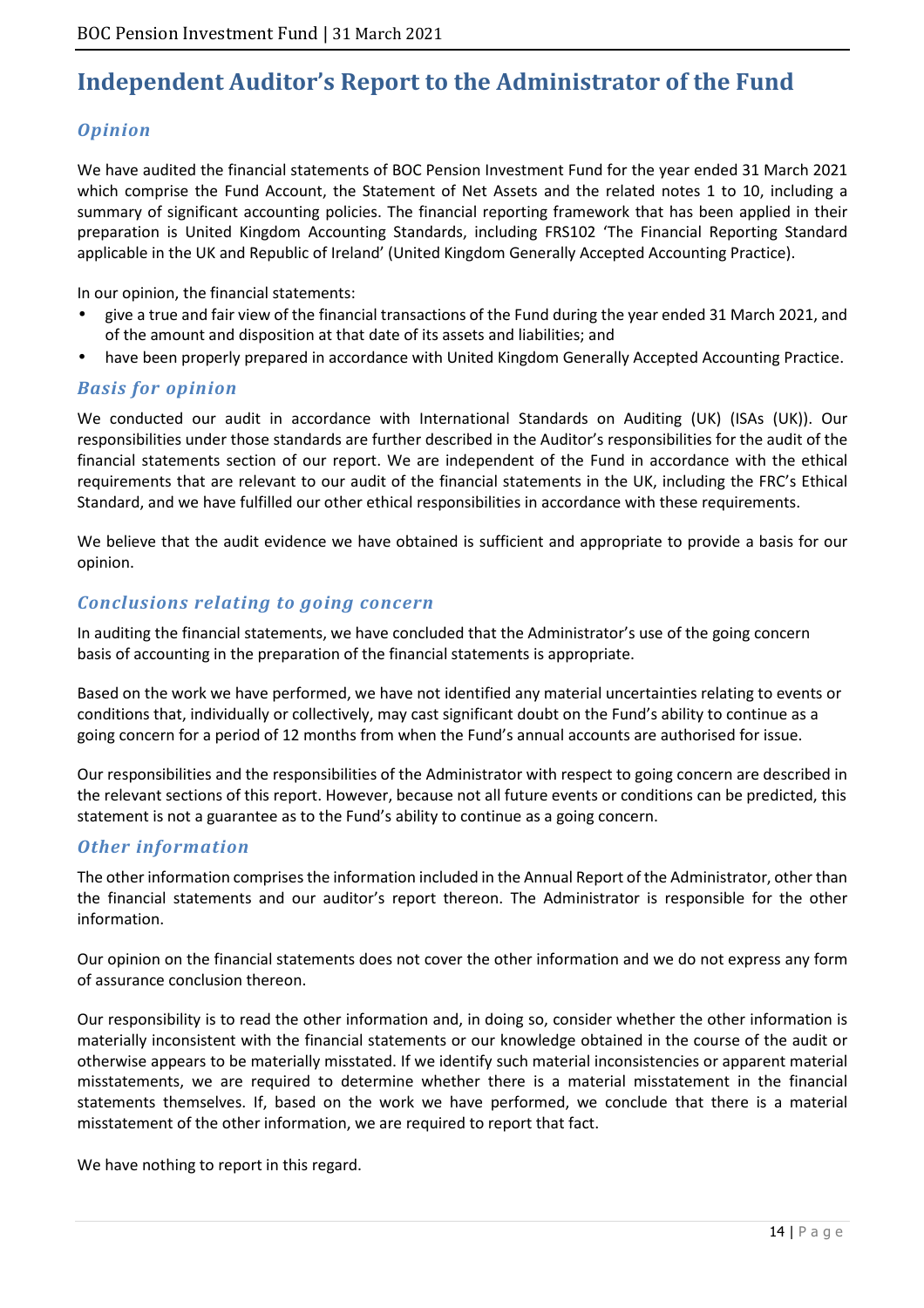# **Independent Auditor's Report to the Administrator of the Fund (continued)**

### *Responsibilities of the Administrator*

As explained more fully in the Statement of Administrator responsibilities set out on page 13, the Administrator is responsible for the preparation of the financial statements and for being satisfied that they give a true and fair view, and for such internal control as the Administrator determines is necessary to enable the preparation of financial statements that are free from material misstatement, whether due to fraud or error.

In preparing the financial statements the Administrator is responsible for assessing the Fund's ability to continue as a going concern, disclosing, as applicable, matters related to going concern and using the going concern basis of accounting unless the Administrator either intends to wind up the Fund or to cease operations, or has no realistic alternative but to do so.

### *Auditor's responsibilities for the audit of the financial statements*

Our objectives are to obtain reasonable assurance about whether the financial statements as a whole are free from material misstatement, whether due to fraud or error, and to issue an auditor's report that includes our opinion. Reasonable assurance is a high level of assurance, but is not a guarantee that an audit conducted in accordance with ISAs (UK) will always detect a material misstatement when it exists. Misstatements can arise from fraud or error and are considered material if, individually or in the aggregate, they could reasonably be expected to influence the economic decisions of users taken on the basis of these financial statements.

#### **Explanation as to what extent the audit was considered capable of detecting irregularities, including fraud**

Irregularities, including fraud, are instances of non-compliance with laws and regulations. We design procedures in line with our responsibilities, outlined above, to detect irregularities, including fraud. The risk of not detecting a material misstatement due to fraud is higher than the risk of not detecting one resulting from error, as fraud may involve deliberate concealment by, for example, forgery or intentional misrepresentations, or through collusion. The extent to which our procedures are capable of detecting irregularities, including fraud is detailed below. However, the primary responsibility for the prevention and detection of fraud rests with the Administrator.

Our approach was as follows:

- We obtained an understanding of the legal and regulatory frameworks that are applicable to the Fund and determined that the most significant related to the financial reporting framework. This is FRS 102 'The Financial Reporting Standard applicable in the UK and Republic of Ireland' and the Statement of Recommended Practice (Financial Reports of Pension Schemes).
- We understood how the Fund is complying with these legal and regulatory frameworks by making enquiries of the Administrator. We corroborated our enquiries through our review of the Administrator's directors' meeting minutes.
- We assessed the susceptibility of the Fund's financial statements to material misstatement, including how fraud might occur by considering the key risks impacting the financial statements and documenting the controls that the Fund has established to address risks identified, or that otherwise seek to prevent, deter or detect fraud. In our assessment we considered the risk of management override. Our audit procedures included testing manual journals, including segregation of duties.
- Based on this understanding we designed our audit procedures to identify non-compliance with such laws and regulations. Our procedures involved making enquiries of the Administrator for its awareness of any non-compliance of laws or regulations and review of Administrator's directors' minutes.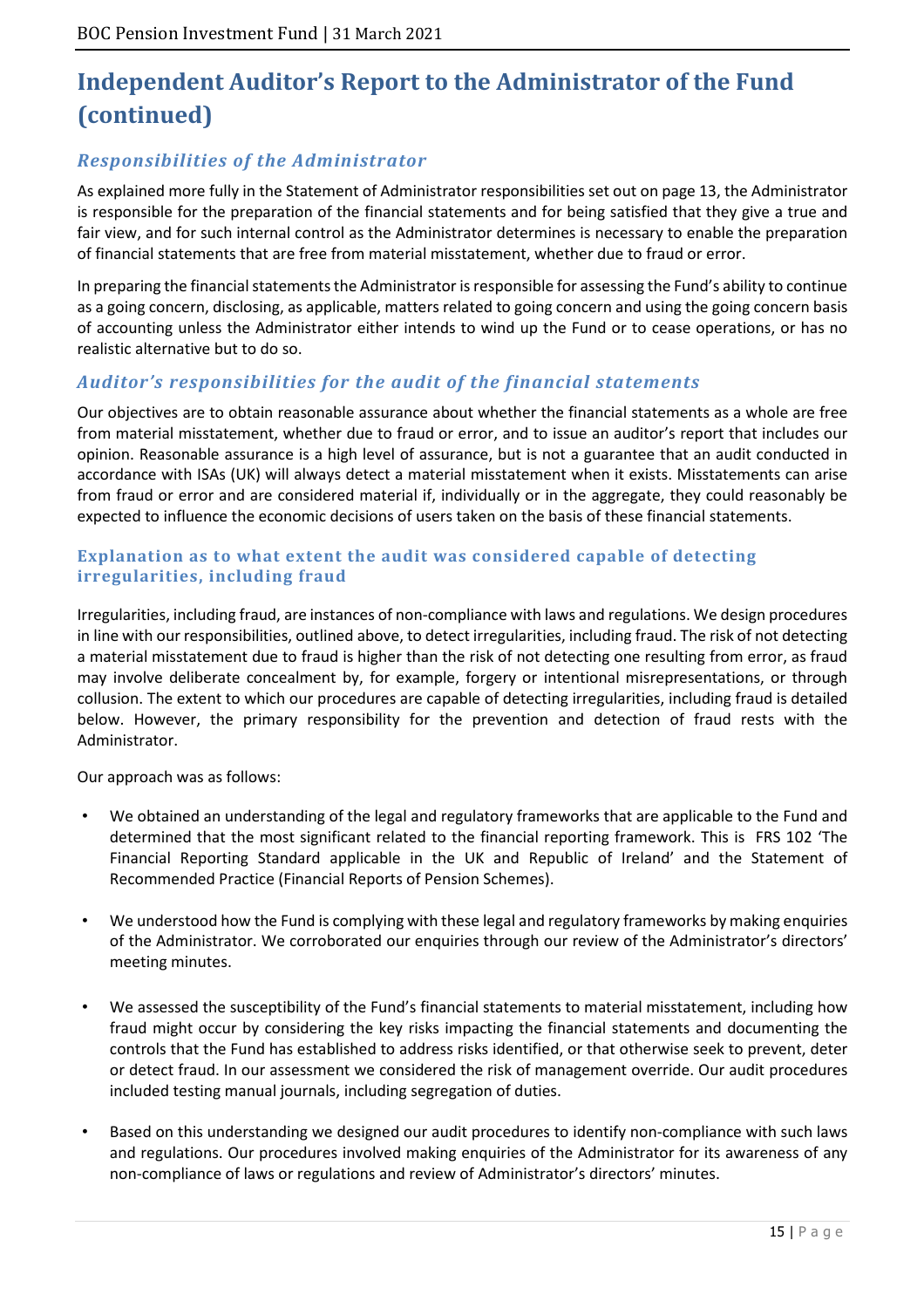# **Independent Auditor's Report to the Administrator of the Fund (continued)**

A further description of our responsibilities for the audit of the financial statements is located on the Financial Reporting Council's website at https://www.frc.org.uk/auditorsresponsibilities. This description forms part of our auditor's report.

### *Use of our report*

This report is made solely to the Fund's Administrator, as a body, in accordance with the engagement letter dated 15 October 2021. Our audit work has been undertaken so that we might state to the Fund's Administrator those matters we are required to state to it in an auditor's report and for no other purpose. To the fullest extent permitted by law, we do not accept or assume responsibility to anyone other than the Fund's Administrator as a body, for our audit work, for this report, or for the opinions we have formed.

Ernst & Young LLP

Reading DATE: 28 October 2021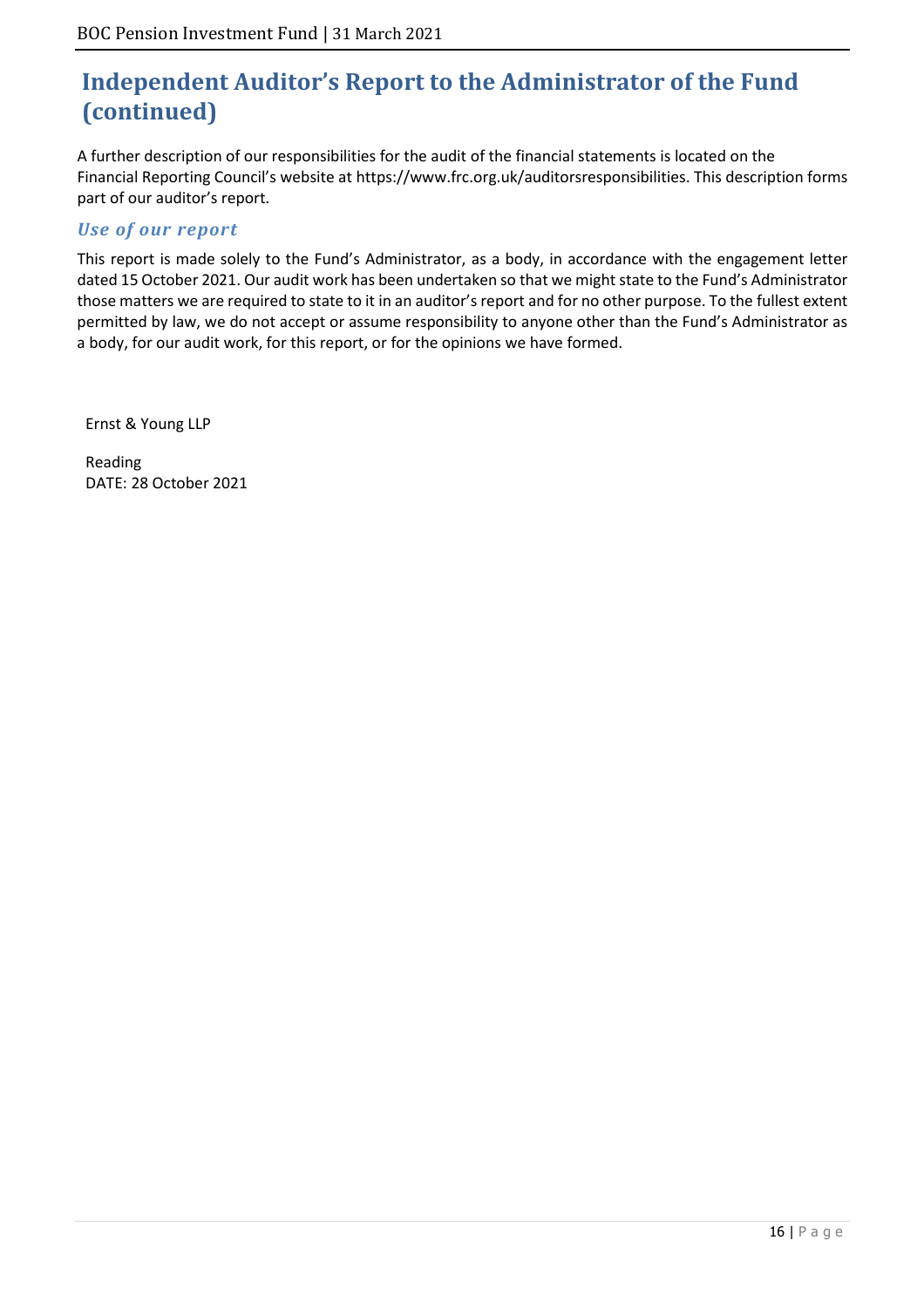# **Fund Account for the year ended 31 March 2021**

|                                                   |                | 2021      | 2020       |
|---------------------------------------------------|----------------|-----------|------------|
|                                                   | <b>Notes</b>   | £ '000    | £ '000     |
| <b>Net investments</b>                            |                |           |            |
| <b>BOC Pension Scheme</b>                         | 2              | 49,303    | (113, 670) |
| <b>BOC Senior Executive Pension Scheme</b>        | $\overline{2}$ | (20,059)  | (11,990)   |
|                                                   |                | 29,244    | (125, 660) |
| <b>Returns on investments</b>                     |                |           |            |
| Investment income                                 | 3              | 44,081    | 43,743     |
| Change in market value of investments             | 4              | 501,728   | (118, 501) |
| Investment management expenses                    | 5              | (8, 796)  | (6, 922)   |
| Net returns on investments                        |                | 537,013   | (81,680)   |
| Net increase / (decrease) in Fund during the year |                | 566,257   | (207, 340) |
| <b>Net assets of the Fund</b>                     |                |           |            |
| At 1 April                                        |                | 3,144,282 | 3,351,622  |
| At 31 March                                       |                | 3,710,539 | 3,144,282  |

The notes on pages 19 to 34 form part of these financial statements.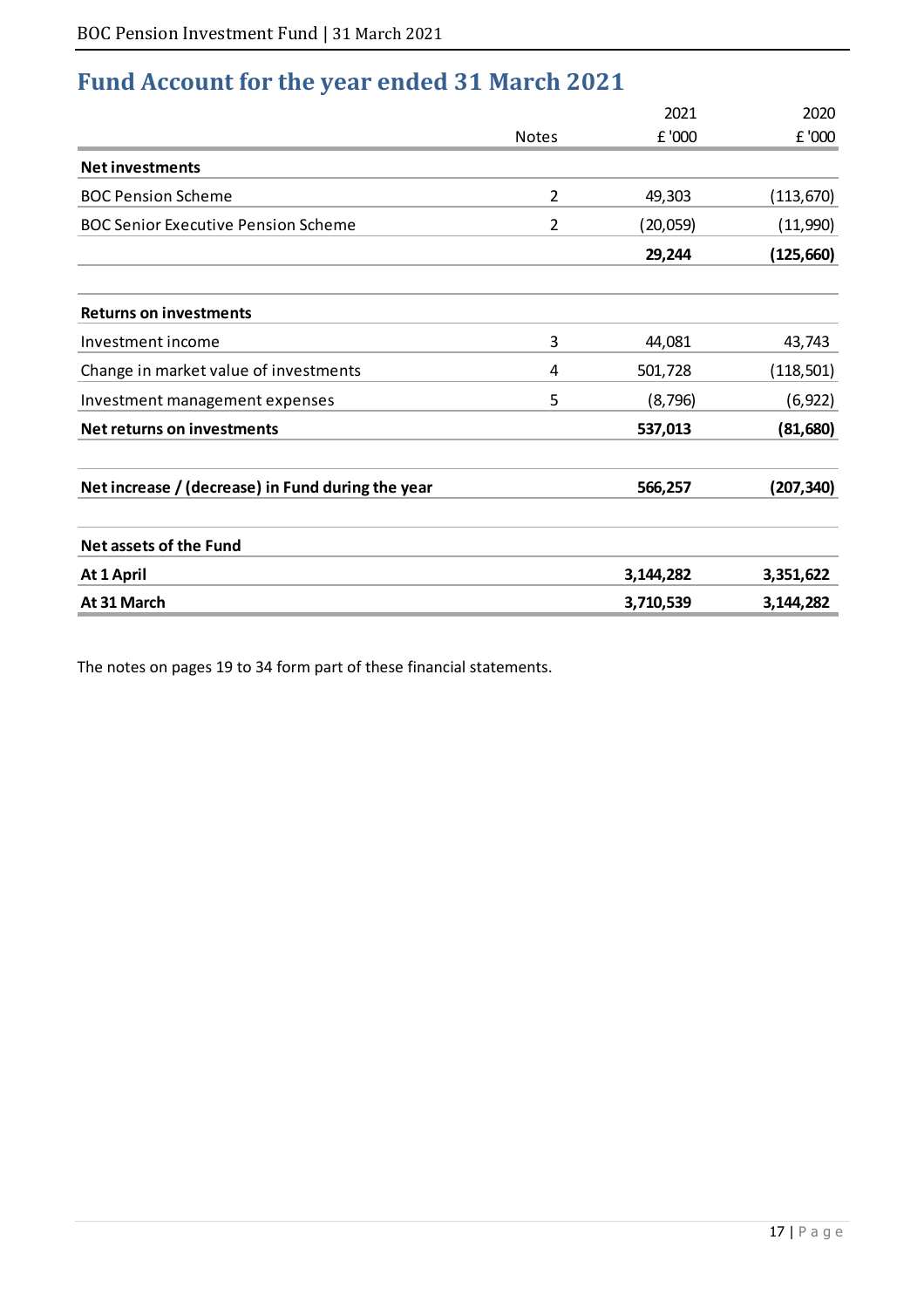# **Statement of Net Assets as at 31 March 2021**

|                                           |                | 2021      | 2020       |
|-------------------------------------------|----------------|-----------|------------|
|                                           | <b>Notes</b>   | £ '000    | £ '000     |
| <b>Investment assets</b>                  | $\overline{4}$ |           |            |
| Global equities                           |                | 868,806   | 554,495    |
| Private secured loans                     |                | 921,619   | 728,196    |
| Liquid alternatives                       |                | 342,275   | 356,440    |
| Cash instruments                          |                | 48,674    | 40,621     |
| Emerging market debt                      |                | 266,502   | 234,954    |
| Listed credit                             |                | 99,544    |            |
| Natural catastrophe reinsurance contracts |                | 210,759   | 240,679    |
| Property                                  |                | 9,009     | 13,146     |
| Derivatives                               |                | 50,264    | 18,654     |
| Liability driven investments              |                | 883,227   | 1,023,289  |
| Other investment balances                 |                | 54,776    | 66,713     |
| Cash and cash equivalents                 |                | 35,221    | 10,072     |
|                                           |                | 3,790,676 | 3,287,259  |
| <b>Investment liabilities</b>             | $\overline{4}$ |           |            |
| Derivatives                               |                | (31, 333) | (109, 484) |
| Other investment balances                 |                | (45, 167) | (29, 434)  |
|                                           |                | (76, 500) | (138, 918) |
| <b>Total net investments</b>              |                | 3,714,176 | 3,148,341  |
| <b>Current liabilities</b>                | 6              | (3,637)   | (4,059)    |
| Net assets of the Fund at 31 March        |                | 3,710,539 | 3,144,282  |

The notes on pages 19 to 34 form part of these financial statements.

These financial statements were approved by the Administrator on 21 October 2021 and signed on its behalf by:

G Emmerson C Morton

Trustee Director Trustee Director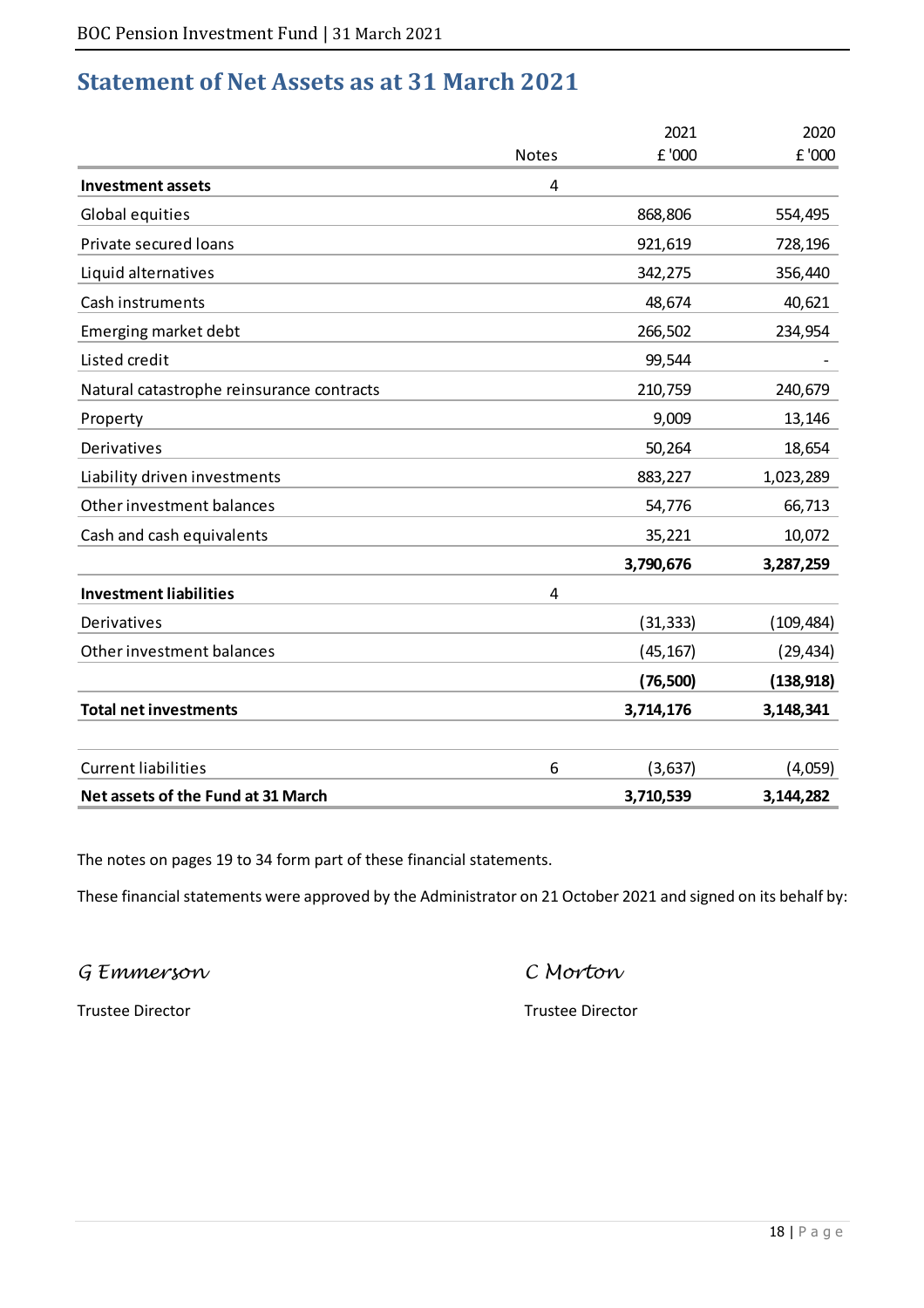# **Notes to the financial statements**

# **1. Accounting policies**

### *Basis of preparation*

The non-statutory financial statements have been prepared by the Administrator as required by the Trust Deed and summarise the transactions and net assets of the BOC Pension Investment Fund. The non-statutory financial statements have been prepared in accordance with FRS 102 (The Financial Reporting Standard applicable in the UK and Republic of Ireland), and to the extent required with the guidelines set out in the Statement of Recommended Practice (SORP) May 2018 – Financial Reports of Pension Schemes, to the extent that they relate to common investment funds. The headings shown on the face of the net assets statement are consistent with those used as the basis for accounting and reporting investment valuations by the custodian. Further analysis is set out below.

#### **Income and expenditure**

- a) Income and expenditure, with the exception of direct commission income, are dealt with in the transactions of The Fund on an accruals basis. Direct commission income is accounted for on receipt. Investment managers are remunerated on a fee basis in accordance with the terms under which they were appointed.
- b) Dividends from quoted securities are accounted for when the security is declared ex-div.
- c) Income from overseas investments is translated into Sterling at rates of exchange ruling on the date of receipt. Income is stated net of attributable tax credits but gross of recoverable withholding taxes which are accrued with the associated investment income.
- d) Interest on swaps is included within investment income.
- e) Where income is not distributed on unit trusts/managed funds, the income arising on underlying assets is accounted for within change in market value of investments.

#### **Currency**

- f) The Scheme's functional currency and presentational currency is pounds sterling (GBP).
- g) Foreign currency transactions are recorded in sterling at the spot exchange rate at the date of the transaction.
- h) Gains and losses arising on conversion or translation are dealt with as part of the change in market value of investments

#### **Investment assets**

- i) Listed investments are valued on the basis of last traded price or bid price at the year end depending on the conventions of the stock exchange on which they are listed. Investments in pooled investment vehicles (unit trusts/managed funds) are valued at bid price or at the single quoted price. Unquoted securities are included in the financial statements at the value supplied by the investment manager. The underlying assets are valued using the guidelines of the British Venture Capital Association. Fixed interest securities are stated at the price excluding accrued interest (the "clean" price). Accrued income is accounted for within investment income.
- j) Investment costs, such as brokers' commission and stamp duty, are added to the purchase costs of investments. The costs incurred in the sales of investments are deducted from the sale proceeds.
- k) Liquid alternatives and private secured loans are valued at the net asset value as at the year end. The Administrator believes that this accounting policy equates to fair value.
- l) Natural Catastrophe Investments are valued at the net asset value as at the year end as advised by the Investment Manager. The Administrator has reviewed the pricing and valuation policy issued by the Investment Manager and believes that this accounting policy equates to fair value.
- m) Withdrawals represent monies transferred from The Fund to the two Participating Schemes. These are determined by the monthly funding requirements of each Participating Scheme. These amounts are shown as withdrawals in the Fund Account.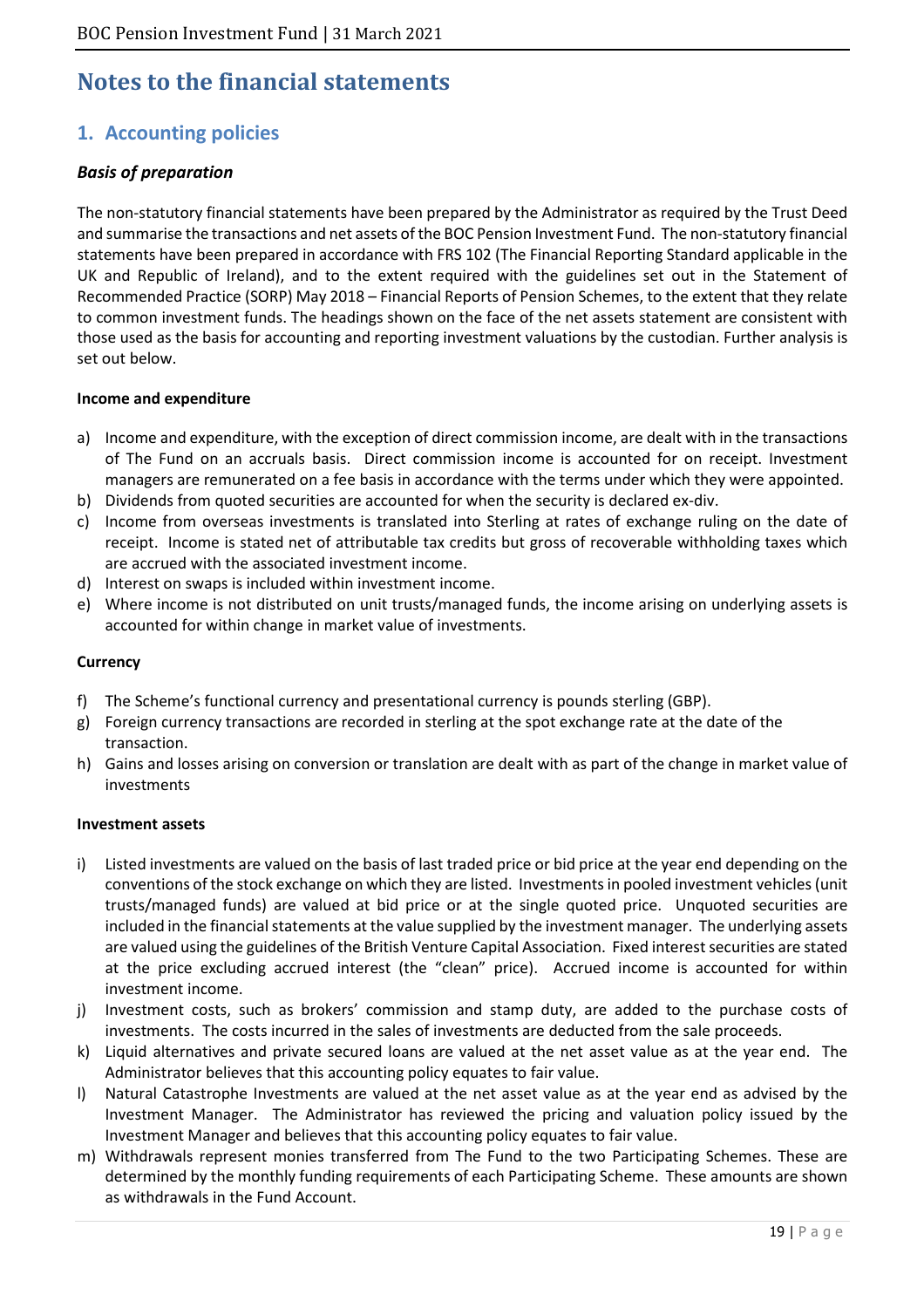# **1. Accounting policies (continued)**

#### **Derivatives**

- n) Derivatives are accounted for at market value. Forward foreign exchange contracts are valued by determining the gain or loss that would arise from closing out the contract at the reporting date and entering into an equal and opposite contract at that date. Open positions on fixed-interest and equity financial futures contracts are included in the financial statements at market value at the year end. Purchased options with negative market values are valued at nil. Swaps are valued at fair value at the price notified by the Investment Manager. All gains and losses arising on derivative contracts are reported within the Change in Market Value of investments.
- o) The Fund enters into agreements with counterparties whenever possible to reduce its credit exposure on derivative transactions and, when appropriate, obtains collateral. The agreements provide that if an event of default occurs, all outstanding transactions with the counterparty will fall due and all amounts outstanding will be settled on a net basis. Collateral receipts and payments that are not beneficially owned by The Fund are not included in the net asset statement. Any interest that becomes payable or receivable arising from the agreements is recorded as interest expense or interest income respectively.
- p) Under repurchase arrangements, the Fund continues to recognise and value the securities that are delivered out as collateral and includes them in the Financial Statements. The cash received is recognised as an asset and the obligation to pay it back is recognised as a liability.

|                                               | <b>Total Fund</b>           | <b>BOCPS</b>           | <b>SEPS</b>           | 2020           |
|-----------------------------------------------|-----------------------------|------------------------|-----------------------|----------------|
|                                               | £ '000                      | £ '000                 | £ '000                | £ '000         |
| Apportioned fund at 31 March 2020             | 3,144,282                   | 2,884,695              | 259,587               | 3,351,622      |
| Withdrawals                                   | (132, 059)                  | (112,000)              | (20, 059)             | (125, 660)     |
| Transfer in from GLPS                         | 161,303                     | 161,303                |                       |                |
| Share of increase/(decrease) in value of Fund | 537,013                     | 512,677                | 24,336                | (81,680)       |
| Apportioned fund at 31 March 2021             | 3,710,539                   | 3,446,675              | 263,864               | 3,144,282      |
| <b>Apportionment by Participating Scheme</b>  | <b>Total Fund</b><br>£ '000 | <b>BOCPS</b><br>£ '000 | <b>SEPS</b><br>£ '000 | 2020<br>£ '000 |
| Global equities                               | 882,362                     | 852,116                | 30,246                | 552,525        |
| Emerging market debt                          | 272,343                     | 257,756                | 14,587                | 229,560        |
| Listed credit                                 | 106,886                     | 101,684                | 5,202                 |                |
| Private secured loans                         | 928,601                     | 865,049                | 63,552                | 731,066        |
| Property                                      | 9,071                       | 8,768                  | 303                   | 13,146         |
| Cash                                          | 72,667                      | 73,487                 | (820)                 | 36,550         |
| Liquid alternatives                           | 350,427                     | 335,559                | 14,868                | 341,587        |
| Natural catastrophe reinsurance contracts     | 204,778                     | 194,836                | 9,942                 | 218,425        |
| LDI                                           | 883,404                     | 757,420                | 125,984               | 1,021,423      |
| <b>Apportioned fund at 31 March 2021</b>      | 3,710,539                   | 3,446,675              | 263,864               | 3,144,282      |

### **2. Fund apportionment**

Derivatives, cash under management and the associated current assets and liabilities shown in the statement of net assets have been allocated to each Participating Scheme.

Detail regarding the Transfer in from GLPS is noted in the Introduction section on page 3.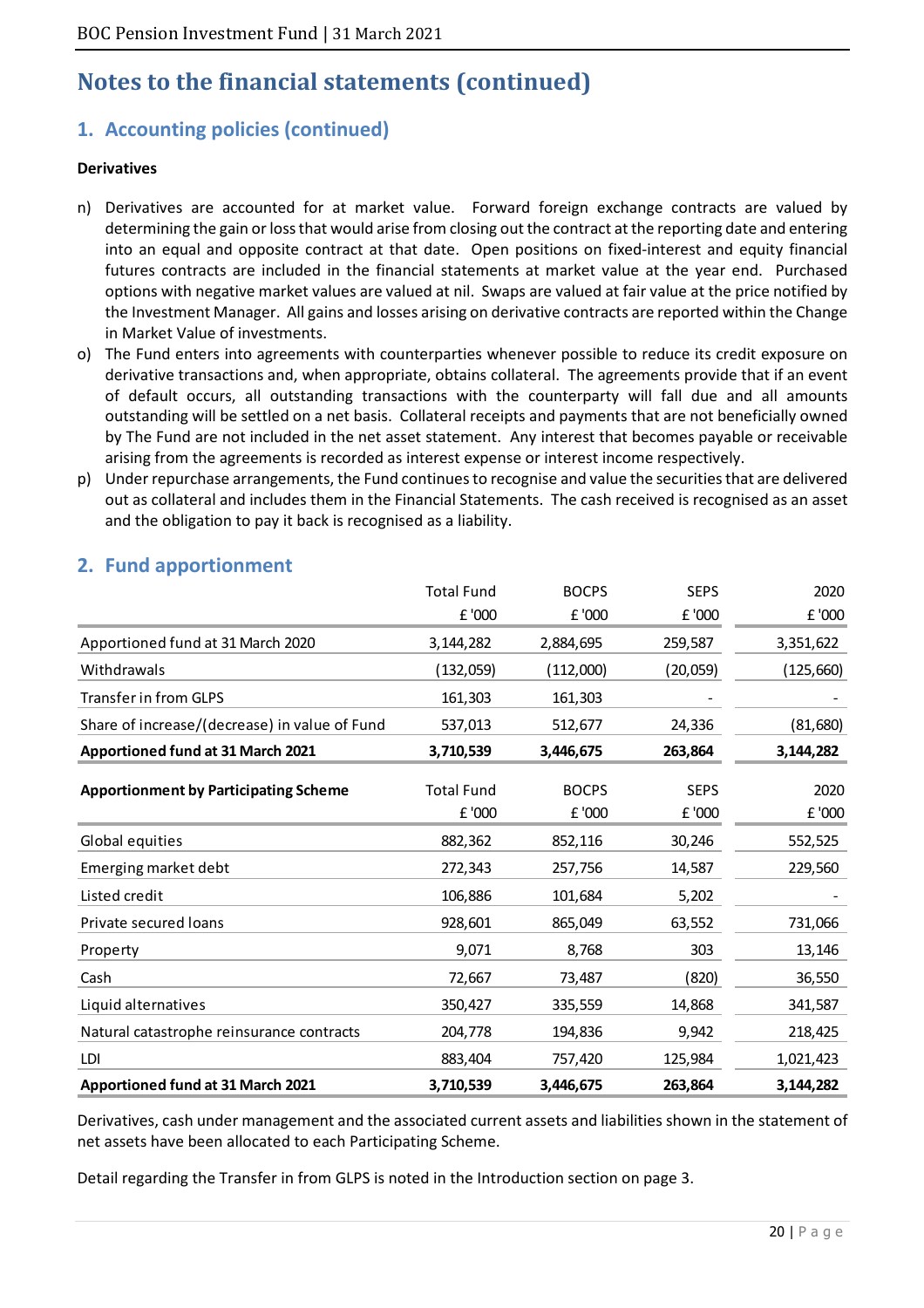### **3. Investment Income**

| <b>Investment income</b>                              | 44,081 | 43,743 |
|-------------------------------------------------------|--------|--------|
| Net interest receivable on cash deposits              | 268    | 611    |
| Income from property                                  | 190    | 1,506  |
| Income from natural catastrophe reinsurance contracts | 1,592  | 2,308  |
| Income from private secured loans                     | 15,521 | 15,341 |
| Income from emerging market debt                      | 14,616 | 14,687 |
| Income from equities                                  | 7,844  | 8,608  |
| Income from bonds                                     | 4,050  | 682    |
|                                                       | £ '000 | £ '000 |
|                                                       | 2021   | 2020   |

### **4. Investments**

### *Reconciliation of investments held at beginning and end of year*

|                                 |              | Purchases at | <b>Sales</b>           |           |           |
|---------------------------------|--------------|--------------|------------------------|-----------|-----------|
|                                 |              |              | costs and proceeds and | Change in | Value at  |
|                                 | Value at     | derivative   | derivative             | market    | 31 March  |
|                                 | 1 April 2020 | payments     | receipts               | value     | 2021      |
|                                 | £ '000       | £ '000       | £ '000                 | £ '000    | £ '000    |
| Global equities                 | 554,495      | 873,901      | (813, 767)             | 254,177   | 868,806   |
| Private secured loans           | 728,196      | 435,064      | (239,883)              | (1,758)   | 921,619   |
| Liquid alternatives             | 356,440      | 53,092       | (79, 110)              | 11,853    | 342,275   |
| Cash instruments                | 40,621       | 976,012      | (965, 224)             | (2, 735)  | 48,674    |
| Emerging market debt            | 234,954      | 533,989      | (496, 915)             | (5, 526)  | 266,502   |
| Listed credit                   |              | 114,846      | (7, 545)               | (7, 757)  | 99,544    |
| Natural catastrophe reinsurance |              |              |                        |           |           |
| contracts                       | 240,679      | 121,506      | (112, 711)             | (38, 715) | 210,759   |
| Property                        | 13,146       | 226          | (1,687)                | (2,676)   | 9,009     |
| Derivatives                     | (90, 830)    | 97,056       | (198, 083)             | 210,788   | 18,931    |
| Liability driven investments    | 1,023,289    | 101,095      | (325,000)              | 83,843    | 883,227   |
|                                 | 3,100,990    | 3,306,787    | (3,239,925)            | 501,494   | 3,669,346 |
| Cash                            | 10,072       |              |                        | 234       | 35,221    |
| Other investment balances       | 37,279       |              |                        |           | 9,609     |
| <b>Total investments</b>        | 3,148,341    |              |                        | 501,728   | 3,714,176 |

Investments in liquid alternatives consist of 8 Hedge Fund investment managers.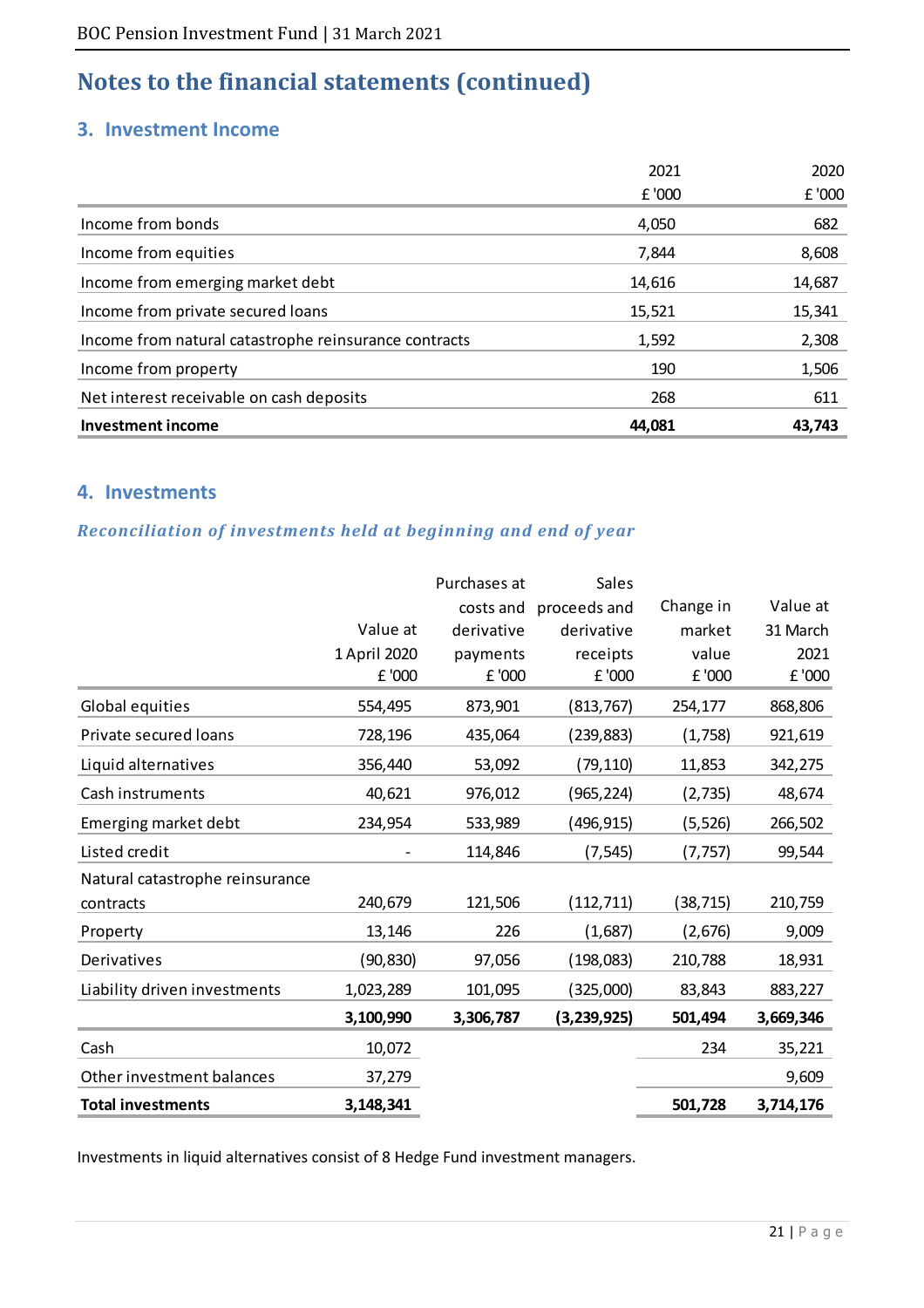### **4. Investments (continued)**

#### **Transaction costs**

| <b>Total transaction costs</b> | 334          | 331         | 665    | 378    |
|--------------------------------|--------------|-------------|--------|--------|
| Listed credit                  |              | 12          | 12     |        |
| Global equities                | 334          | 317         | 651    | 377    |
| Emerging market debt           |              |             |        |        |
|                                | E'000        | £ '000      | £ '000 | £ '000 |
|                                | Fees & Taxes | Commissions | total  | total  |
|                                |              |             | 2021   | 2020   |

Transaction costs are included within the above purchases and sales figures. Costs are also borne by The Fund in relation to transactions in pooled investment vehicles. However, such costs and bid-offer spreads are taken into account within calculating the price of these investments and are therefore not separately identifiable.

The change in market value of investments during the year comprises all increases and decreases in the market value of investments held at any time during the year, including profits and losses realised on sales of investments during the year.

#### *Other investment balances*

|                                   | 2021   | 2020   |
|-----------------------------------|--------|--------|
| <b>Assets</b>                     | £ '000 | £ '000 |
| Dividends and Interest Receivable | 5,813  | 4,847  |
| <b>Outstanding settlements</b>    | 46,217 | 59,052 |
| VAT due from HMRC                 | 206    | 17     |
| Tax recoverable                   | 2,540  | 2,797  |
|                                   | 54,776 | 66,713 |
|                                   | 2021   | 2020   |
| <b>Liabilities</b>                | £ '000 | £ '000 |
| <b>Outstanding settlements</b>    | 45,167 | 29,434 |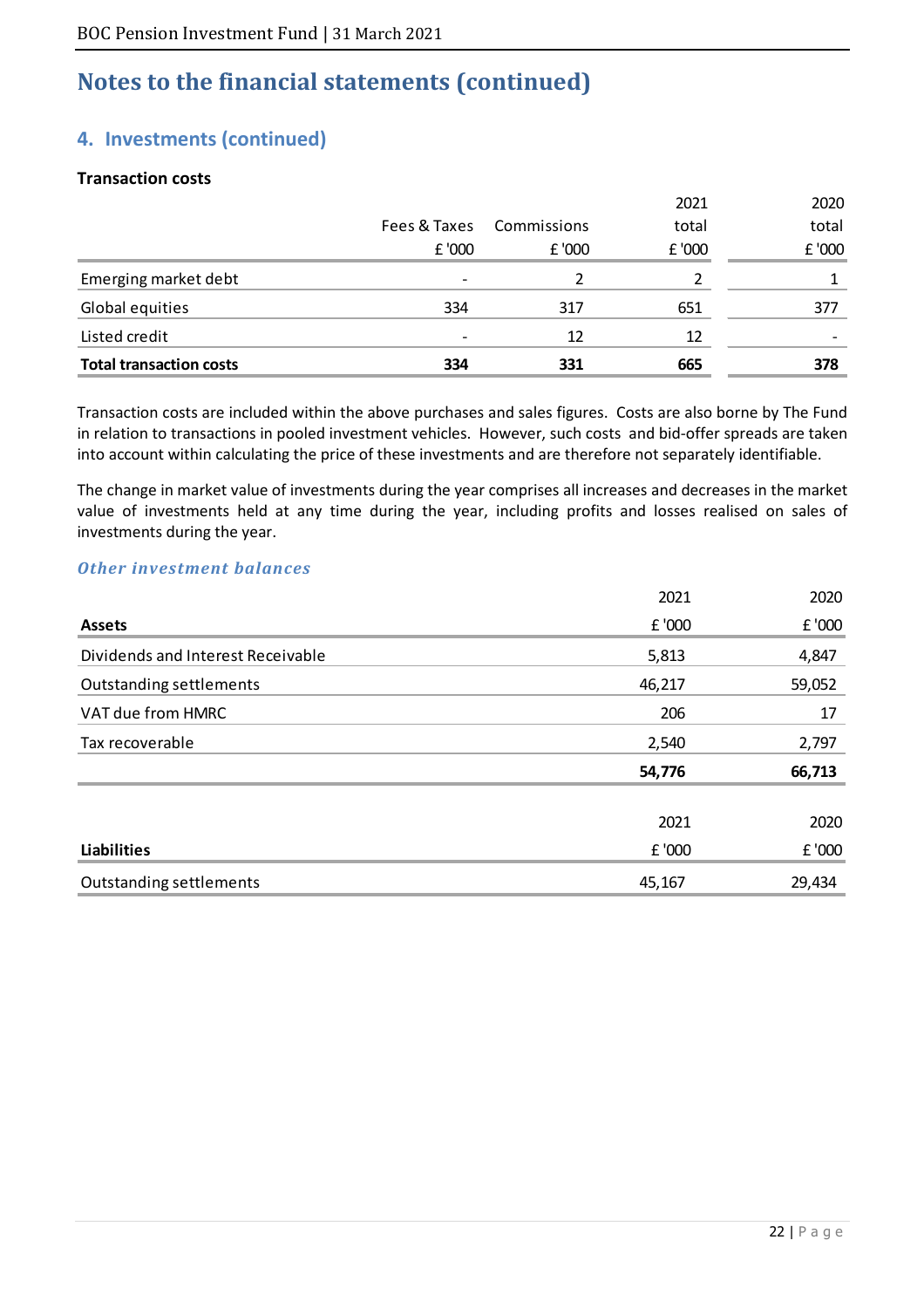### **4. Investments (continued)**

### *Allocation of investments held by manager*

Investments can be further analysed by investment manager as shown below:

|                          |                           |                           | 2021      |        | 2020      |        |
|--------------------------|---------------------------|---------------------------|-----------|--------|-----------|--------|
|                          |                           |                           | £ '000    | %      | £ '000    | %      |
| <b>AHL</b>               | Hedge fund                | Liquid Alternatives       | 27,237    | 0.8%   | 29,247    | 0.9%   |
| <b>AllianceBernstein</b> | Global equity mandate     | Global equities           | 232,057   | 6.2%   |           |        |
| <b>AQR</b>               | Multi strategy hedge fund | Liquid Alternatives       |           |        | 22,559    | 0.7%   |
|                          | Global equity mandate     | Global equities           | 459       |        | 648       |        |
| Ares                     | Real estate loans         | Private Credit            | 110,535   | 3.0%   | 93,133    | 3.0%   |
| Arrowstreet              | Equity Long/Short fund    | Liquid Alternatives       | 64,041    | 1.7%   | 82,059    | 2.6%   |
| Aviva                    | Real estate bond fund     | Corporate bonds           | 240,473   | 6.5%   | 178,346   | 5.7%   |
| <b>Barings</b>           | Private corporate loans   | Private Credit            | 249,347   | 6.7%   | 206,891   | 6.6%   |
| <b>Baillie Gifford</b>   | Global equity mandate     | Global equities           | 209,035   | 5.6%   | 188,442   | 6.0%   |
| <b>BlackRock</b>         | Cash fund                 | Other                     | 84,101    | 2.3%   | 45,996    | 1.5%   |
| <b>Bridgepoint</b>       | Private corporate loans   | Private Credit            | 139,009   | 3.7%   | 68,709    | 2.2%   |
| <b>CBRE Global</b>       |                           |                           |           |        |           |        |
| <b>Investors</b>         | Active property fund      | Property                  | 9,071     | 0.2%   | 13,146    | 0.4%   |
|                          | Natural Catastrophe       | Natural catastrophe       |           |        |           |        |
| Elementum                | Reinsurance               | contracts                 | 133,324   | 3.6%   | 143,652   | 4.5%   |
| Highbridge               | Multi strategy hedge fund | Liquid Alternatives       | 4,698     | 0.2%   | 10,054    | 0.3%   |
|                          | Credit Fund               | Liquid Alternatives       | 89,596    | 2.4%   | 27,542    | 0.9%   |
| Insight                  | <b>BOCPS LDI</b>          | Scheme LDI                | 703,450   | 18.9%  | 820,549   | 26.1%  |
|                          | SEPS LDI                  | SEPS LDI                  | 125,962   | 3.4%   | 135,441   | 4.3%   |
| Insight                  | Collateral                | <b>UK Gilts</b>           | 53,925    | 1.5%   | 65,368    | 2.1%   |
|                          | Real estate loans         | Private Credit            | 7,562     | 0.3%   | 42,102    | 1.3%   |
| Invesco                  | Syndicated Corp Loans     | Senior Secured Loans      | 176,874   | 4.8%   | 134,411   | 4.3%   |
|                          | Natural Catastrophe       | Natural catastrophe       |           |        |           |        |
| <b>LGT</b>               | Reinsurance               | contracts                 | 71,453    | 1.9%   | 74,772    | 2.4%   |
| Lynx AM                  | Hedge fund                | Liquid Alternatives       | 30,085    | 0.8%   | 35,626    | 1.1%   |
| <b>Marshall Wace</b>     | Hedge fund                | Liquid Alternatives       | 75,370    | 2.0%   | 73,424    | 2.3%   |
| <b>Neuberger Berman</b>  | Listed credit             | Corporate bonds           | 106,105   | 2.9%   |           |        |
| <b>PGIM</b>              | Active credit mandate     | <b>EM Corporate bonds</b> | 82,973    | 2.2%   | 77,041    | 2.4%   |
| <b>Pharo Macro</b>       | Hedge fund                | Liquid Alternatives       | 16,199    | 0.4%   | 14,654    | 0.5%   |
| <b>Record Currency</b>   | Passive currency          |                           |           |        |           |        |
| Management               | management                | Currency Overlay          | 2,054     | 0.1%   | 1,939     | 0.1%   |
| <b>Schroders</b>         | Active credit mandate     | <b>EM Corporate bonds</b> | 188,627   | 5.1%   | 153,431   | 4.8%   |
| <b>Stone Harbor</b>      | Active credit mandate     | <b>EM Corporate bonds</b> | 16        |        | 17        |        |
| Vontobel                 | Global equity mandate     | Global equities           | 224,507   | 6.0%   | 178,822   | 5.7%   |
| Wadwhani                 | Hedge fund                | Liquid Alternatives       | 42,602    | 1.1%   | 46,422    | 1.5%   |
| Wellington               | Global equity mandate     | Global equities           | 213,429   | 5.7%   | 183,898   | 5.8%   |
| <b>Total investments</b> |                           |                           | 3,714,176 | 100.0% | 3,148,341 | 100.0% |

Amounts in the above table include cash and other investment balances which are disclosed in note 4.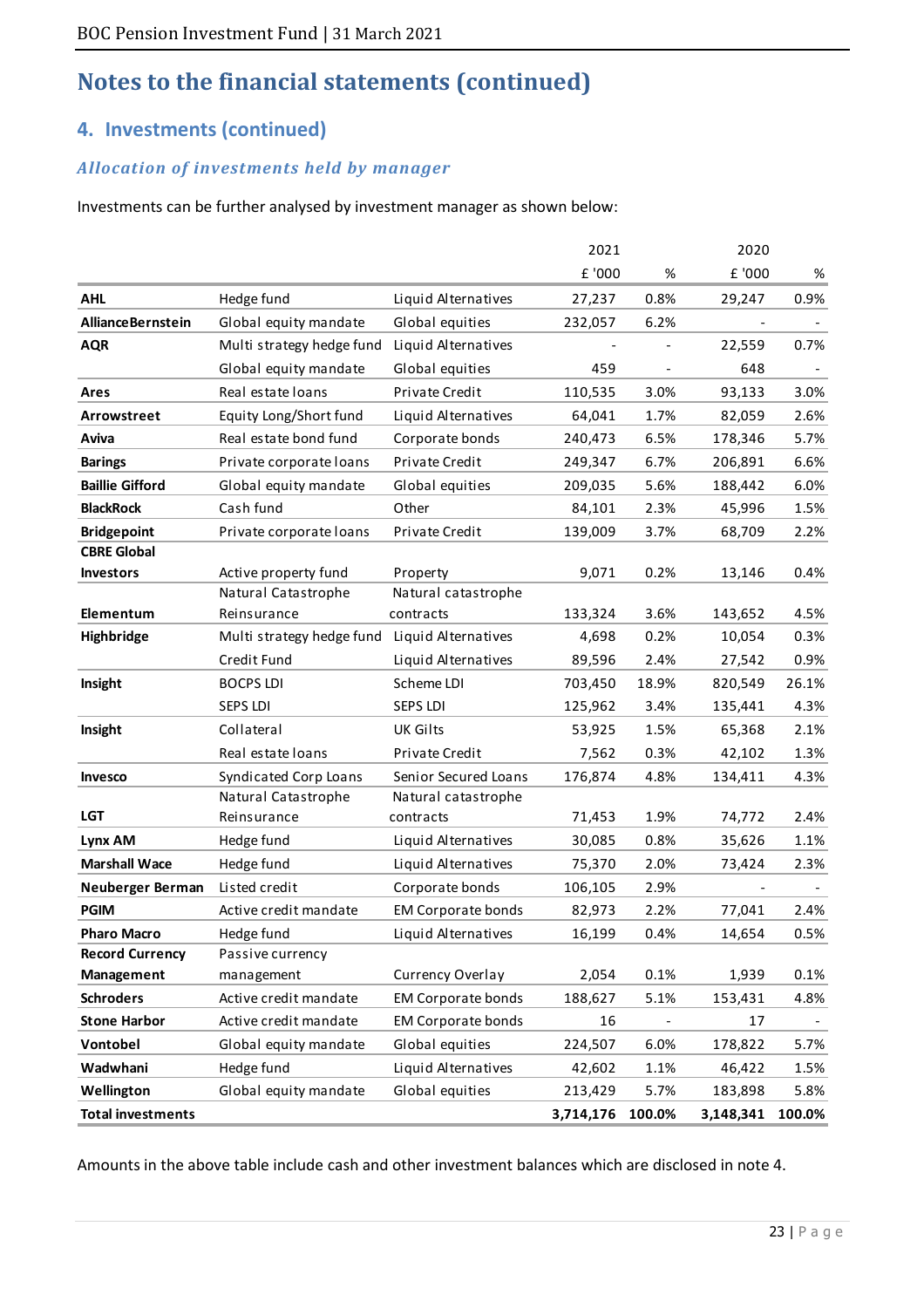## **4. Investments (continued)**

### *Derivative contracts*

|                                    | 2021   | 2020      |
|------------------------------------|--------|-----------|
| <b>Assets</b>                      | £ '000 | £ '000    |
| Cleared zero coupon swaps          | 67     | 35        |
| Cleared interest rate swaps        | 192    | 259       |
| Credit default swaps               | 18     |           |
| Interest rate swaps                | 13     | 22        |
| <b>Futures contracts</b>           | 3,008  |           |
| Other swaps                        | 3,039  | 2,697     |
| Total return swaps                 |        | 11,461    |
| Forward foreign exchange contracts | 43,927 | 4,180     |
|                                    | 50,264 | 18,654    |
|                                    |        |           |
|                                    | 2021   | 2020      |
| <b>Liabilities</b>                 | £ '000 | £ '000    |
| <b>Futures contracts</b>           | 12     |           |
| Cleared zero coupon swaps          | 17     | 12        |
| Cleared interest rate swaps        | 226    | 78        |
| Credit default swaps               | 433    | 17        |
| Interest rate swaps                | 13     | 55        |
| Equity index swaps                 |        | 13,282    |
| Other swaps                        | 29,434 | 38,319    |
| Total return swaps                 |        | 222       |
| Forward foreign exchange contracts | 1,198  | 57,499    |
|                                    | 31,333 | 109,484   |
| <b>Net derivative contracts</b>    | 18,931 | (90, 830) |

### *Objectives and policies for holding derivatives*

The JIC has authorised the use of derivatives by their Investment Managers as part of their investment strategy for The Fund. The use of derivatives is permitted for the efficient management of market risks or for the efficient management of strategic exposures. Derivatives are not permitted for market speculation. The main objectives for the use of key classes of derivatives and the policies followed during the year are as follows:

#### **Swaps**

As part of their LDI strategy the JIC has authorised the use of swaps by Insight Investment Management (Global) to allow better matching to the long-term liabilities of the Schemes. These are primarily held within the QIF portfolio with a range of additional swaps as set out in the table above.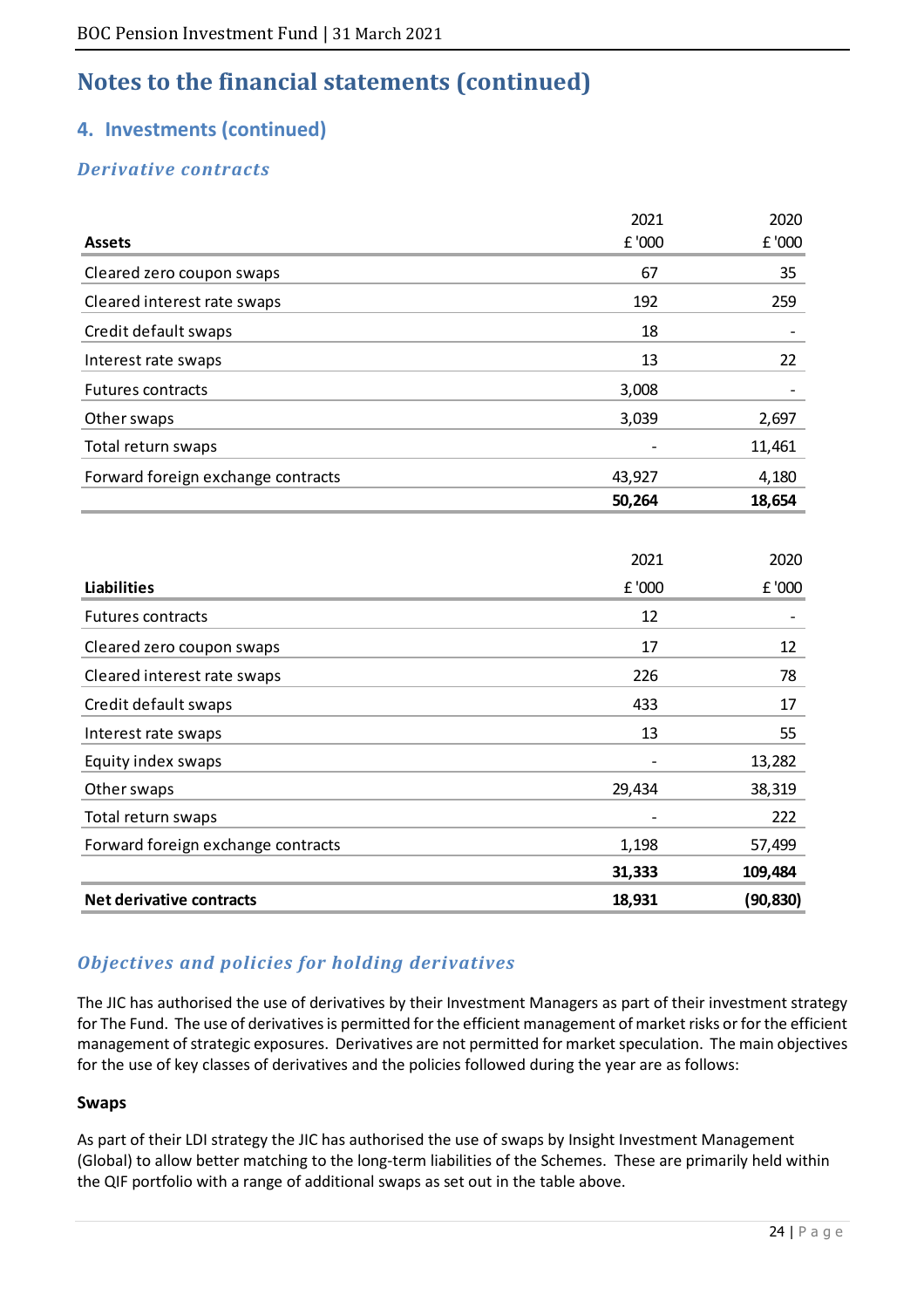# **4. Investments (continued)**

### *Objectives and policies for holding derivatives (continued)*

#### **Options**

In order to mitigate some of the risks of a large fall in equity markets the JIC may instruct Insight Investment Management (Global) to put in place equity options. These would be held within the QIF portfolios. During the accounting period, no equity options were held by the portfolio.

#### **Futures**

A number of the Investment Managers are permitted to trade futures contracts as part of their portfolio of assets. In addition, futures contracts were held as part of the management of the Strategic equity exposure during the year. The underlying economic exposure of any futures is broadly equivalent to cash offsetting.

#### **Repurchase Agreements (Repos)**

Repos are collateralised lending transactions which permit the Manager to secure cash loans to purchase additional Index Linked Gilts to better match long-term liabilities of the Schemes. The JIC has allowed the use of Repos by Insight Investment Management (Global) up to certain limits which are kept under review.

#### **Forward foreign exchange**

In order to maintain appropriate diversification of investments within the portfolio and take advantage of overseas investment returns a proportion of the underlying investment portfolio is invested overseas. To reduce the risk of investing in foreign currencies whilst having an obligation to settle benefits in Sterling, a currency hedging programme is in place over a proportion of the equity holdings and over the investment in alternatives and certain types of global credit.

#### *Swaps*

|                             |                | Notional      |       |           |
|-----------------------------|----------------|---------------|-------|-----------|
|                             |                | Principal     | Asset | Liability |
| Type                        | Expiration     | £ '000        | £'000 | £ '000    |
| Cleared zero coupon swaps   | $1 - 6$ years  | (6, 129, 129) | 67    | 17        |
| Cleared interest rate swaps | $1 - 11$ years | 5,044,143     | 192   | 226       |
| Credit default swaps        | $<$ 1 year     | 2,092         | 18    | 433       |
| Interest rate swaps         | $1 - 5$ years  |               | 13    | 13        |
| Other swaps                 | $<$ 1 year     | (796,146)     | 2,964 | 29,322    |
| Other swaps                 | $1 - 3$ years  | (4, 213)      | 75    | 112       |
|                             |                |               | 3,329 | 30,123    |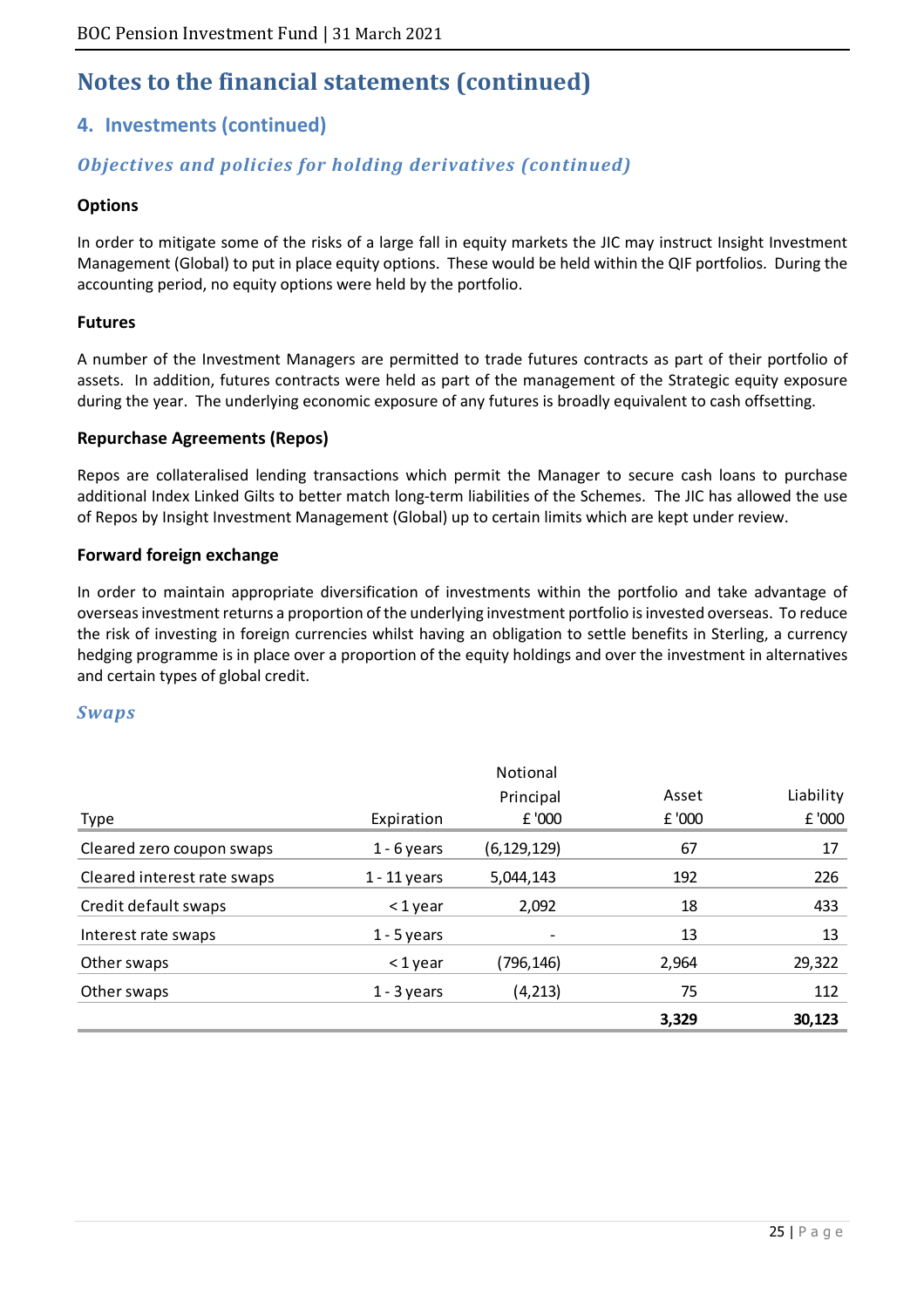### **4. Investments (continued)**

### *Futures*

|                                |            | Principal                | Asset                    | Liability |
|--------------------------------|------------|--------------------------|--------------------------|-----------|
| Type                           | Expiration | £ '000                   | f'000                    | £ '000    |
| International government bonds | <1 year    | $\overline{\phantom{0}}$ | $\overline{\phantom{0}}$ |           |
| Treasury futures               | <1 year    |                          | 3,008                    | Q         |
|                                |            |                          | 3,008                    |           |

### *Forward Foreign Exchange Contracts*

|                |            | Currency Currency Asset Liability |                          |                          |            | Currency   | Currency   | Asset                    | Liability |
|----------------|------------|-----------------------------------|--------------------------|--------------------------|------------|------------|------------|--------------------------|-----------|
| Expiration     | bought     | sold                              | £ '000                   | £ '000                   | Expiration | bought     | sold       | £ '000                   | £ '000    |
| 1 - 3 months   | <b>CZK</b> | <b>USD</b>                        | $\overline{\phantom{a}}$ | 2                        | > 3 months | <b>AUD</b> | <b>GBP</b> | $\overline{\phantom{0}}$ | 6         |
| 1 - 3 months   | <b>EUR</b> | <b>GBP</b>                        | $\overline{\phantom{a}}$ | 8                        | > 3 months | <b>CNH</b> | <b>USD</b> |                          | 51        |
| 1 - 3 months   | <b>EUR</b> | JPY                               | 4                        | $\overline{\phantom{a}}$ | > 3 months | <b>CZK</b> | <b>USD</b> | $\overline{\phantom{0}}$ | 70        |
| 1 - 3 months   | <b>EUR</b> | <b>USD</b>                        | $\overline{\phantom{a}}$ | 36                       | > 3 months | <b>EUR</b> | <b>GBP</b> | $\overline{\phantom{0}}$ | 156       |
| 1 - 3 months   | <b>GBP</b> | <b>USD</b>                        | $\overline{\phantom{a}}$ | 99                       | > 3 months | <b>EUR</b> | <b>USD</b> |                          | 6         |
| 1 - 3 months   | <b>MXN</b> | <b>USD</b>                        | $\overline{2}$           | $\overline{\phantom{a}}$ | > 3 months | <b>GBP</b> | <b>AUD</b> | 89                       |           |
| 1 - 3 months   | <b>PLN</b> | <b>USD</b>                        | $\overline{\phantom{a}}$ | 29                       | > 3 months | <b>GBP</b> | CAD        | 4                        |           |
| 1 - 3 months   | <b>RON</b> | <b>USD</b>                        | $\overline{\phantom{a}}$ | $\overline{2}$           | > 3 months | <b>GBP</b> | <b>CHF</b> | 14                       |           |
| 1 - 3 months   | <b>TRY</b> | <b>USD</b>                        | $\overline{\phantom{a}}$ | 3                        | > 3 months | <b>GBP</b> | <b>EUR</b> | 9,573                    |           |
| 1 - 3 months   | <b>USD</b> | <b>CNH</b>                        | 1                        | $\overline{\phantom{a}}$ | > 3 months | <b>GBP</b> | <b>HKD</b> |                          | 118       |
| 1 - 3 months   | <b>USD</b> | <b>CZK</b>                        | 4                        | $\overline{\phantom{0}}$ | > 3 months | <b>GBP</b> | <b>USD</b> | 33,962                   |           |
| 1 - 3 months   | <b>USD</b> | <b>EUR</b>                        | 78                       | $\overline{\phantom{a}}$ | > 3 months | <b>HUF</b> | <b>USD</b> |                          | 33        |
| 1 - 3 months   | <b>USD</b> | <b>GBP</b>                        | 46                       | $\overline{\phantom{a}}$ | > 3 months | <b>ILS</b> | <b>USD</b> | $\overline{\phantom{0}}$ | 3         |
| 1 - 3 months   | <b>USD</b> | <b>HUF</b>                        | $\overline{2}$           | $\overline{\phantom{a}}$ | > 3 months | JPY        | <b>EUR</b> | $\overline{\phantom{a}}$ | 6         |
| $1 - 3$ months | <b>USD</b> | <b>JPY</b>                        | 13                       | $\overline{\phantom{a}}$ | > 3 months | <b>JPY</b> | <b>USD</b> |                          | 18        |
| 1 - 3 months   | <b>USD</b> | <b>MXN</b>                        | $\overline{\phantom{a}}$ | 4                        | > 3 months | <b>MXN</b> | <b>USD</b> | 44                       |           |
| 1 - 3 months   | <b>USD</b> | PLN                               | 10                       | $\overline{\phantom{a}}$ | > 3 months | PLN        | <b>USD</b> | $\overline{\phantom{0}}$ | 33        |
| 1 - 3 months   | <b>USD</b> | <b>RUB</b>                        | $\overline{\phantom{a}}$ | $\mathbf{1}$             | > 3 months | <b>RON</b> | <b>USD</b> | $\overline{\phantom{a}}$ | 24        |
| 1 - 3 months   | <b>USD</b> | <b>TRY</b>                        | 3                        | $\overline{\phantom{a}}$ | > 3 months | <b>RUB</b> | <b>USD</b> | $\overline{\phantom{0}}$ | 44        |
|                |            |                                   | 163                      | 184                      | > 3 months | <b>THB</b> | <b>USD</b> |                          | 11        |

|            | Currency Currency Asset Liability |                          |                          |            | Currency   | Currency   | Asset                        | Liability                    |
|------------|-----------------------------------|--------------------------|--------------------------|------------|------------|------------|------------------------------|------------------------------|
| bought     | sold                              | $\pm$ '000               | £ '000                   | Expiration | bought     | sold       | £ '000                       | $\pm$ '000                   |
| <b>CZK</b> | <b>USD</b>                        | $\overline{\phantom{0}}$ | $\overline{2}$           | > 3 months | <b>AUD</b> | <b>GBP</b> | $\qquad \qquad -$            | 6                            |
| <b>EUR</b> | <b>GBP</b>                        | $\overline{\phantom{0}}$ | 8                        | > 3 months | <b>CNH</b> | <b>USD</b> | $\overline{\phantom{0}}$     | 51                           |
| <b>EUR</b> | <b>JPY</b>                        | 4                        |                          | > 3 months | <b>CZK</b> | <b>USD</b> |                              | 70                           |
| <b>EUR</b> | <b>USD</b>                        | -                        | 36                       | > 3 months | <b>EUR</b> | <b>GBP</b> |                              | 156                          |
| <b>GBP</b> | <b>USD</b>                        | ÷,                       | 99                       | > 3 months | <b>EUR</b> | <b>USD</b> | $\blacksquare$               | 6                            |
| <b>MXN</b> | <b>USD</b>                        | $\overline{2}$           |                          | > 3 months | <b>GBP</b> | <b>AUD</b> | 89                           |                              |
| PLN        | <b>USD</b>                        | $\overline{\phantom{0}}$ | 29                       | > 3 months | <b>GBP</b> | CAD        | $\overline{\mathbf{4}}$      |                              |
| <b>RON</b> | <b>USD</b>                        | $\overline{\phantom{0}}$ | $\overline{2}$           | > 3 months | <b>GBP</b> | <b>CHF</b> | 14                           |                              |
| <b>TRY</b> | <b>USD</b>                        |                          | 3                        | > 3 months | <b>GBP</b> | <b>EUR</b> | 9,573                        |                              |
| <b>USD</b> | <b>CNH</b>                        | $\mathbf{1}$             | $\overline{\phantom{a}}$ | > 3 months | <b>GBP</b> | <b>HKD</b> |                              | 118                          |
| <b>USD</b> | <b>CZK</b>                        | 4                        |                          | > 3 months | <b>GBP</b> | <b>USD</b> | 33,962                       | $\overline{\phantom{a}}$     |
| <b>USD</b> | <b>EUR</b>                        | 78                       |                          | > 3 months | <b>HUF</b> | <b>USD</b> |                              | 33                           |
| <b>USD</b> | <b>GBP</b>                        | 46                       | $\overline{\phantom{a}}$ | > 3 months | <b>ILS</b> | <b>USD</b> | $\qquad \qquad \blacksquare$ | 3                            |
| <b>USD</b> | <b>HUF</b>                        | $\overline{2}$           | $\overline{\phantom{0}}$ | > 3 months | <b>JPY</b> | <b>EUR</b> | $\blacksquare$               | 6                            |
| <b>USD</b> | <b>JPY</b>                        | 13                       |                          | > 3 months | <b>JPY</b> | <b>USD</b> |                              | 18                           |
| <b>USD</b> | <b>MXN</b>                        | -                        | 4                        | > 3 months | <b>MXN</b> | <b>USD</b> | 44                           | $\qquad \qquad \blacksquare$ |
| <b>USD</b> | PLN                               | 10                       | $\overline{\phantom{a}}$ | > 3 months | PLN        | <b>USD</b> | $\qquad \qquad -$            | 33                           |
| <b>USD</b> | <b>RUB</b>                        | $\overline{a}$           | $\mathbf{1}$             | > 3 months | <b>RON</b> | <b>USD</b> | $\overline{a}$               | 24                           |
| <b>USD</b> | <b>TRY</b>                        | 3                        |                          | > 3 months | <b>RUB</b> | <b>USD</b> | -                            | 44                           |
|            |                                   | 163                      | 184                      | > 3 months | <b>THB</b> | <b>USD</b> | $\qquad \qquad -$            | 11                           |
|            |                                   |                          |                          | > 3 months | <b>TRY</b> | <b>USD</b> | $\frac{1}{2}$                | 59                           |
|            |                                   |                          |                          | > 3 months | <b>USD</b> | <b>EUR</b> | 57                           |                              |
|            |                                   |                          |                          | > 3 months | <b>USD</b> | <b>GBP</b> | $\overline{\phantom{0}}$     | 299                          |
|            |                                   |                          |                          | > 3 months | <b>USD</b> | <b>HUF</b> | $\overline{\mathbf{4}}$      |                              |
|            |                                   |                          |                          | > 3 months | <b>USD</b> | <b>MXN</b> |                              | 4                            |
|            |                                   |                          |                          | > 3 months | <b>USD</b> | PLN        | 10                           | $\overline{\phantom{0}}$     |
|            |                                   |                          |                          | > 3 months | <b>USD</b> | <b>RUB</b> | 6                            |                              |
|            |                                   |                          |                          | > 3 months | <b>USD</b> | ZAR        |                              | 73                           |
|            |                                   |                          |                          | > 3 months | ZAR        | <b>USD</b> | $\mathbf{1}$                 |                              |
|            |                                   |                          |                          |            |            |            | 43,764                       | 1,014                        |
|            |                                   |                          |                          |            |            |            |                              |                              |

**TOTAL 1,198 43,927**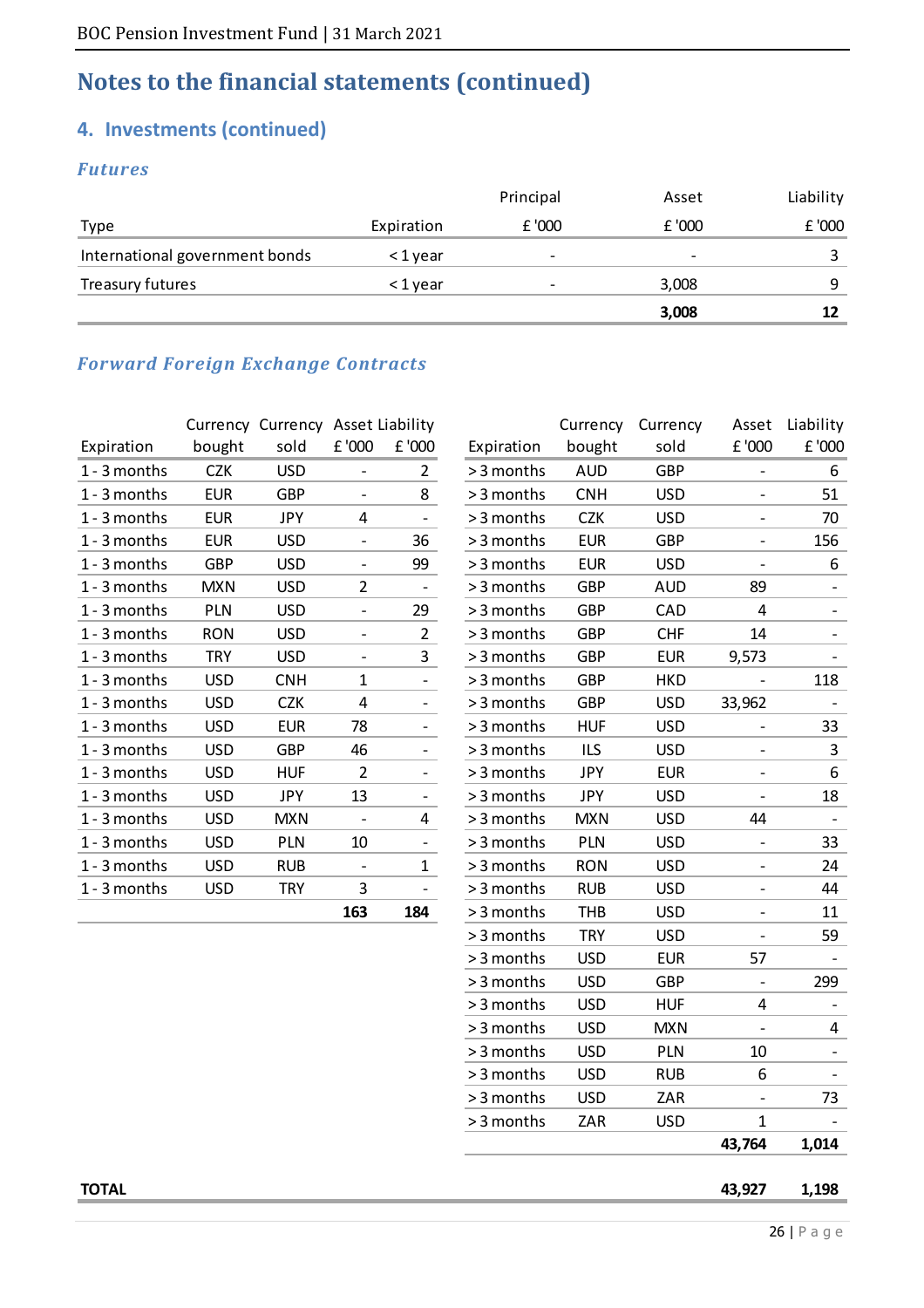# **4. Investments (continued)**

#### **Investment Fair Value Hierarchy**

The fair value of financial statements has been determined using the following fair value hierarchy:

- Level 1 the unadjusted quoted price in an active market for an identical asset or liability that the entity can access at the measurement date;
- Level 2 inputs other than quoted prices included within Level 1 that are observable (i.e. developed using market data) for the asset or liability, either directly or indirectly;
- Level 3 inputs are unobservable (i.e. for which market data is unavailable) for the asset or liability

The Funds net investment assets and liabilities disclosed on page 18 have been fair valued using the above hierarchy categories as follows:

| 2021                                      | Level 1                  | Level 2        | Level 3                  | Total     |
|-------------------------------------------|--------------------------|----------------|--------------------------|-----------|
|                                           | £ '000                   | £ '000         | £ '000                   | £ '000    |
| Global equities                           | 868,806                  |                |                          | 868,806   |
| Private secured loans                     |                          |                | 921,619                  | 921,619   |
| Liquid alternatives                       |                          |                | 342,275                  | 342,275   |
| Cash instruments                          | 48,674                   |                |                          | 48,674    |
| Emerging market debt                      |                          | 266,502        |                          | 266,502   |
| Listed credit                             |                          | 99,544         |                          | 99,544    |
| Natural catastrophe reinsurance contracts |                          |                | 210,759                  | 210,759   |
| Property                                  | $\overline{\phantom{0}}$ |                | 9,009                    | 9,009     |
| Derivatives                               |                          | 18,931         |                          | 18,931    |
| Liability driven investments              |                          | 883,227        |                          | 883,227   |
| Cash                                      | 35,221                   |                |                          | 35,221    |
| Other investment balances                 | 9,609                    |                |                          | 9,609     |
| <b>Total investments</b>                  | 962,310                  | 1,268,204      | 1,483,662                | 3,714,176 |
|                                           |                          |                |                          |           |
| 2020                                      | Level 1                  | Level 2        | Level 3                  | Total     |
|                                           | £ '000                   | £ '000         | £ '000                   | £ '000    |
| Global equities                           | 554,495                  |                |                          | 554,495   |
| Private secured loans                     |                          |                | 728,196                  | 728,196   |
| Liquid alternatives                       |                          |                | 356,440                  | 356,440   |
| Cash instruments                          | 40,621                   |                |                          | 40,621    |
| Emerging market debt                      |                          | 234,954        |                          | 234,954   |
| Natural catastrophe reinsurance contracts |                          |                | 240,679                  | 240,679   |
| Property                                  |                          | $\overline{a}$ | 13,146                   | 13,146    |
| Derivatives                               |                          | (90, 830)      |                          | (90, 830) |
| Liability driven investments              |                          | 1,023,289      |                          | 1,023,289 |
| Cash                                      | 10,072                   |                | $\overline{\phantom{a}}$ | 10,072    |
| Other investment balances                 | 37,279                   |                |                          | 37,279    |

**Total investments 642,467 1,167,413 1,338,461 3,148,341**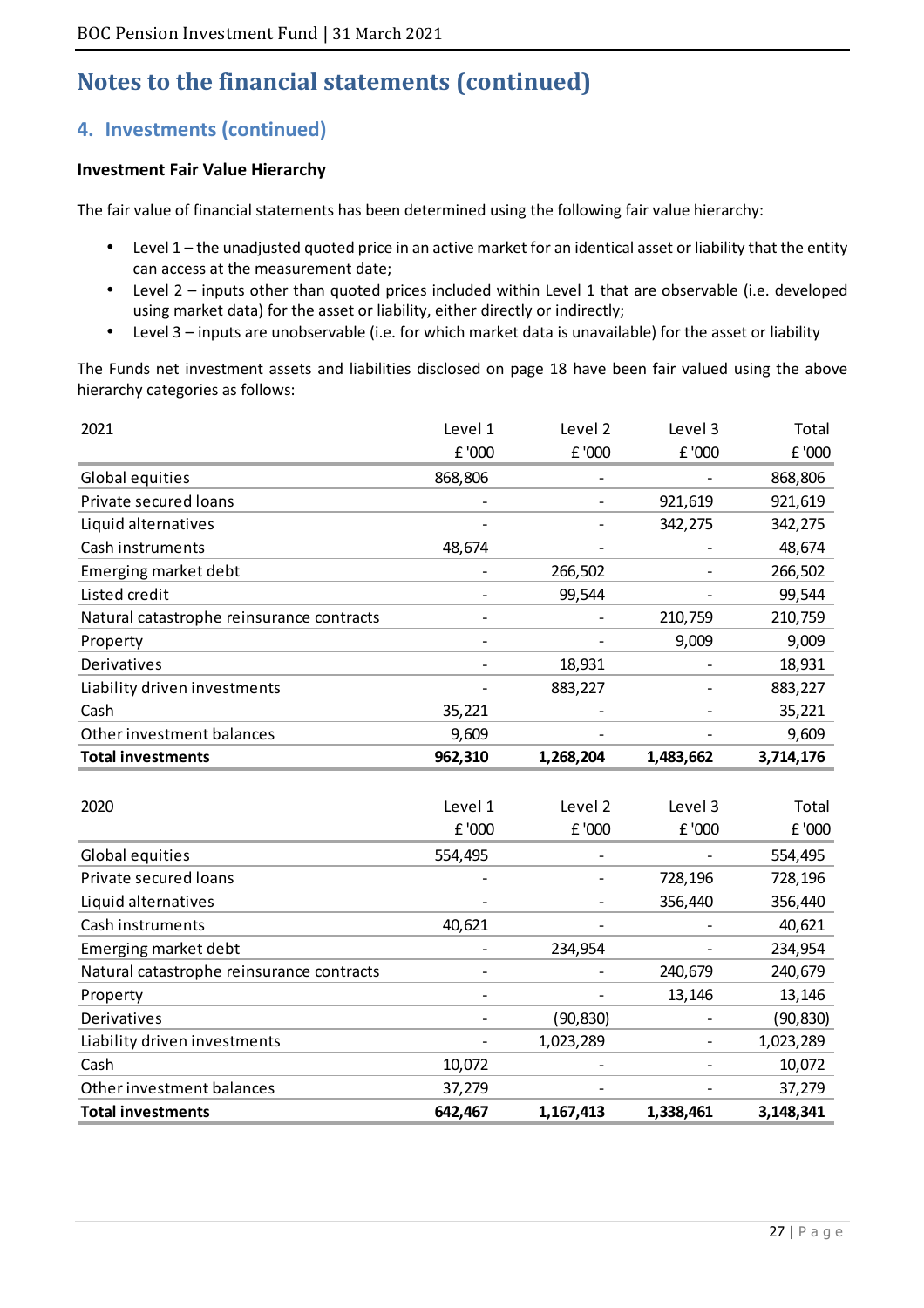# **4. Investments (continued)**

#### **Valuation methods**

#### *Bonds and emerging market debt*

The Fund invests in developed and emerging market corporate and sovereign bonds. In the absence of a quoted price in an active market they are valued on a 'clean' basis which excludes accrued interest using observable market data such as recently executed transaction prices of securities of the issuer or comparable issuers. The Fund categorises these investments as level 2.

#### *Global Equities*

Directly-held global equities are normally quoted at bid prices which are readily available and regularly occurring in active markets from relevant securities exchanges. The Fund categorises these investments as Level 1.

#### *Property, liquid alternatives and loans*

The Fund invests in pooled investment vehicles including property, hedge funds and real estate loans. The pooled investment vehicles which are traded regularly are included at Level 2 of the fair value hierarchy. The prices are published by the pooled investment vehicle manager at bid price on a daily or weekly basis.

Unquoted pooled investment vehicles using net asset values are valued by the pooled investment vehicle manager using fair value principals to value the underlying investments of the pooled arrangement. These investments which are subject to certain redemption notice periods and are not traded. The Fund categorises these investments as Level 3.

Property funds are closed ended and are valued as level 3 as per SORP guidance.

#### *Natural catastrophe reinsurance investments*

Natural catastrophe reinsurance investments comprise contract and bonds which are valued on an average of all independent broker-dealer bids (if long) or a price provided by an independent broker-dealer if short. Brokerdealers base their prices on a mixture of observable input, comparable trades and estimates. The bonds are either priced weekly or monthly. These investments are subject to certain redemption notice periods and are not publicly traded regularly. The Fund categorises these investments as Level 3.

#### *Derivatives*

The Fund uses widely recognised valuation models for determining fair values of OTC interest rate swaps, currency swaps and forward foreign exchange contracts. The most frequently applied valuation techniques include forward pricing and swap models, using present value calculations. The models incorporate various inputs including both credit and debit valuation adjustments for counterparty and own credit risk, foreign exchange spot and forward rates and interest rate curves. Repurchase agreements are priced at Par. For these financial instruments, significant inputs into models are market observable and are included within Level 2 of the fair value hierarchy.

#### *Liability driven investments*

The LDI comprises bonds and derivatives for which valuation methods are disclosed above.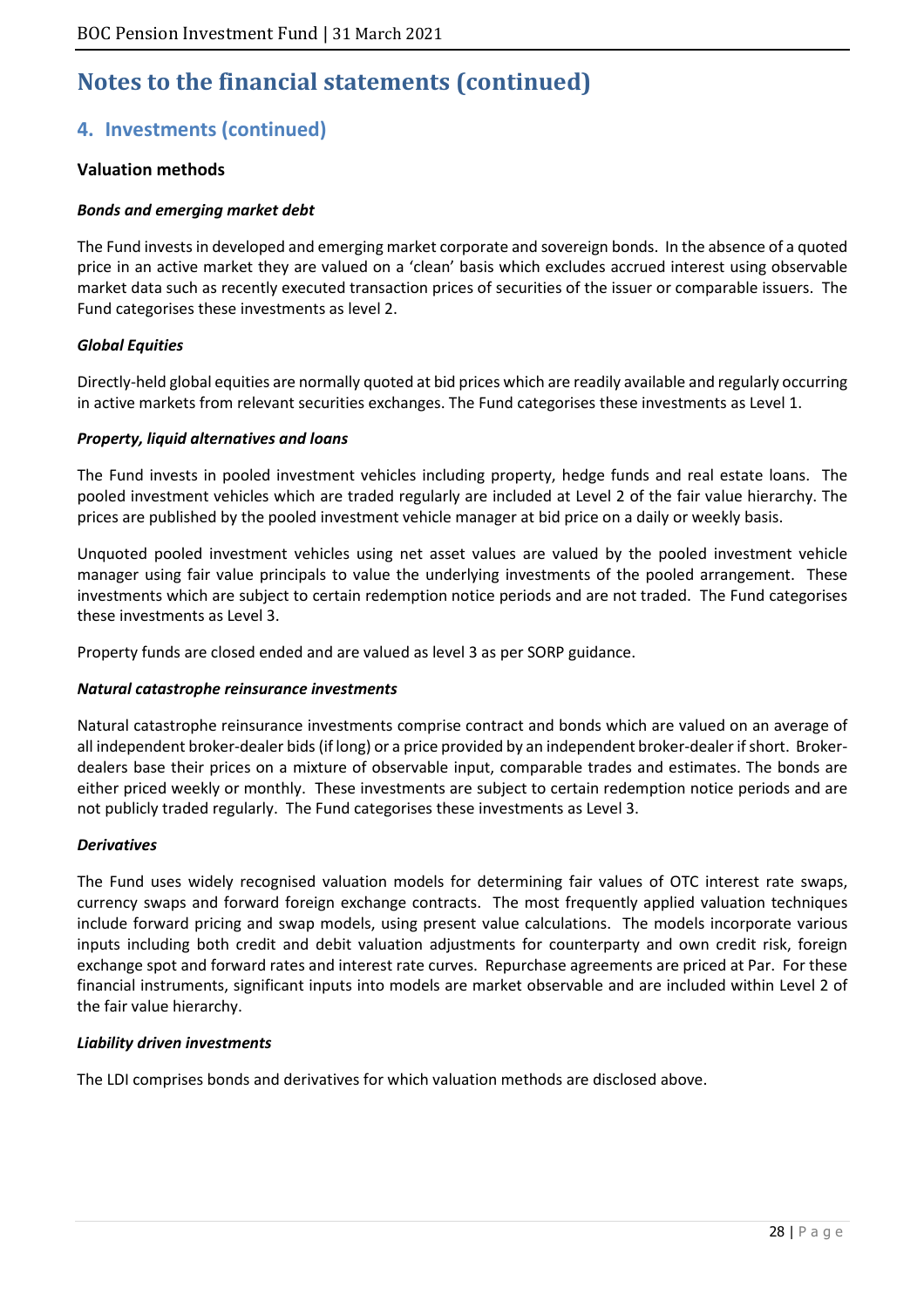### **4. Investments (continued)**

#### **Concentration of investments**

The following assets were held at 31 March 2021:

|                |               | 2021          |               | 2020          |
|----------------|---------------|---------------|---------------|---------------|
| Asset          | Concentration | £ '000        | Concentration | £ '000        |
| <b>Barings</b> |               | 6.60% 244,799 |               | 6.76% 212,646 |
| Aviva CRE      |               | 5.32% 197,574 |               | 3.78% 119,161 |

#### **5. Investment management expenses**

|                                        | 8,796  | 6,922  |
|----------------------------------------|--------|--------|
| Performance measurement services       | 82     | -82    |
| Other advisory fees                    | 568    | 502    |
| Administration, management and custody | 8,146  | 6,338  |
|                                        | £ '000 | £ '000 |
|                                        | 2021   | 2020   |

Other advisory fees comprise amounts for in–house investment services and advice supplied by Mercer Limited.

### **6. Current liabilities**

|                  | 2021   | 2020  |
|------------------|--------|-------|
|                  | £ '000 | 000   |
| Accrued expenses | 3,637  | 4,059 |

Accrued expenses comprise investment management fees payable at the year end.

### **7. Investment objectives, strategy and risk**

#### **Investment Strategy**

The Administrator, whom has delegated authority from the Participating Schemes' Trustees, is responsible for determining The Fund's investment strategies, which are set after taking appropriate advice. Subject to complying with the agreed strategies, which specify the target proportions of The Fund which should be invested in the principal market sectors, the day-to-day management of the asset portfolios, is the responsibility of the Investment Managers.

The Administrator's objective is to invest the assets in the best interest of the members and beneficiaries. Within this framework the Administrator has agreed a number of objectives to help guide them in their strategic management of the assets and control of the various risks to which The Fund is exposed.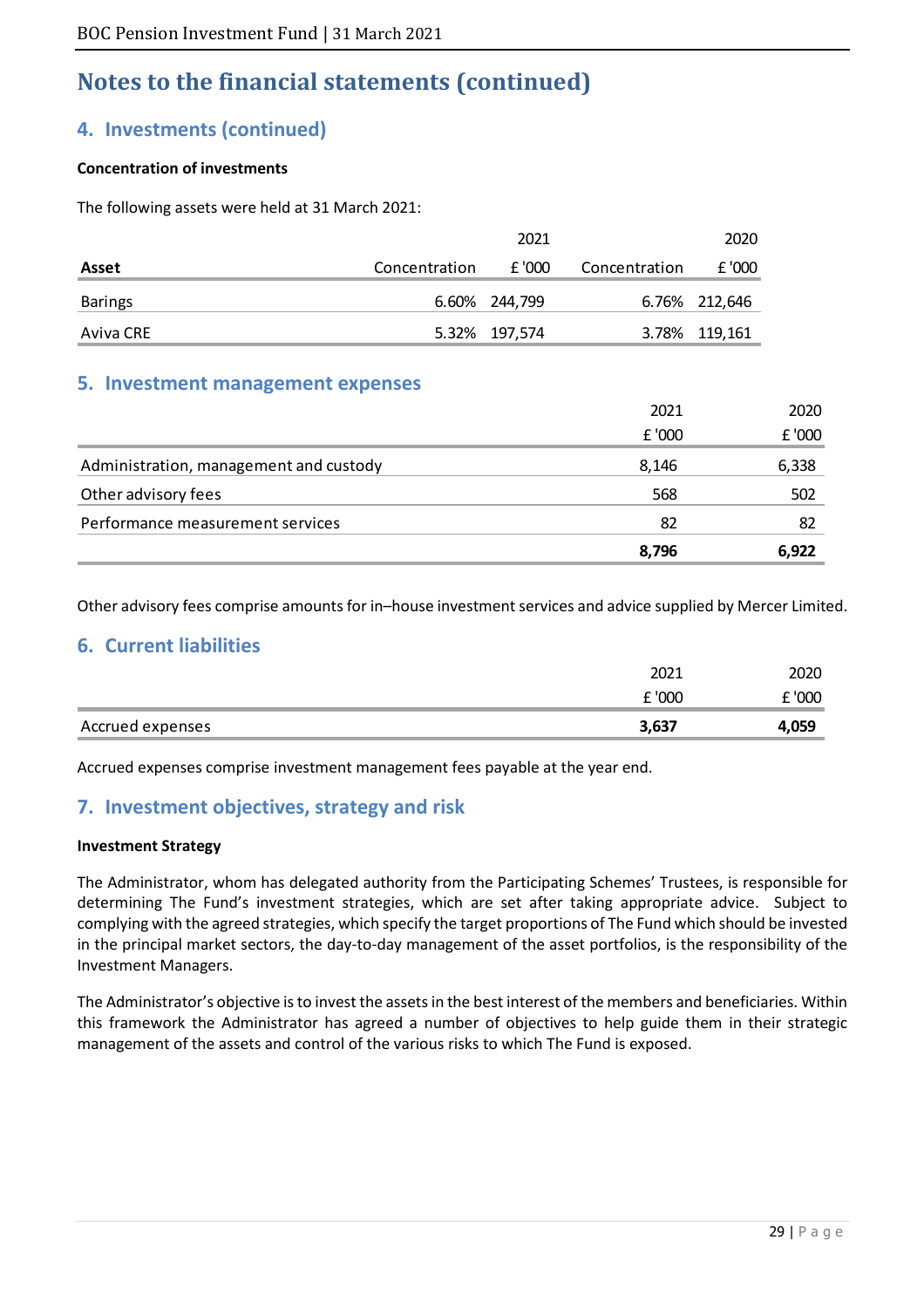## **7. Investment objectives, strategy and risk (continued)**

The Funds' strategic asset allocation is set out by the Participating Schemes below:

|                                                   | <b>BOCPS</b>       | <b>SEPS</b>        |
|---------------------------------------------------|--------------------|--------------------|
| Asset Class                                       | Strategic Exposure | Strategic Exposure |
| Global Equity                                     | 25.0%              | 10.0%              |
| Emerging Market Debt & Listed Credit              | 8.0%               | 5.0%               |
| Private Debt                                      | 30.0%              | 25.0%              |
| Liquid Alternatives & Insurance-Linked Securities | 15.0%              | 8.0%               |
| <b>Return Seeking Assets</b>                      | 78.0%              | 48.0%              |
| LDI                                               | 20.0%              | 50.0%              |
| Cash                                              | 2.0%               | 2.0%               |
| <b>Matching Assets</b>                            | 22.0%              | 52.0%              |
| <b>Total</b>                                      | 100.0%             | 100.0%             |

The Administrator has the responsibility for deciding The Fund's underlying asset allocation and selecting and monitoring the specific investment managers.

#### **Investment Policy**

Overall investment policy falls into two parts. The strategic management of members' assets is fundamentally the responsibility of the Administrator acting on advice from their investment consultant, Mercer Limited, and is driven by their investment objectives as set out in the Statement of Investment Principles ("SIP"). The remaining elements of policy are part of the day-to-day management of the assets which are delegated to professional investment managers. Decisions on appointment and retention of investment managers are taken by the Administrator on advice from their investment consultant.

#### **Risk**

FRS 102 requires the disclosure of information in relation to certain investment risks to which The Fund is exposed at the end of the reporting period. These risks are set out by FRS 102 as follows:

- **1. Credit risk**: the risk that one party to a financial instrument will cause a financial loss for the other party by failing to discharge an obligation*.*
- **2. Market risk**: the risk that the fair value or future cash flows of a financial instrument will fluctuate because of changes in market prices. Market risk comprises three types of risk: currency risk, interest rate risk and other price risk.
	- **Currency risk**: the risk that the fair value or future cash flows of a financial instrument will fluctuate because of changes in foreign exchange rates.
	- **Interest rate risk**: the risk that the fair value or future cash flows of a financial instrument will fluctuate because of changes in market interest rates.
	- **Other price risk**: the risk that the fair value or future cash flows of a financial instrument will fluctuate because of changes in market prices (other than those arising from interest rate risk or currency risk), whether those changes are caused by factors specific to the financial instrument or its issuer, or factors affecting all similar financial instruments traded in the market.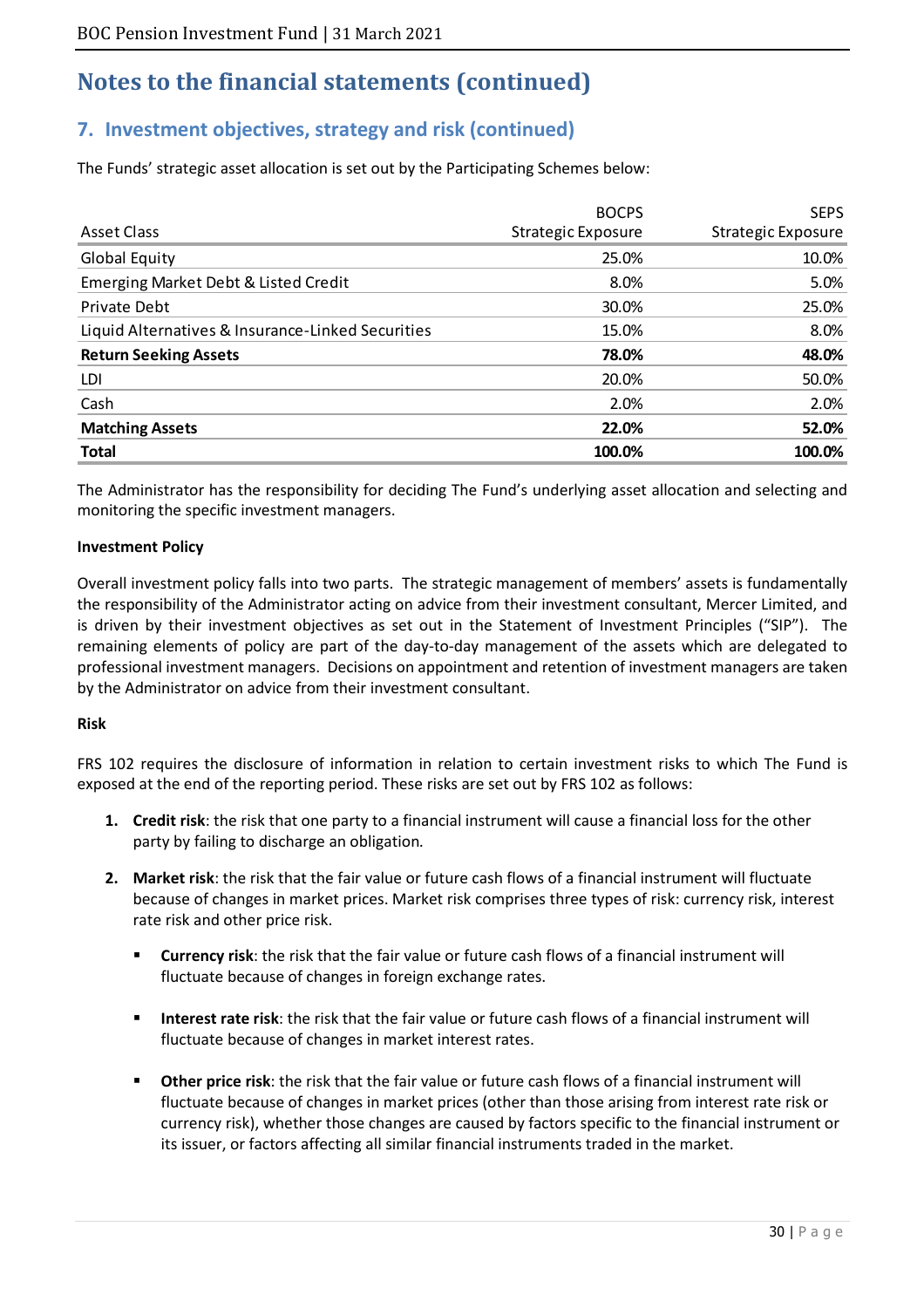# **7. Investment objectives, strategy and risk (continued)**

The Fund has exposure to the above risks because of the investments it makes to implement the investment strategies. The Administrator manages the investment risks through a strategic asset allocation which is set taking into account the strategic investment objectives. The investment objectives and risk limits are implemented through the investment management agreements in place with The Fund's Investment Managers and monitored by the Administrator through regular reviews of the investment portfolios. The investment objectives and risk limits of The Fund is further detailed in the SIPs.

The following table summarises the extent to which the various classes of investments are affected by financial risks:

|                                                    | Credit risk    |                | <b>Market risk</b>      |             | 2021      | 2020      |
|----------------------------------------------------|----------------|----------------|-------------------------|-------------|-----------|-----------|
|                                                    |                | Currency       | Interest rate           | Other price | £ '000    | £ '000    |
| Global equities<br>(Direct)                        | $\Box$         | ш              | $\Box$                  | ш           | 878,438   | 549,971   |
| Emerging market debt<br>(Direct)                   | $\blacksquare$ | ■              | $\blacksquare$          | $\Box$      | 268,892   | 230,065   |
| Listed credit<br>(Direct)                          | ■              | п              | ■                       | $\Box$      | 105,008   |           |
| Senior Ioans<br>(Direct)                           | ■              | $\Box$         | $\blacksquare$          | п           | 190,257   | 139,054   |
| Private corporate loans<br>(Direct)                | $\blacksquare$ | $\Box$         | ■                       | ■           | 388,356   | 275,599   |
| Commercial real estate ("CRE") loans<br>(Direct)   | п              | $\Box$         | ■                       | ٠           | 118,097   | 120,314   |
| Commercial real estate ("CRE") loans<br>(Indirect) | ■              | $\Box$         | ■                       | ■           | 240,474   | 178,347   |
| Insurance-linked securities ("ILS")<br>(Direct)    | ■              | $\Box$         | ■                       | п           | 189,086   | 195,769   |
| Liability Driven Investment ("LDI")<br>(Direct)    | $\blacksquare$ | $\Box$         | П                       | $\Box$      | 883,227   | 1,021,247 |
| <b>Hedge Funds</b><br>(Indirect)                   | $\blacksquare$ | $\blacksquare$ | $\blacksquare$          | ■           | 349,827   | 341,587   |
| Property<br>(Indirect)                             | $\blacksquare$ | $\Box$         | $\Box$                  | O           | 9,009     | 13,146    |
| Cash *<br>(Direct)                                 | $\mathbf{C}$   | $\Box$         | $\overline{\mathbf{a}}$ | $\Box$      | 48,674    | 35,892    |
| <b>Total</b>                                       |                |                |                         |             | 3,669,346 | 3,100,990 |

*Source: Investment Managers. Figures may not sum due to rounding.* 

*\* denotes cash held within the BlackRock portfolio*

In the above table, the risk noted affects the asset class  $[ \blacksquare]$  significantly,  $[ \blacksquare]$  partially or  $[ \square]$  hardly/not at all.

Note: Cash and other investment balances disclosed in note 4 on page 17 are excluded from the above table.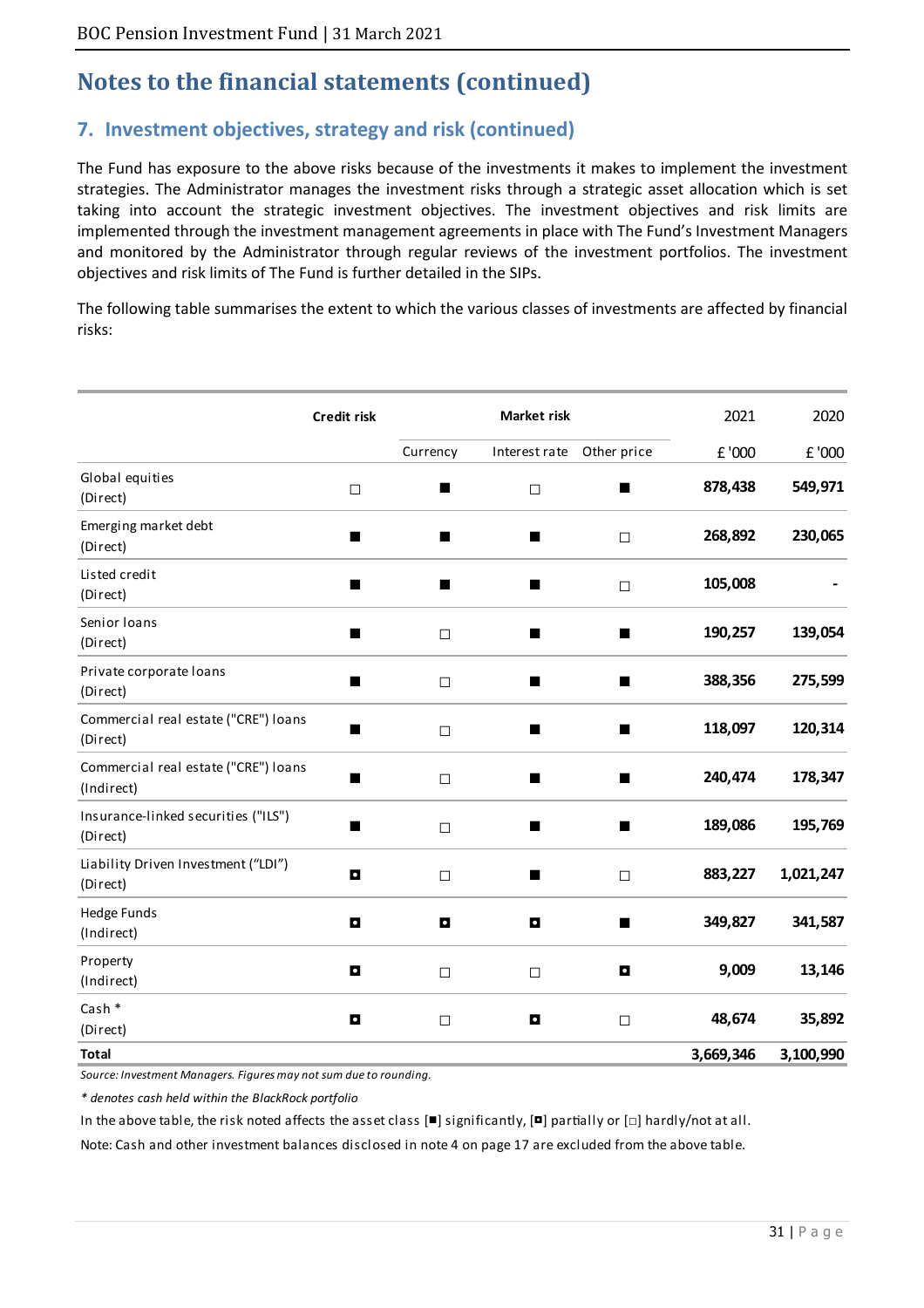# **7. Investment objectives, strategy and risk (continued)**

#### **1. Credit Risk**

The Fund is subject to direct credit risk through the holdings in Emerging Market Debt, Senior and CRE Loans, LDI, Investment Grade Corporate Bonds, Residential Mortgage Backed Securities ('RMBS') and cash mandates. In addition, The Fund is subject to indirect credit risk through the pooled Hedge Fund and Property mandates.

• The Fund has exposure to investment grade and non-investment grade assets within the listed credit and emerging market debt, senior corporate and CRE loan portfolios. The credit risk of these portfolios is mitigated by holding a diversified portfolio of underlying assets that minimises the impact of a particular issuer defaulting on its obligations. The Administrator invests in non-investment grade assets with a view to adding value over that which is available with investment grade assets.

The table below provides a breakdown of the average credit quality of each underlying portfolio as at 31 March  $2021.$ 

| £ '000                      |                          |                          |                          |                          | <b>BB</b> or             |
|-----------------------------|--------------------------|--------------------------|--------------------------|--------------------------|--------------------------|
| <b>Asset Class</b>          | <b>AAA</b>               | AA                       | A                        | <b>BBB</b>               | below                    |
| <b>Emerging Market Debt</b> | $\overline{\phantom{a}}$ |                          | -                        | 268,892                  |                          |
| Listed Credit               | $\overline{\phantom{a}}$ | $\overline{\phantom{a}}$ | $\overline{\phantom{a}}$ | 105,008                  | $\overline{\phantom{0}}$ |
| Senior Loans                | $\overline{\phantom{a}}$ | $\overline{\phantom{a}}$ | ۰                        | -                        | 190,257                  |
| <b>CRE Loans</b>            | -                        | $\overline{\phantom{a}}$ | $\overline{\phantom{a}}$ | 7,562                    | $\overline{\phantom{a}}$ |
| LDI                         | $\overline{\phantom{a}}$ | 883,227                  | $\overline{\phantom{a}}$ | $\overline{\phantom{a}}$ | $\overline{\phantom{a}}$ |
| Cash *                      | 48,674                   | $\overline{\phantom{a}}$ | -                        |                          |                          |

*\* denotes cash held within the BlackRock portfolio only*

- OTC derivative contracts within the LDI portfolio are not guaranteed by any regulated exchange and therefore The Fund is subject to risk of failure of the counterparty. The credit risk for OTC swaps and repurchase agreements is reduced through collateral arrangements in place with the investment managers. The Fund's exposure to repurchase agreements as at 31 March 2021 was £990.4m (2020: £659.7m), and collateral was valued at £54.0m (2020: £65.4m).
- Credit risk arising on cash held within the trustee bank accounts is mitigated by ensuring cash is held with institutions which are at least investment grade credit rated. The cash balances are minimised and are intended only to meet the ongoing costs of the Participating Schemes (for example, member benefit payments and administration expenses).

The credit risk associated with cash and government bonds is expected to be minimal.

#### **Pooled investment arrangements**

The pooled investment arrangements used by The Fund comprise unit-linked insurance contracts and authorised unit trusts. The Fund's holdings in pooled investment vehicles are not rated by credit rating agencies. The Administrator manages and monitors the credit risk arising from their pooled investment arrangements by considering the nature of the arrangement, the legal structure and regulatory environment.

Credit risk arising from pooled investment vehicles is mitigated by the underlying assets of the pooled arrangements being ring-fenced from the pooled manager, the regulatory environments in which the pooled manager operates and diversification of investments amongst a number of pooled arrangements. Cash held by the pooled manager's custodian is not ring-fenced but the credit risk arising on this is mitigated through the use of regular cash sweeps (typically daily) and investing cash in liquidity funds.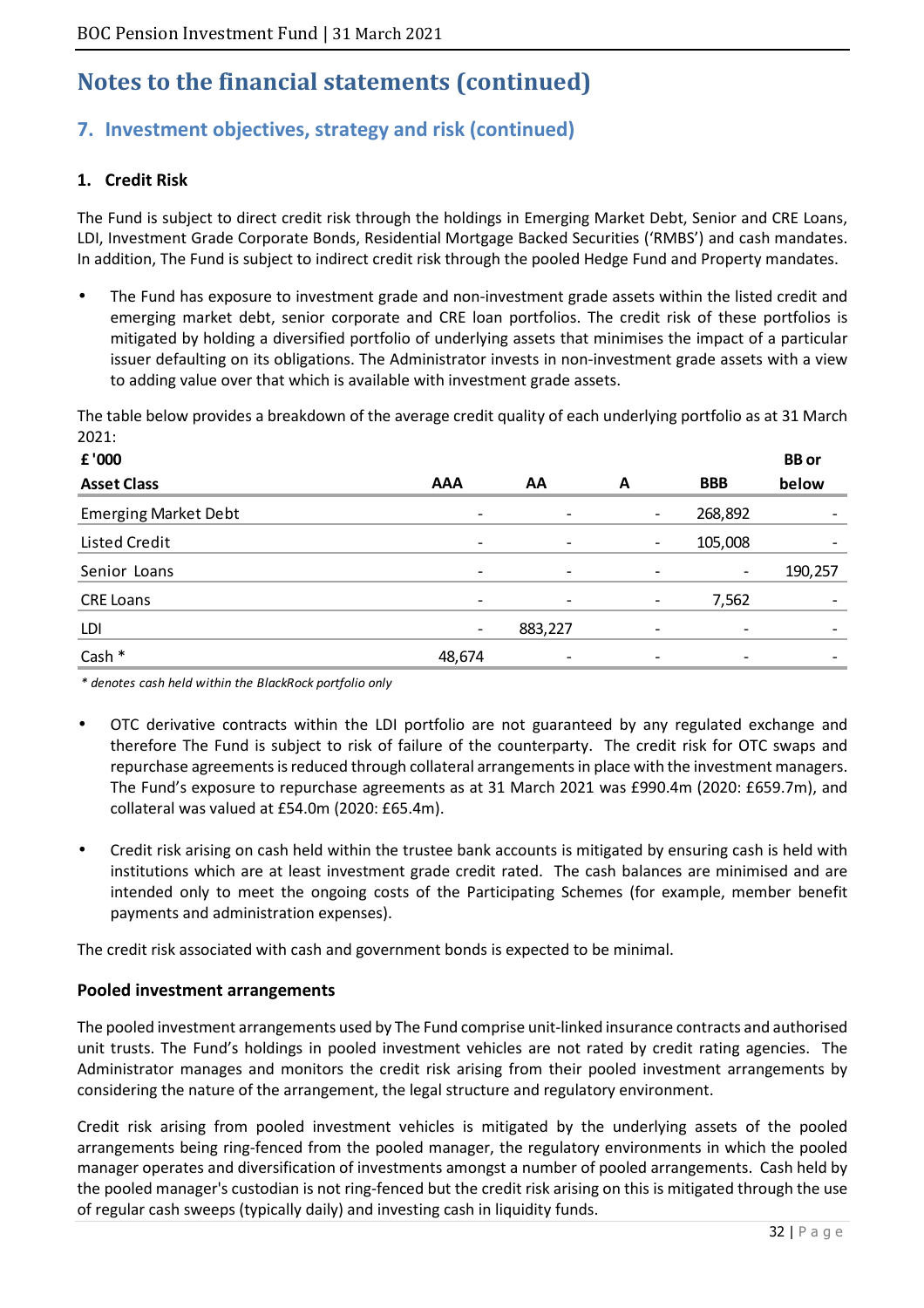# **7. Investment objectives, strategy and risk (continued)**

Investments backing unit-linked insurance contracts are comingled with the insurer's own assets and direct credit risk is mitigated by capital requirements and the Prudential Regulatory Authority's regulatory oversight. In the event of default by the insurer, The Fund may be protected by the Financial Services Compensation Fund ("FSCS") and may be able to make a claim for a proportion of its policy value, although noting that compensation is not guaranteed. The Administrator carries out due diligence checks on the appointment of new pooled investment managers and on an ongoing basis monitors any changes to the operating environment of the pooled manager.

Some of The Fund's pooled arrangements invest in other pooled arrangements, for example, the investment in Property. The Administrator has considered the impact of these arrangements in relation to The Fund's exposure to failure by the sub-funds who may have different regulatory protections compared to the pooled investment made directly by The Fund and believes that the indirect credit risk arising from these sub-funds is appropriate due to the potential reward.

#### **2. Market Risk**

Market risk comprises three types of risk:

#### **a) Currency Risk**

The Fund is subject to direct currency risk because some of The Fund's investments are held in overseas markets or are dominated/priced in a foreign currency (i.e. a currency other than sterling) and not hedged back to sterling. The Fund's foreign currency exposure comes from the holdings in global and emerging market equities and emerging market debt.

The Administrator seeks to hedge part of The Fund's overseas developed market equity exposure against currency movements. Developed equity exposure is hedged back to sterling using forward contracts on the US dollar (50%), euro (60%) and Hong Kong dollar (50%).

The direct currency risk arising from the emerging market debt and emerging market equity allocation is left unhedged as the Administrator believes that these currencies can be expected to appreciate relative to sterling over the long term.

The investment managers have discretion to take currency positions within the Hedge Fund mandates, although these positions are generally held for short periods in order to generate returns or hedge portfolios and are not necessarily strategic in nature.

#### **b) Interest Rate Risk**

The Fund is subject to direct interest rate risk through the investments in emerging market debt, senior and CRE loans, investment grade corporate bonds, RMBS, ILS and cash mandates. In practice the interest risk from the cash holdings is minimal, as it is mitigated by holding short duration money market instruments.

The Administrator has LDI mandates in place for both Participating Schemes, with the objective of hedging the interest rate risk. Over time, the Administrator may decide to decrease the level of interest rate exposure with a view to adding value. Under these strategies, if interest rates fall, the value of LDI investments will rise to help match the increase in actuarial liabilities arising from a fall in the discount rate. Similarly, if interest rates rise, the LDI investments will fall in value, as will the actuarial liabilities because of an increase in the discount rate.